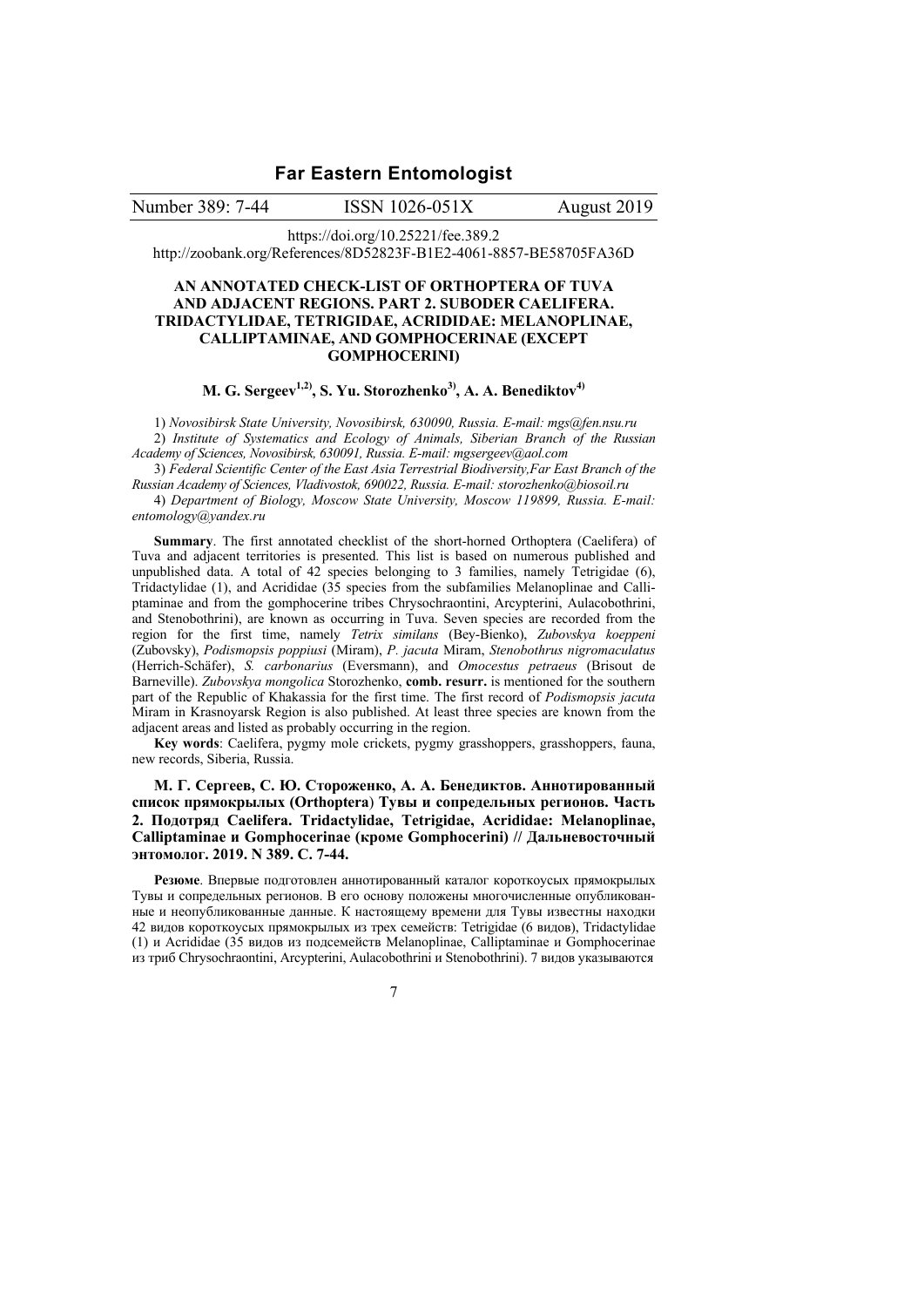для Тувы впервые: *Tetrix similans* (Bey-Bienko), *Zubovskya koeppeni* (Zubovsky), *Podismopsis poppiusi* (Miram), *P. jacuta* Miram, *Stenobothrus nigromaculatus* (Herrich-Schäfer), *S. carbonarius* (Eversmann), *Omocestus petraeus* (Brisout de Barneville). Впервые для Республики Хакасия указывается *Zubovskya mongolica* Storozhenko **comb. resurr.**, а для гор юга Красноярского края – *Podismopsis jacuta* Miram. Три вида также известны из сопредельных регионов, вполне возможно их обнаружение в Туве.

# **INTRODUCTION**

General environmental peculiarities of the region, general history of its orthopterological investigations, materials and methods are described in the first part of this check-list (Sergeev *et al*., 2018). Due to significant numbers of caeliferan taxa and huge amount of data we were compelled to divide them into two parts. The second part of the check-list includes the families Tridactylidae, Tetrigidae, and some taxa of the family Acrididae, namely the subfamilies Melanoplinae, Calliptaminae, and the tribes Chrysochraontini, Hypernephiini, Arcypterini, Aulacobothrini and Stenobothrini from the subfamily Gomphocerinae. All species known from Tuva were numbered (in the round brackets – continuous numbers for the entire check-list). An asterisk (\*) was used to mark new species for Tuva. We have used the following abbreviations for collectors: IS – I.V. Stebaev, MS – M.G. Sergeev, SS – S.Yu. Storozhenko, AB – A.A. Benediktov.

### **SUBORDER CAELIFERA**

Some first data concerning grasshoppers from the territory of modern Tuva were published by Miram (1907). Her list included *Terix subulata* (L.), *Podisma pedestris* (L.), *Omocestus haemorrhoidalis* (Charp.), *Chorthippus parallelus* (Zett.), *Aeropedellus variegatus* (F.d.W.), *Arcyptera fusca* (Pall.), *Celes skalozubovi* Adel., *Bryodemella tuberculata* (F.), *Bryodema gebleri* (F.d.W.), *Angaracris barabensis* (Pall.) (including *A. rhodopa* (F.d.W.)) from NW Mongolia (nowadays the western part of the Republic of Tyva). She also mentioned 22 species of Caelifera for the southern parts of the modern territories of the Republic of Khakassia and Krasnoyarsk Region. Four of them were described as the new ones, namely *Chrysochraon poppiusi* Miram (= *Podismopsis poppiusi* (Miram)), *Stenobothrus hammarstroemi* Miram (= *Chorthippus hammarstroemi* (Miram)), *Stenobothrus ehnbergi* Miram (= *Chorthippus fallax* (Zubovsky)), and *Gomphocerus reuteri* Miram (= *Aeropedellus reuteri* (Miram)).

Berezhkov (1951) analyzed samples collected by the special entomological expeditions in 1947–1948 and published the first more or less comprehensive list of Tuvan Caelifera. He listed 40 taxa. Now some of them are recognized as the separate species (*Chorthippus dorsatus* and *Ch. dorsatus loratus* auct. (= *Ch. dichrous* (Ev.)), *Arcyptera fusca* (Pall.) and *A. albogeniculata* Ikonn.). Two mentioned species, namely *Chorthippus bicolor* (Charp.) and *Ch. albomarginatus* (Deg.)), are the members of rather complicated species complexes. In Tuva, each complex includes two or more species. Sergeev (1982) also showed that specimens of *Prumna primnoides* Ikonn. from Tuva really belonged to *Prumna primnoa* (Motsch.). Besides, Benediktov (1998) synonymized *Angaracris rhodopa* (F.d.W.) and *A. barabensis* (Pall.).

In 1960<sup>s</sup> Stebaev (1964, 1965) described two new taxa of grasshoppers from Tuva, namely *Bryodema orientale simulans* Stebaev (now *Bryodemella orientalis simulans*) and *Eremippus mistshenkoi* Stebaev, and published the first records of two species (*Glyptobothrus dubius*  (Zub.) and *Sphingonotus salinus* (Pall.)). Some species were also added in the end of the 20th century: *Schmidtiacris schmidti* (Ikonn.) (Sergeev, 1982), *Eremippus simplex* (Ev.) (Sergeev, 1985), *Zubovskya mongolica* Storozhenko and *Stenobothrus newskii* Zub. (Sergeev, 1991),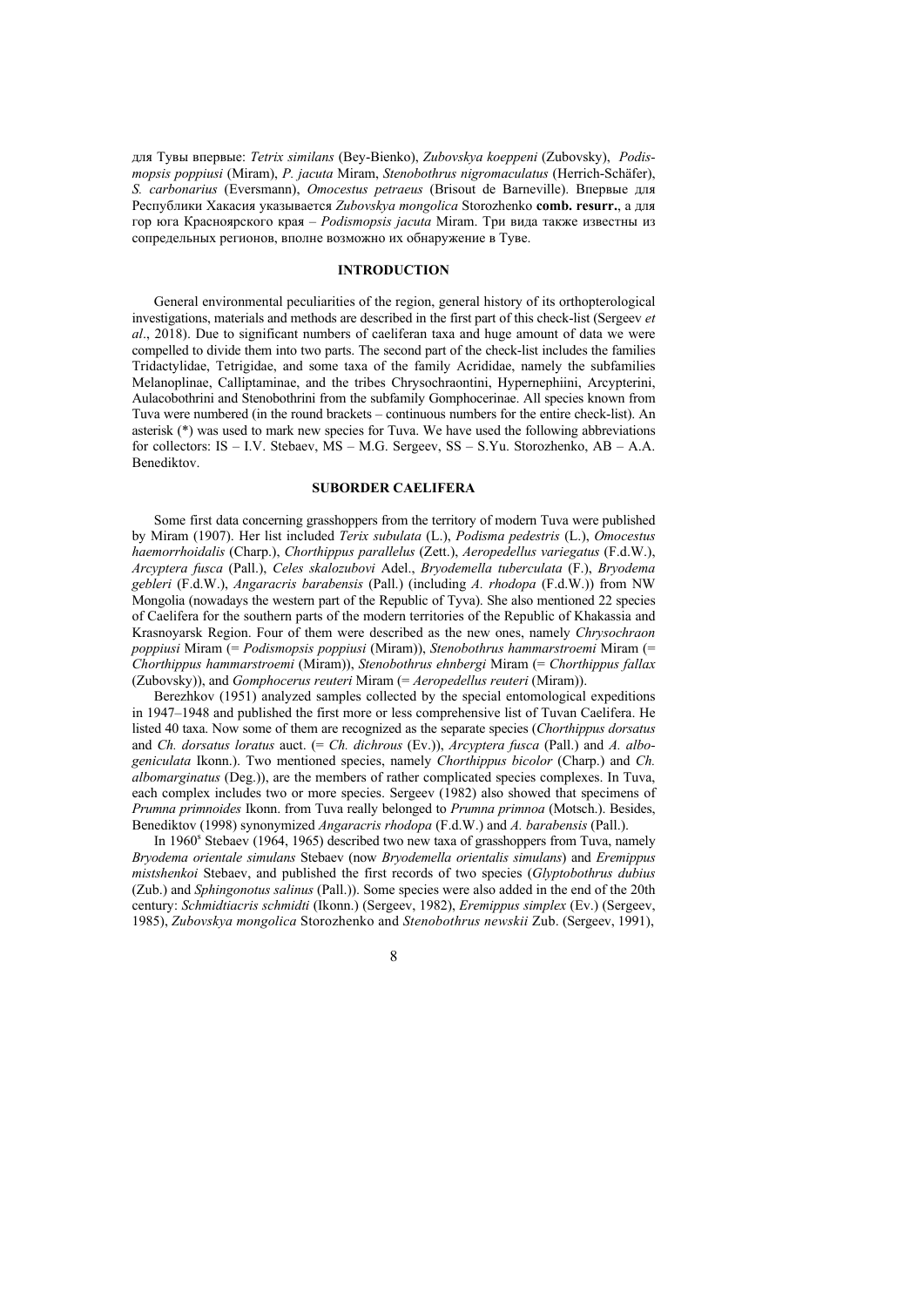*Compsorhipis davidiana* Sauss. (Kazakova, Sergeev, 1993), *Stenobothrus lineatus* (Panz.) and *Glyptobothrus biguttulus* (L.) (Sergeev et al., 1995), *Glyptobothrus mollis* (Charp.) (Benediktov, Korsunovskaya, 1996), *Chrysochraon dispar* (Germ.), *Gomphocerus rufus* (L.), *Chorthippus karelini* (Uv.) (Benediktov, 1997), *Glyptobothrus porphyropterus* (Vor.) (Benediktov, 1999). Five species were also added in beginning of the 21st century: *Tetrix japonica* (I. Bol.) (Benediktov, 2006), *Bruntridactylus tartarus* (Sauss.) (Storozhenko, 2016), *Tetrix tartara* (I. Bol.), *Chorthippus apricarius* (L.) (Sergeev, Baturina, 2017), and *Locusta migratoria* L. (Sergeev, 2017).

An analysis of numerous specimens from the collections of Novosibirsk State University, Institute of Systematics and Ecology of Animals (Novosibirsk), Federal Scientific Center of the East Asia Terrestrial Biodiversity (Vladivostok), and Moscow State University allows us to add some new species to the Tuvan fauna, to change the taxomonic status of several grasshoppers and to describe excplicitly species distribution patterns.

# **FAMILY TRIDACTYLIDAE**

### **Subfamily Dentridactylinae**

#### **Genus** *Bruntridactylus* **K. K. Günther, 1979**

# **1(23).** *Bruntridactylus tartarus* **(Saussure, 1874)**

*Bruntridactylus tartarus*: Storozhenko, 2016: 23.

MATERIAL. **Tuva**: Uvs-Nuur Intermountain Basin, 7 km SW Erzin settlement, Tes River, 50°12′N, 95°08′E, 13.VII 2014, flood-plain, near water, 22 ♂, 21 ♀ (SS).

DISTRIBUTION. **Tuva**: UVS. – S Europe, S Siberia, including Khakassia and the southern part of Krasnoyarsk Region, Caucasus, Kazakhstan, Middle Asia, Mongolia (Bey-Bienko, 1933; Ivanova, 1967; Günther, 1980, 1991).

ECOLOGY. The species prefers very wet open plots of flood-plains with some vegetation and debris.

# **FAMILY TETRIGIDAE**

#### **Subfamily Tetriginae**

### **Genus** *Tetrix* **Latreille, 1802**

#### **2(24).** *Tetrix subulata* **(Linnaeus, 1758)**

*Tetrix subulata*: Miram, 1907: 2; Berezhkov, 1956: 62; Podgornaya, 1983: 46; Benediktov, 1997: 118.

MATERIAL. **Tuva**: W Tannu-Ola Mts., 5 km N Khandagajty settlement, 50°47ʹN, 92°02ʹE, 1225 m, piedmont plain, lower part, low terrace and flood-plain of stream, ruderal vegetation and meadow, 16.VIII 1985, some specimens observed (MS); NE Uvs-Nuur Intermountain Basin, Shivelig River, 50°43ʹN, 94°33ʹE, 1200–1300 m, lower terrace, meadow 15.VII 1978, 1 ♀ (MS); 7 km SW Erzin settlement, Tes River, 50°12ʹN, 95°08ʹE, 13.VII 2014, 1 ♀ (SS); **Krasnoyarsk Region**: southern part, West Sayan Mts., Us Intermountain Basin, near abandoned Idzhim settlement, 52°20′N, 93°20′E, 700– 750 m, low terrace, meadow, 22.VII 1995, some specimens observed (MS).

REMARKS. The only widely distributed Holarctic species of Orthoptera.

DISTRIBUTION. **Tuva**: KHE, WTO, UVS. – Europe (except the extreme North), almost all Siberia (including the southern part of Krasnoyarsk Region) and the Far East (except the extreme North and Kurile Islands), the Caucasus, Kazakhstan, mountains of Middle Asia, Mongolia, NW, NE China, Korea, N America.

ECOLOGY. Usually associated with wet plots along river valleys.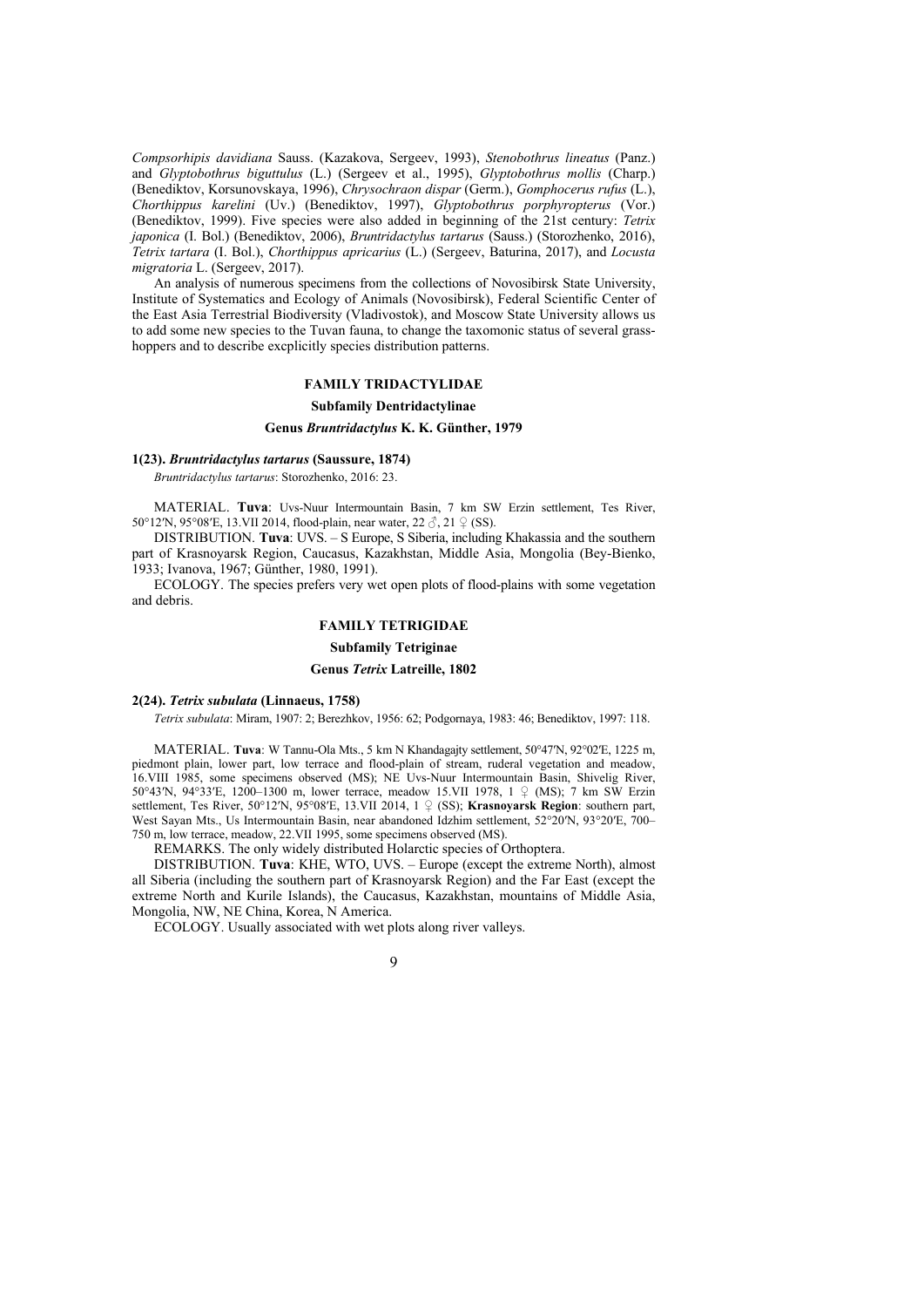### **3(25).** *Tetrix tartara* **(I. Bolívar, 1887)**

*Tetrix tartara*: Sergeev & Baturina, 2017: 242–243.

MATERIAL. **Tuva**: W Sayan Mts., Alash Plateau, Ak-Sug River, 51°25ʹN, 91°04ʹE, 810 m, lower terrace and upper flood-plain, meadows, 13.VIII 2016, 3 larvae (MS).

REMARKS. The species was mentioned from NW Tuva for the first time by Sergeev and Baturina (2017).

DISTRIBUTION. **Tuva**: WSW, KHE. – European part of Russia (Benediktov, 2014), Kazakhstan (western and southern parts), N Tien Shan, SE Altay (Sergeev, 1982; Storozhenko *et al.*, 1994), NW Mongolia, NW and N China up to Inner Mongolia (Ma *et al.*, 1991) and Gansu (Sun *et al*., 2015) [spp. *subacuta* Bey-Bienko, 1951]; S Kazakhstan, Middle Asia, Afghanistan [nominotypical subspecies].

ECOLOGY. Usually associated with wet plots along river valleys.

## **\*4(26).** *Tetrix simulans* **(Bey-Bienko, 1929)**

MATERIAL. **Tuva**: Sosnovka Village, 1.VII 1949 1 ♂.

DISTRIBUTION. **Tuva**: KKH. – S Siberia from the Altay Mts. and the southern part of Krasnoyarsk Region to the southern part of the Russian Far East, NE, N Mongolia, N China (Podgornaya, 1983).

#### **5(27).** *Tetrix tenuicornis* **(Sahlberg, 1891)**

*Acrydium tenuicornis*: Berezhkov, 1951: 22.

*Tetrix nutans tenuicornis*: Berezhkov, 1956: 64.

*Tetrix tenuicornis*: Ivanova, 1967: 130; Podgornaya, 1983: 56; Sergeev, 1986: 189; Benediktov, 1997: 117.

MATERIAL. **Tuva**: Chaa-Khol River, 51°34′N, 92°23′E, 570 m, flood-plain, meadow, 17.VII 1962, 3  $\hat{\beta}$ , 3  $\hat{\varphi}$  (IS); 32 km SW Kyzyl City, Elegest River, 51°29′N, 94°10′E, near stream, 22.VII 2014, 3 ♂, 6 ♀ (SS); Ulug-Khem Intermountain Basin, 25 km SW Kyzyl City, Ulug River, 51°36ʹN, 94°09ʹE, 600–605 m, lower terrace and upper flood-plain, meadows, 20.VII 1995,  $1 \nsubseteq (MS)$ ; SE Ulug-Khem Intermountain Basin, Uzun-Kharagan River, near Balgazyn settlement, 50°57ʹN, 95°15ʹE, 886 m, lower terrace, meadow, 8.VII 1978, 1 larva (MS); W Tannu-Ola Mts., 5 km N Khandagajty settlement, 50°47ʹN, 92°02ʹE, 1225 m, piedmont plain, middle part, lower terrace of stream, 25.VIII 1985, 1 larva (MS); W Tannu-Ola Mts., 5 km N Khandagajty settlement, Mugur River, 50°46ʹN, 92°04ʹE, 1170 m, marsh, wet meadow with bushes, 17.VIII 1985, 1  $\beta$  (MS); E Tannu-Ola Mts., Shuurmak River, 5 km N Shuurmak settlement, 50°42′N, 95°20′E, 1086 m, lower flood-plain, pebbles and sand, 11.VII 1978, 2  $\varphi$ (MS); Uvs-Nuur, 7.VII 2013, 1 larva (M. Prostshalykin, V. Loktionov); Dyttyg-Khem River, 13 km SW Samagaltai settlement, 9.VII 2013, 1  $\hat{\circ}$ , 2  $\hat{\varphi}$  (M. Prostshalykin, V. Loktionov); Uvs-Nuur Intermountain Basin, Tes River, 50°33′N, 94°31′E, 930–932 m, lower flood-plain, scarce vegetation on stones, clay and sand, 27.VI 1978 2  $\circled{3}$ , 3  $\circled{4}$  (MS); the same locality and habitats, 13.VII 1978 1  $\circled{2}$ , 1 larva (MS); Uvs-Nuur Intermountain Basin,7 km S Erzin settlement, Tes River, 50°11ʹN, 95°12ʹE, 1097 m, upper flood-plain and lower terrace, meadows, 21–23.VII 1978, 1  $\mathcal{S}$ , 2  $\mathcal{Q}$ , 7 larvae (MS); 7 km SW Erzin settlement, Tes River, 50°12′N, 95°08′E, 13.VII 2014, 10  $\Im$ , 9  $\Im$  (SS); Tes River, 25 km SW Erzin settlement, 50°05′N, 95°21′E, 14–15.VII 2014, 2  $\Im$ , 5  $\Im$  (SS); Tes-Khem River, 25 km SW Erzin settlement, 5.VII 2013, 1  $\Im$ , 1 ♀ (M. Prostshalykin, V. Loktionov). **Krasnoyarsk Region**: southern part, W Sayan Mts., Us Intermountain Basin, near abandoned Idzhim settlement, 52°20′N, 93°20′E, 700–750 m, low terrace, meadow, 22.VII 1995, some specimens observed (MS); the same locality, 52°16′N, 93°07′E, 680–700 m, terraces and southern slope, steppes, 22–23.VII 1995, 1 ♀, 1 larva (MS). **Khakassia**: W Sayan Mts., Bolshoj On River, 51°52′N, 89°48′E, 1200 m, upper terrace, opening, old gravel quarry, 15.VIII 2016, 6  $\beta$ , 1  $\mathcal{Q}$ , 29 larvae (MS).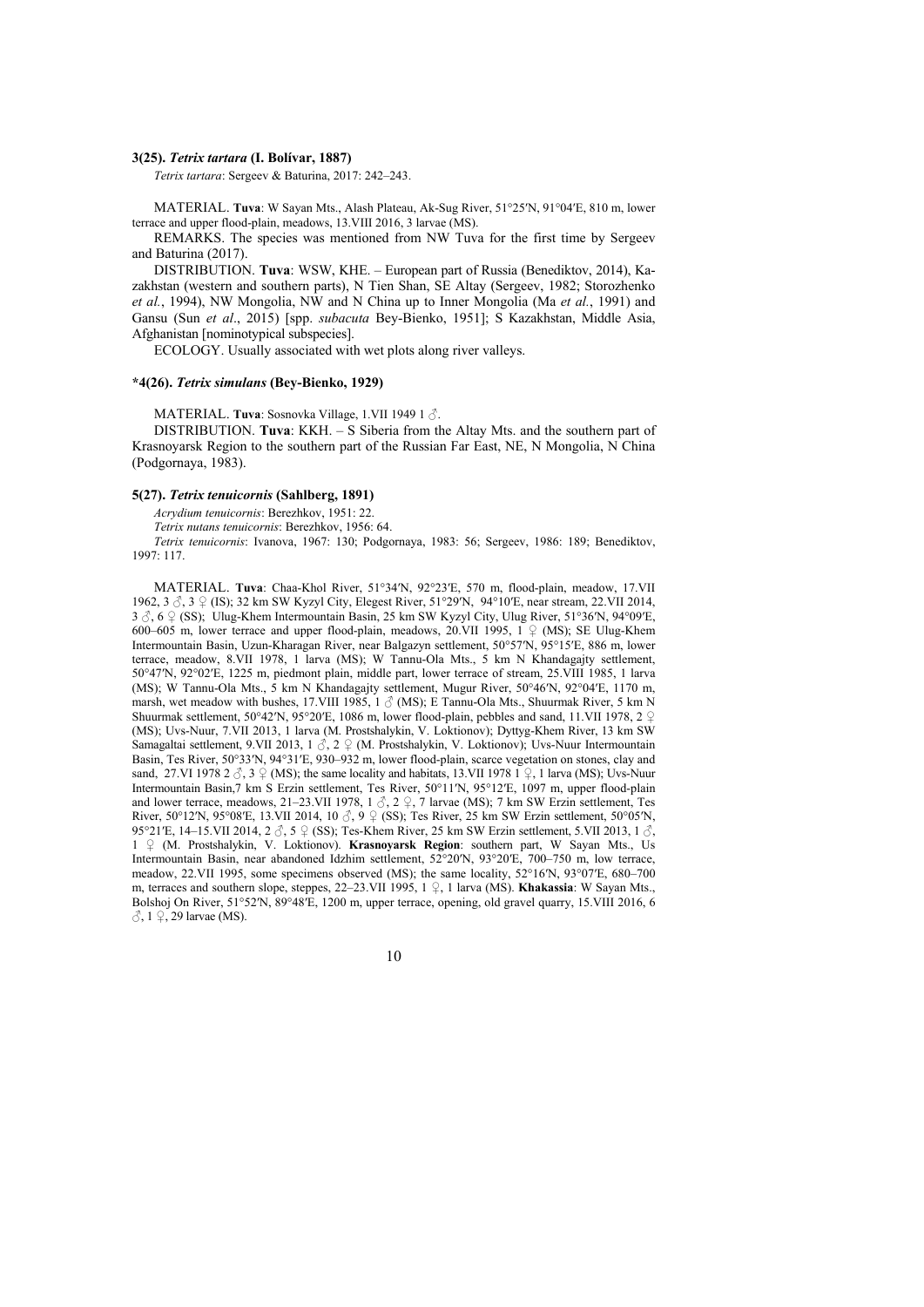DISTRIBUTION. **Tuva**: UKH, KKH, WTO, ETO, UVS. – Temperate Eurasia, except the extreme North.

ECOLOGY. Usually associated with wet plots along river valleys.

### **6(28).** *Tetrix bipunctata* **(Linnaeus, 1758)**

*Tetrix bipunctata*: Miram, 1907: 2. *Tetrix kraussi*: Miram, 1907: 2. *Tetrix bipunctata*: Berezhkov, 1956: 65; Ivanova, 1967: 130; Sergeev, 1986: 189.

MATERIAL. **Tuva**: W Sayan Mts., Alash Plateau, Ak-Sug River, 51°30ʹN, 90°12ʹE, 1250– 1252 m, lower terrace and upper flood-plain, meadows, pebbles, 14.VIII 2016, 6 larvae (MS); W Sayan Mts., Alash Plateau, Ak-Sug River, 51°25ʹN, 91°04ʹE, 810 m, lower terrace and upper flood-plain, meadows, 13.VIII 2016, 2 larvae (MS); E Tuva, Academician Obruchev Range, southern slope, Koptu (Khapto) River, 51°55ʹ N, 95°2ʹ E, 1432 m, terraces and flood-plain, meadows, 10.VIII 2018, a specimen observed (MS); Shuurmak River near Shuurmak settlement, 50°38ʹN, 95°19ʹE, 12.VII 2013, 1 ♀ (M. Prostshalykin, V. Loktionov).

DISTRIBUTION. **Tuva**: WSW, ET, KKH. – Temperate and subarctic Eurasia.

ECOLOGY. In the southern part of its range usually associated with variable plots along river valleys.

# **7(29).** *Tetrix japonica* **(I. Bolívar, 1887)**

*Tetrix japonica*: Benediktov, 2006: 29.

MATERIAL. **Tuva**: Chaa-Khol River, 51°34′N, 92°23′E, 570 m, flood-plain, meadow, 17.VII 1962, 3 ♀, 1 larva (IS); Uvs-Nuur Intermountain Basin,7 km S Erzin settlement, Tes River, upper floodplains, dry meadows, 23. VII 1962, 1  $\mathcal{Q}$  (IS).

REMARKS. The species was mentioned from Tuva (vicinities of Erzin settlement and near the junction of the Erzin and Naryn Rivers) for the first time by Benediktov (2006).

DISTRIBUTION. **Tuva**: UKH, UVS. – S Siberia (from Tuva to Dauria), the southern part of the Russian Far East, including Sakhalin and Kurile Islands; Mongolia, China, Korea, Japan, Taiwan.

ECOLOGY. In Tuva usually associated with variable plots along river valleys.

# **FAMILY ACRIDIDAE**

# **Subfamily Melanoplinae**

### **Tribe Podismini**

# **Genus** *Zubovskya* **Dovnar-Zapolskij, 1933**

### **\*8(30).** *Zubovskya koeppeni* **(Zubovsky, 1900)**

*Podisma koeppeni*: Miram, 1907: 8.

*Zubovskya koeppeni:* Dovnar-Zapolskij, 1933: 255–256, 261, 267.

MATERIAL. **Tuva**: Uyukskiy Range, Veselyi Pass, about 1597 m, larch forest, 25.VIII 1962, 1 ♂ (IS). **Krasnoyarsk Region**: southern part, Oya River, Ermakovskoje settlement, 52°17′N, 92°27′E, 290 m, openings of pine forest, 17.VII 1995, 3  $\Im$ , 2  $\Im$  (MS); W Sayan Mts., Kazyrskyi Range, E Oyskoe Lake, 52°51′N, 93°16′E, 1470–1630 m, mountain tundra and alpine meadow, 13.VIII 2018, 1  $\circ$ , 4  $\circ$ (MS); W Sayan Mts., Oyskyi Range, Olenja Rechka, 52°47′N, 93°15′E, 1540–1815 m, mountain tundra and alpine meadow, 24.VII 1995, 120 larvae (MS); W Sayan Mts., Oyskyi Range, Olenja Rechka, alpine meadow, 23.VIII 1962, 11  $\delta$ , 6  $\circ$  (IS).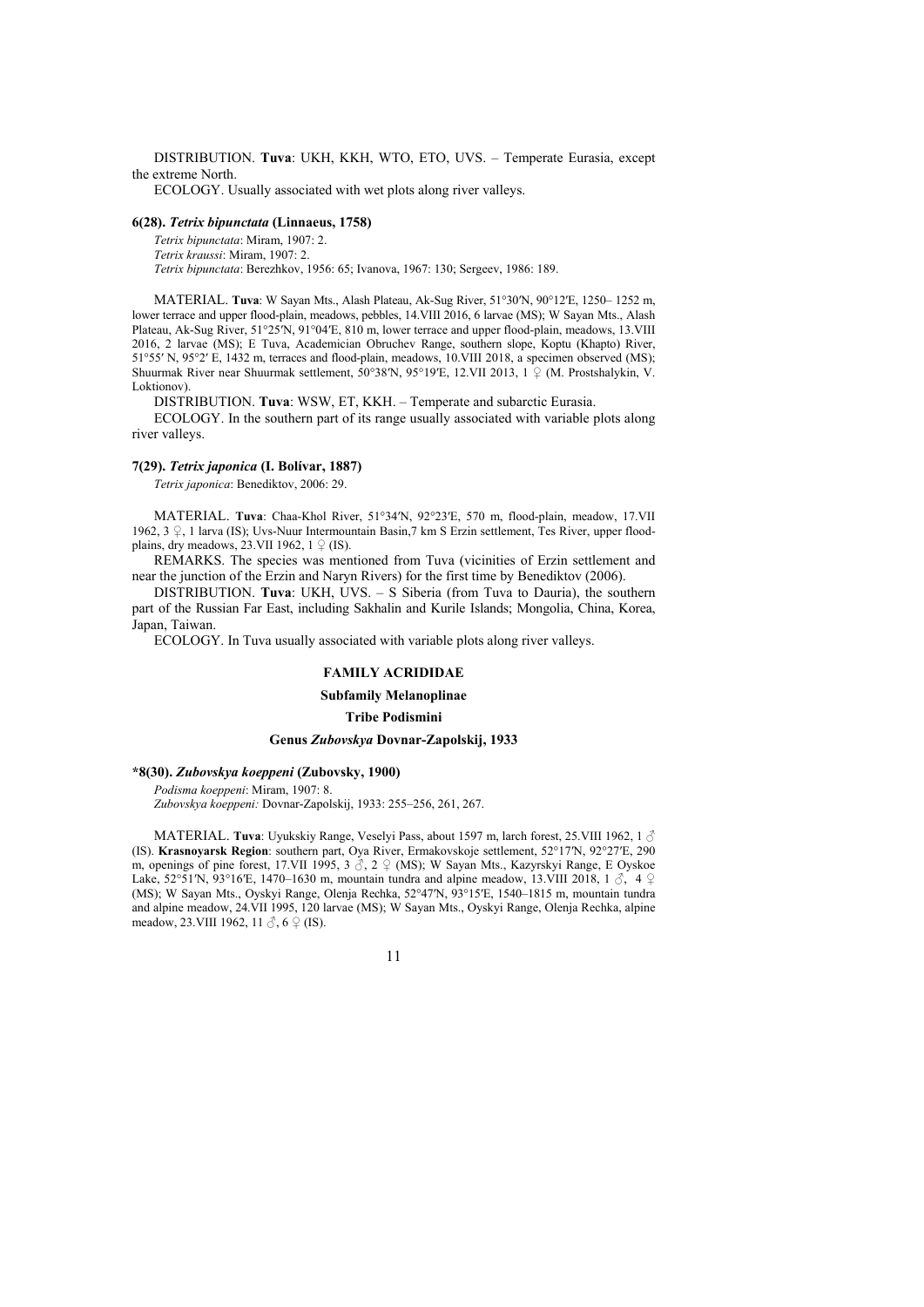DISTRIBUTION (nominotypical subspecies). **Tuva**: WSE. – Altay-Sayan Mts. including W Altay (Chidebaev & Storozhenko, 2004), Transbaikalia, Sakha (Yakutia), Chukotka (Chaun Bay) (Miram, 1931). In the southern part of the Russian Far East, NE China, Japan (Hokkaido) spp. *parvula* (Ikonnikov, 1911).

ECOLOGY. In the Altay and W Sayan Mts. very common on the wet forest and alpine meadows, also in the mountain tundra. The species occurs over a wide altutidinal range. Adults and larvae prefer very often broad leaves of *Veratrum* and *Aconitum*.

#### **9(31).** *Zubovskya mongolica* **Storozhenko, 1986, comb. resurr.**

*Zubovskya mongolica*: Storozhenko, 1986: 53; Sergeev, 1991: 121; Yin *et al*., 1996: 560; Benediktov, 1997: 118; Storozhenko, 2004: 24.

*Kingdonella mongolica*: Li *et al*., 2015: 111.

MATERIAL. **Tuva**: E Tuva, Academician Obruchev Range, junction of Tumat-Tayga and Ottug-Tayga ranges, 27.VII 1962, 1  $\Diamond$ , 1  $\Diamond$  (D. Berman); E Tuva, Academician Obruchev Range, southern slope, Koptu (Khapto) River, 51°57ʹN, 95°33ʹE, 1945–2005 m, mountain tundra with *Betula* and alpine meadow, 10.VIII 2018, 2 ♂, 1 larva (MS); E Tuva, Academician Obruchev Range, southern slope, Koptu (Khapto) River, 51°56ʹN, 95°30ʹE, 1737–1869 m, southern slope, terraces, flood-plains, meadows, 9– 10.VIII 2018, 7  $\Im$ , 5  $\Im$  (MS); Khemchik Intermountain Basin, Chadan Experimental (Agricultural) Station (Teve-Khaya settlement), 1.VII 1947, 1 ♀. **Khakassia**: W Sayan Mts., source of Bolshoj On River, near Sayanskij Pass, 51°43′N, 89°53′E, 2079 m, southern slope, mountain tundra, 15.VIII 2016, 1  $\mathcal{Q}(MS)$ .

REMARKS. Recently *Zubovskya mongolica* was erroneously moved to the genus *Kingdonella* Uvarov, 1933 (Catantopinae: Conophymini) (Li *et al*., 2015). According to the reasons for separating of the tribes Podismini and Conophymini (Storozhenko *et al*., 2015) *Z. mongolica* is a member of Podismini and must be return to the genus *Zubovskya*. The type locality of this species is in vicinities of Khövsgöl Lake in N Mongolia (Storozhenko, 1986). Later *Z. mongolica* was mentioned for the territory Tuva and the southern part of Krasnoyarsk Region (Sergeev, 1991; Storozhenko, 2004). However, all specimens from Oyskyi Range (W Sayan Mts.) had been misidentified. Now they are recognized as *Z. koeppeni*. Some females of *Z. mongolica*, especially the one from Chadan vicininties, have very weak lateral carinae, but the ventral valves of their ovipositors are with the deep excision near the middle of the lower margin. Besides, the female with the label "Chadan Experimental Station" looks like mislabeled, because this locality is near the bottom part of Khemchik Intermountain Basin with altitudes less than 1000 m and where the dry steppes and dry meadows are dominated. Here *Z. mongolica* is mentioned for the southern part of the Republic of Khakassia for the first time.

DISTRIBUTION. **Tuva**: ET, KHE. – Southern part of Khakassia; N Mongolia.

ECOLOGY. Relatively rare in the mountain tundra, alpine meadows and meadows near the local timber-lines.

### **Genus** *Prumna* **Motschulsky, 1859**

#### *Prumna polaris* **Miram, 1928**

*Primnoa polaris:* Sergeev, 1982: 43–44.

DISTRIBUTION. E Sayan Mts.: Tunkinskij Rayon (Sergeev, 1982). E Siberia and the Russian Far East (except the southern parts).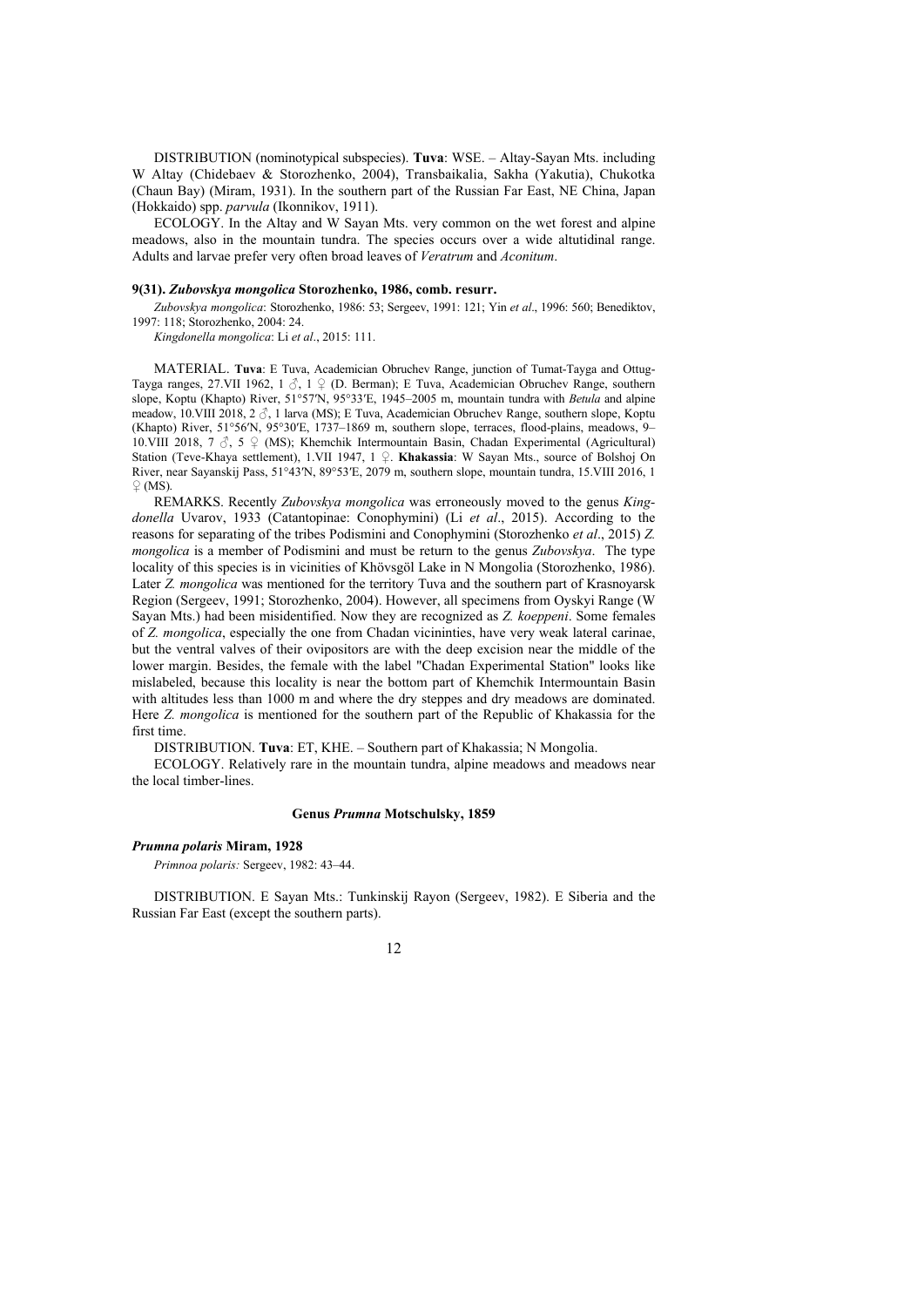### **10(32).** *Prumna primnoa* **(Motschulsky, 1846)**

*Prumna primnoides* auct.: Berezhkov, 1951: 22.

*Primnoa primnoa*: Mistshenko, 1974: 26; Sergeev, 1982: 44; Benediktov, 1997: 117.

MATERIAL. **Tuva**: SE Ulug-Khem Intermountain Basin, Uzun-Kharagan River, near Balgazyn settlement, 50°57′N, 95°16′E, 940 m, piedmont plain, balka, meadow between larches, 8.VII 1978, 1  $\circ$ (MS); SE Ulug-Khem Intermountain Basin, Shuurmak River, left side, 15 km S Balgazyn settlement, 50°53ʹN, 95°12ʹE, 900–950 m, piedmont plain of E Tannu-Ola Mts., meadow, 9.VII 1978, 4 ♀ (MS); E Tannu-Ola Mts., Shivelig River, 50°45ʹN, 94°34ʹE, 1360 m, lower terrace, short meadow near spruces, 1.VIII 1978, 3  $\hat{\beta}$ , 3  $\hat{\varphi}$  (MS); the same locality and habitat, 14.VIII 1978, 2  $\hat{\beta}$ , 8  $\hat{\varphi}$  (MS); E Tannu-Ola Mts. 13 km NEE Samagaltaj settlement, Kaldak-Khamar (Shuurmak) Pass, 50°38ʹN, 95°11ʹE, 1550 m, open larch forest, 19.VII 2014,  $3 \text{ } \partial$ ,  $2 \text{ } \mathcal{Q}$  (SS).

DISTRIBUTION. **Tuva**: KKH, WTO, ETO. – S Siberia (from Tuva and the southern part of Krasnoyarsk Region up to the southern part of Sakha (Yakutia), southern part of Russian Far East (except the southern part of Primorsky Region), including Sakhalin and Kunashir; N Mongolia.

ECOLOGY. Prefers the meadows with broad-leaf forbs on forest openings. Sometimes abundant.

### **Genus** *Podisma* **Berthold, 1827**

#### **11(33).** *Podisma pedestris* **(Linnaeus, 1758)**

*Podisma pedestris*: Miram, 1907: 8; Sergeev & Vanjkova, 2003: 158.

REMARKS. The species was mentioned from W Tuva for the first and last time by Miram (1907).

DISTRIBUTION. **Tuva**: KHE. – Europe, W Siberia (forest-steppes and steppes), E Siberia (up to the central parts of Yakutia), mountains of S Siberia, N Caucasus, NW and N Kazakhstan, Dzungarian Alatau, E Tien Shan, Tarbagatai Mts., N Mongolia.

ECOLOGY. Unknown. In Khakassia and central Altay may be very abundant in some ruderal habitats with *Urtica cannabina*.

#### **Genus** *Ognevia* **Ikonnikov, 1911**

### **12(34).** *Ognevia longipennis* **(Shiraki, 1910)**

*Eirenephilus longipennis*: Stebaev, 1964: 616; Benediktov, 1997: 117. *Eirenophilus* (sic!) *debilis*: Berezhkov, 1951: 22.

MATERIAL. **Tuva**: Turan-Uyuk Intermountain Basin, Begreda River, 51°59ʹN, 94°18ʹE, 829 m, terrace, meadow, 12.VIII 2018, some specimens observed (MS); 32 km SW Kyzyl City, Elegest River, 51°29′N, 94°10′E, willows near stream, 22.VII 2014, 1  $\Im$ , 2  $\Im$  (SS); Ulug-Khem Intermountain Basin, 25 km SW Kyzyl City, Ulug River, 51°36ʹN, 94°08ʹE, 605–610 m, border of terraces with poplars, 22.VII 2003, some specimens observed (MS); N Uvs-Nuur Intermountain Basin, Iribitej River, 50°44′N, 93°08′E, 984 m, 29.VII 1978, lower flood-plain, pebbles and stone, scarce vegetation with *Salix* and *Nepeta*, 1 ♀ (MS); NE Uvs-Nuur Intermountain Basin, Shivelig River, 50°43ʹN, 94°33ʹE, 1215 m, lower flood-plain, pebbles and stone with scarce vegetation, 11.VIII 1978,  $1 \text{ } \text{\textdegree{}}$  (MS); Dyttyg-Khem River, 12 km SW Samagaltai settlement, 50°38′ N, 95°19<sup>'</sup> E, opening of willow-poplar forest, 17.VII 2014, 1  $\beta$ , 2  $\beta$ (SS). **Krasnoyarsk Region**: southern part, W Sayan Mts., Us Intermountain Basin, near abandoned Idzhim settlement, 52°20′N, 93°20′E, 700–750 m, low terrace, meadow, 22.VII 1995, some specimens observed (MS). **Khakassia**: W Sayan Mts., Bolshoj On River, 51°52′N, 89°48′E, 1200 m, upper terrace, opening, old gravel quarry, 15.VIII 2016, 4  $\circ$  (MS).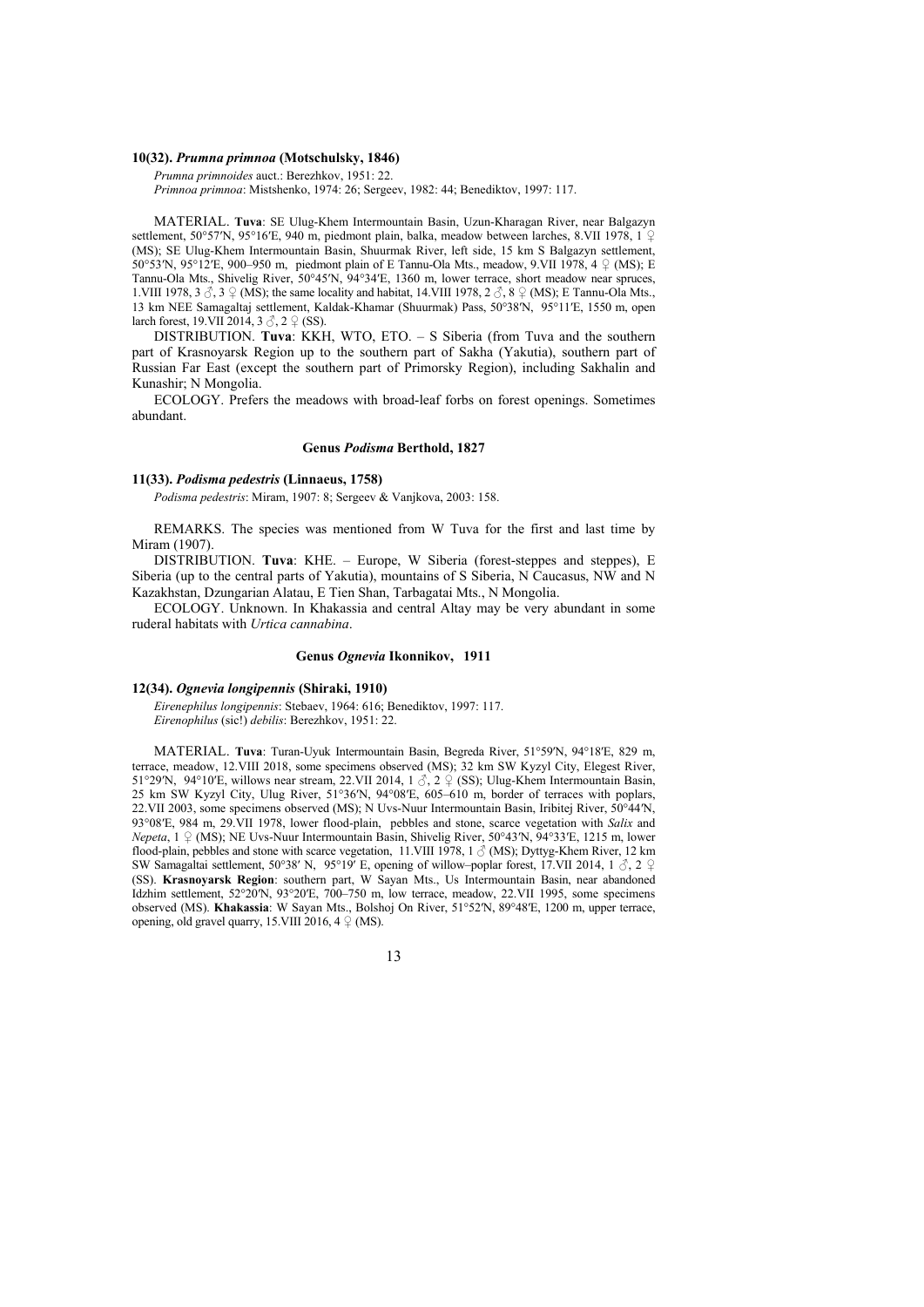DISTRIBUTION. **Tuva**: WSE, KHE, UKH, UVS. – S Siberia (mainly in mountains), southern part of Russian Far East, including Sakhalin and S Kurile Islands; E Kazkhstan, N Mongolia, N, NE China, Korea, Japan.

ECOLOGY. Adults are good flyers and commonly prefer to stay on willows and poplars. Larvae live on broad leaves of forbs.

#### **Genus** *Bohemanella* **Ramme, 1951**

### **13(35).** *Bohemanella frigida* **(Boheman, 1846)**

*Melanoplus frigidus*: Berezhkov, 1951: 21–22; Sergeev *et al*., 1995: 97–98; Benediktov, 1997: 117.

MATERIAL. **Tuva**: W Sayan Mts., Alash Plateau, Ak-Sug River, 51°42ʹN, 89°55ʹE, 1900–1907 m, mountain tundra with *Betula* bushes, 15.VIII 2016, 1 ♀ (MS); W Sayan Mts., Alash Plateau, Ak-Sug River, 51°37′N, 90°05′E, 1450 m, terraces and flood-plain, short meadows, 14.VIII 2016, 2  $\circ$  (MS); Shuurmak River near Shuurmak settlement, 1170 m, 12.VII 2013, 2 $\beta$  (M. Prostshalykin, V. Loktionov); W Tannu-Ola Mts., 9 km N Khandagajty settlement, 50°53ʹN, 92°04ʹE, 2250 m, mountain tundra, 19. VIII 1985, 2  $3, 8 \nsubseteq (MS)$ ; W Tannu-Ola Mts., 9 km N Khandagajty settlement, 50°52′N, 92°04′E, 2060 m, alpine steppe and meadow, 19.VIII 1985, 2 ♀ (MS); W Tannu-Ola Mts., 9 km N Khandagajty settlement,  $50^{\circ}51'N$ ,  $92^{\circ}04'E$ , 1700–1900 m, mountain steppes, 19.VIII 1985, 3  $\circ$ , 5  $\circ$  (MS); W Tannu-Ola Mts., 5 km W Torgalyg settlement, Khandybai Mt., mountain steppe, 23.VI 1962, 1 larva (IS); E Tannu-Ola Mts., Shivelig River, 50°45ʹN, 94°34ʹE, 1360 m, upper terrace, short meadow, 15.VII 1978, 1 ♀, 8 larvae (MS); E Tannu-Ola Mts., Shivelig River, 50°45ʹN, 94°34ʹE, 1330–1340 m, floodplain and terraces, steppe and short meadow between shrubs and *Larix* trees, 28.VI 1978, 2 larvae (MS); the same locality and habitats, 17.VII 1978, 1  $\circled{3}$ , 2  $\circled{2}$ , 1 larva (MS); the same locality, upper terrace, short meadow, 12.VIII 1978, 2  $\circ$  (MS); NE Uvs-Nuur Intermountain Basin, Shivelig River, 50°43′N – 50°45ʹN, 94°33ʹE – 94°34ʹE, 1200–1650 m, mountain slopes, piedmont plains, terraces, dry meadows and steppes, often with bushes and stones, 24.VI–12.VIII 1978, >30 specimens, including larvae (Myagkaya, Lee); 31 km NEE Erzin settlement, Erzin River, 50°21ʹN, 95°34ʹE, 1400 m, mountain ridge, meadow, 18.VII 2014, 5  $\Im$ , 5  $\Im$  (SS); 25 km NEE Erzin settlement, Belyj Medved Mt., 50°21′N, 95°27′E, steppe, 16.VII 2014, 1 3 (SS).

REMARKS. The species also occurs in NW North America.

DISTRIBUTION. **Tuva**: WSW, KKH, WTO, ETO, UVS, SAN. – N Eurasia (in the southern parts of Europe – in mountains); Alaska, N Canada.

ECOLOGY. Usually associated with the mountain steppes and short forb meadows.

### **Subfamily Calliptaminae**

### **Genus** *Calliptamus* **Audinet Serville, 1831**

## **14(36).** *Calliptamus abbreviatus* **Ikonnikov, 1913**

*Calliptamus ictericus*: Berezhkov, 1951: 22.

*Calliptamus abbreviatus*: Sergeev *et al*., 1995: 96; Benediktov, 1997: 117.

MATERIAL. **Tuva**: W Sayan Mts., Alash Plateau, Ak-Sug River, 51°23ʹN, 90°28ʹE, 1208 m, southern slope, stony steppe, 13.VIII 2016, 1 larva (MS); W Sayan Mts., Alash Plateau, Ak-Sug River, 51°24′N, 90°27′E, 1079–1085 m, southern slope, stony semi-desert, 13.VIII 2016, 32  $\zeta$ , 16  $\frac{1}{2}$ , 6 larvae (MS); W Sayan Mts., Alash Plateau, Ak-Sug River, 51°25ʹN, 91°04ʹE, 800–810 m, southern slope and upper terrace, semi-deserts, 13.VII 2016, 10 3, 15 ♀, 1 larva (MS); Turan-Uyuk Intermountain Basin, Begreda River, 51°59ʹN, 94°18ʹE, 830–845 m, southern slope and piedmont plain, semi-deserts, 12.VIII 2018, 78  $\circ$ , 43  $\circ$ , 3 larvae (MS); the same locality, 51°59<sup>'</sup>N, 94°18'E, 829 m, terrace, meadow, 12.VIII 2018, 19  $\Im$ , 18  $\Im$  (MS); E Tuva, Academician Obruchev Range, southern slope, Koptu (Khapto) River, 51°44′N, 95°26′E, 1006 m, southern slope, stony steppe, 11.VIII 2018, 3  $\circ$  (MS); E Tuva, Academician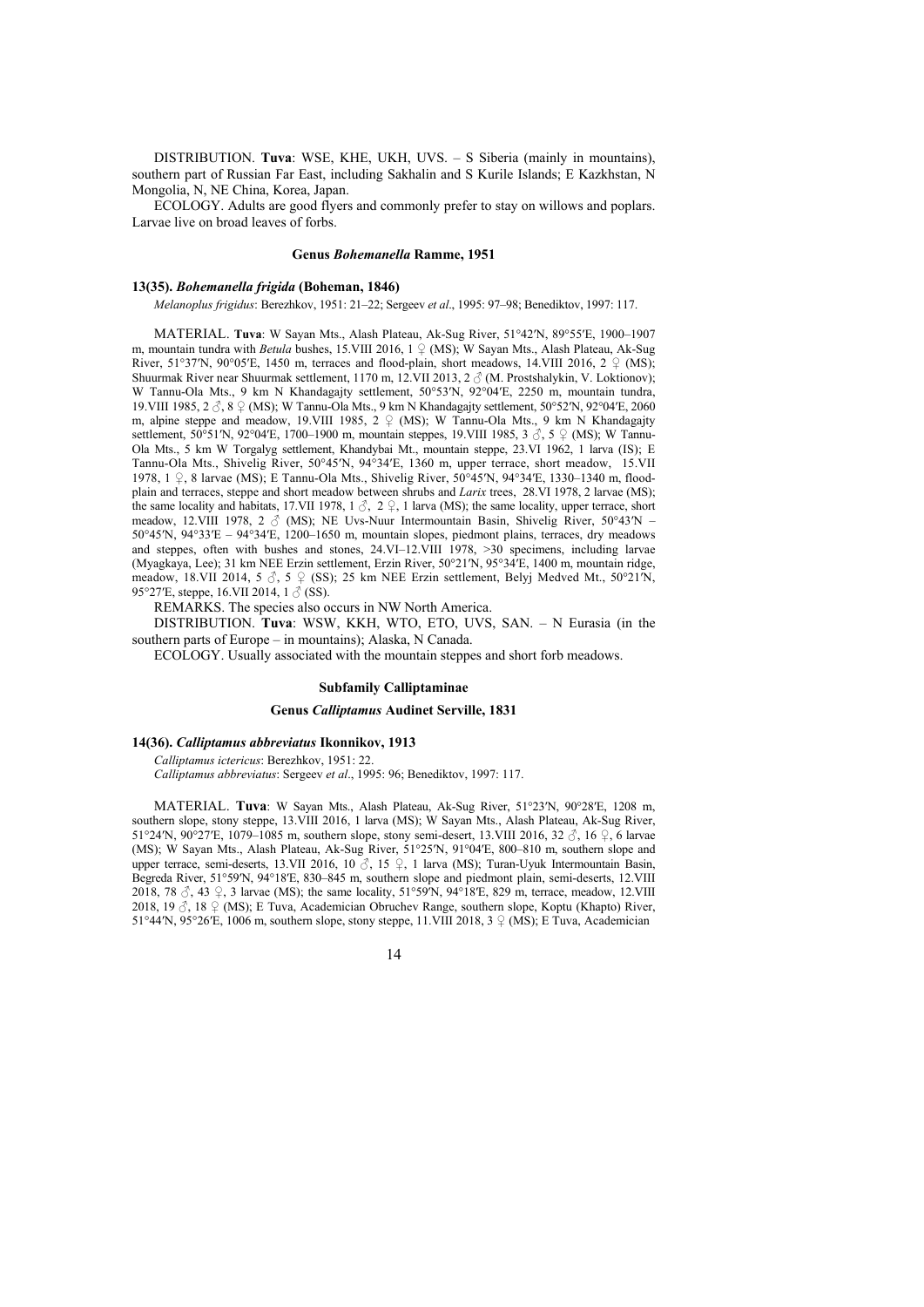Obruchev Range, Koptu (Khapto) River, 51°37ʹN, 95°21ʹE, 788–843 m, southern slope and upper terraces, steppes, 11.VIII 2018, 11 3, 5 9, 2 larvae (MS); Chaa-Khol River, 51°34′N, 92°23′E, 570–600 m, dry steppes, 14–18.VII 1962, 14 larvae (IS); 14 km SW Shagonar City, Shagonar River, 51°27′N, 92°45′E, 583 m, lower terrace, meadow between bushes, 17–18.VI 2017, 42 larvae (MS); the same locality, upper terrace, dry meadow, 17.VI 2017, 9 larvae (MS); the same locality,  $51^{\circ}28'N$ ,  $92^{\circ}44'E$ ,  $615-629$  m, slopes and piedmont plain, semi-deserts, 21, 23. VI 2017, 4  $\Im$ , 362 larvae (MS); the same locality, 51°28′N, 92°44′E, 610<sup>m</sup>, steppe with *Stipa*, 23.VI 2017, 3 ♂, 1 ♀, 64 larvae (MS); the same locality, 51°27ʹN, 92°45ʹE, 580–582 m, dry meadow, 23–26.VI 2017, 15 larvae (MS); the same locality, 51°28ʹN, 92°45′E, 585–600 m, semi-desert and dry steppe, 25–26.VI 2017, 21 ♂, 3 ♀, 275 larvae (MS); 32 km SW Kyzyl City, Elegest River, 51°29′N, 94°10′E, steppe, 22.VII 2014, 4  $\delta$ , 2  $\Omega$  (SS); Ulug-Khem Intermountain Basin, 25 km SW Kyzyl City, Ulug River, 51°35ʹN, 94°09ʹE, 630–830 m, mountain slopes and piedmont plain, semi-deserts *Nanophyton grubovi*, 19.VII 1995, a specimen observed (MS); the same locality, 51°34ʹN, 94°10ʹE, 800–900 m, southern slope and piedmont plain, semi-deserts *Nanophyton grubovi*, 22.VII 2003, 2 ♀, 1 larva (MS); Kaa (Malyj Yenissei) River, right side, near Boyarovka settlement, 51°32′N, 95°21′E, 703 m, plain, dry steppe, 12.VIII 2018, 33  $\delta$ , 14  $\Omega$  (MS); 6 km SE Baj-Haak settlement, Sosnovka settlement, 51°08ʹN, 94°32ʹE, slope of balka, dry mixed steppe, 21.VII 2014, 2  $\Im$ , 3  $\Im$  (SS); Ulug-Khem Intermountain Basin, 8 km N Cheder Lake, 51°32′N, 95°21′E, 750–760 m, steppes, 12.VIII 1962, 3 ♀, 3 larvae (IS); SE Ulug-Khem Intermountain Basin, Uzun-Kharagan River, near Balgazyn settlement, 50°57ʹN, 95°16ʹE, 940 m, southeastern slope, stony steppe, 8.VII 1978, 3 larvae (MS); W Tannu-Ola Mts., 4 km E Khandagajty settlement, 50°45ʹN, 92°09ʹE, 1150–1200 m, southern slope and piedmont plain, stony semi-desert with *Nanophyton grubovii*, 24.VIII 1985, 1 ♀ (MS); N Uvs-Nuur Intermountain Basin, Iribitej River, 50°45′N, 93°09′E, 1030–1040 m, flood plains and terraces, dry meadows and steppes, 29.VII 1978.1  $\beta$  (MS); N Uvs-Nuur Intermountain Basin, 50 km E Amdaygyn-Khol, semi-desert with *Nanophyton grubovii*, 26.VII 1962, several specimens (IS); NE Uvs-Nuur Intermountain Basin, Shivelig River, 50°39ʹN, 94°28ʹE, 990–995 m, flood-plain and terraces, dry steppes with *Caragana*, 28.VI 1978, 7 larvae (MS); the same locality and habitats, 18.VII 1978, 7  $\Im$ , 9  $\Im$ , 74 larvae (MS); the same locality and habitats, 10.VIII 1978, 28  $\Im$ , 30  $\Im$ , 8 larvae (MS); Uvs-Nuur Intermountain Basin, Shivelig River, 50°43ʹN, 94°33ʹE, 1215 m, lower terrace, dry steppe, 15.VII 1978, 6 larvae (MS); the same locality and habitats, 11.VIII 1978, 4  $\Im$ , 1  $\Im$ , 1 larva (MS); NE Uvs-Nuur Intermountain Basin, Shivelig River, 50°43′N, 94°33′E, 1200–1300 m, southern slopes and piedmont plain, steppes with *Caragana*, 24.VII 2003, 6 ♂, 1 ♀ (MS); the same locality, 50°43′N, 94°33′E, 1259 m, piedmont plain, dry steppe with *Caragana*, 8.VII 2017, 1 ♂, 3 ♀, 11 larvae (MS); NE Uvs-Nuur Intermountain Basin, Shivelig River,  $50^{\circ}43^{\prime}N - 50^{\circ}45^{\prime}N$ ,  $94^{\circ}33^{\prime}E - 94^{\circ}34^{\prime}E$ , 1200–1650 m, mountain slopes, piedmont plains, terraces, dry meadows and steppes, often with bushes and stones, 24.VI–12.VIII 1978, >40 specimens, including larvae (MS, Myagkaya, Lee); Dyttyg-Khem River, 12 km SW Samagaltai settlement, 50°38′ N, 95°19′ E, 17.VII 2014, 1  $\circ$  (SS); 25 km SW Erzin settlement, Tes River, 50°05′N, 95°21ʹE, 14–15.VII 2014, 2 ♂, 4 ♀ (SS); Uvs-Nuur Intermountain Basin, E Shara-Nuur, Yamalyg farwell rocks, 50°14′N, 94°45′E, 1150 m, piedmont plain, dry steppe, 6.VII 2017, numerous specimens observed (MS).

DISTRIBUTION. **Tuva**: WSW, WSE, ET, KHE, UKH, KKH, WTO, ETO, UVS. – S Siberia (from the south-eastern part of W Siberian Plain to Dauria), southern part of the Russian Far East; NE, E Kazakhstan, N Mongolia, N, NE, E China, Korea.

ECOLOGY. One of the most common species in the dry mountain steppes.

#### **Subfamily Gomphocerinae**

#### **Tribe Chrysochraontini**

### **Genus** *Chrysochraon* **Fischer, 1853**

# **15(37).** *Chrysochraon dispar* **(Germar, 1834)**

*Chrysochraon dispar*: Miram, 1907: 3; Benediktov, 1997: 118; Vedenina & Bukhvalova, 2001: 94. *Chrysochraon dispar dispar*: Berezhkov, 1956: 82.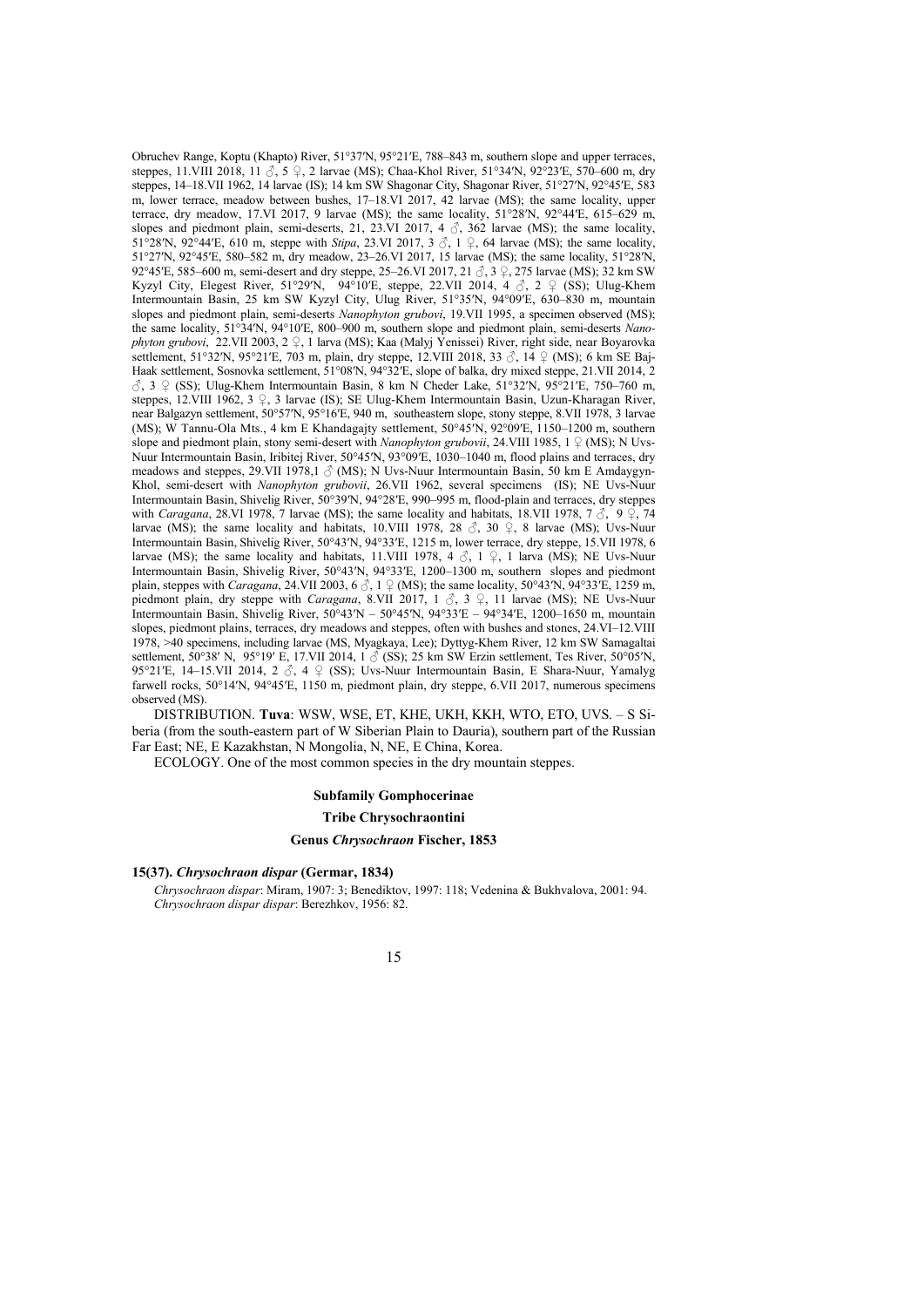MATERIAL. **Tuva**: 14 km SW Shagonar City, Shagonar River, 51°27ʹN, 92°45ʹE, 583 m, lower terrace, meadow between bushes,  $17-18. V1 2017$ ,  $2 \text{ } \text{\ensuremath{\beta}}$  (MS); the same locality, 580 m, upper flood-plain, pebbles and sand, 20.VI 2017,  $1 \text{ } \textcircled{S}$  (MS); the same locality, 580–582 m, dry meadow, 23–26.VI 2017, a male observed (MS); 32 km SW Kyzyl City, Elegest River, 51°29′N, 94°10′E, 22.VII 2014, 1  $\delta$  (SS); 6 km SE Baj-Haak settlement, Sosnovka settlement, 51°08ʹN, 94°32ʹE, bottom of balka with wet meadow, 21.VII 2014,  $3 \nsubseteq$  (SS).

DISTRIBUTION. **Tuva**: UKH, KKH. – N Eurasia (except the extreme North); Caucasus, nountain of Middle Asia.

ECOLOGY. Relatively rare, in typical habitats (wet meadows).

#### **Genus** *Euthystira* **Fieber, 1852**

# **16(38).** *Euthystira brachyptera* **(Ocskay, 1826)**

*Chrysochraon brachypterus*: Miram, 1907: 3.

*Euthystira brachyptera*: Berezhkov, 1951 : 17; Benediktov, 1997: 117; Vedenina & Bukhvalova,  $2001 \cdot 94$ 

MATERIAL. **Tuva**: E Tuva, Academician Obruchev Range, southern slope, Koptu (Khapto) River, 51°52′N, 95°26′E, 1230 m, terrace, meadow, 10.VIII 2018, 1  $\stackrel{3}{\circ}$  (MS); E Tuva, Academician Obruchev Range, southern slope, Koptu (Khapto) River, 51°50ʹN, 95°25ʹE, 1132–1135 m, terrace and flood-plains, meadows, 11.VIII 2018, 2  $\beta$  (MS); E Tuva, Academician Obruchev Range, southern slope, Koptu (Khapto) River, 51°44′ N, 95°26′ E, 958 m, upper terrace, steppe, 11.VIII 2018, 8  $\beta$ , 7  $\beta$  (MS); E Tuva, Academician Obruchev Range, southern slope, Koptu (Khapto) River, 51°37ʹN, 95°21ʹE, 788–843 m, southern slope and upper terraces, steppes, 11.VIII 2018, 2  $\vec{\hat{C}}$ , 1  $\hat{V}$  (MS); E Tuva, Academician Obruchev Range, southern slope, Koptu (Khapto) River, 51°37′N, 95°21′E, 781–784 m, lower terrace and floodplain, meadow, 11.VIII 2018, 3  $\delta$ , 2  $\circ$  (MS); 15 km N Boyarovka settlement, 15.VII 2013, 1  $\circ$  (M. Prostshalykin, V. Loktionov); 14 km SW Shagonar City, Shagonar River, 51°27ʹN, 92°45ʹE, 583 m, lower terrace, meadow between bushes, 17–18.VI 2017, 24  $\check{O}$ , 16  $\check{P}$ , 1 larva (MS); 14 km SW Shagonar City, Shagonar River, 51°27′N, 92°45′E, 580 m, upper flood-plain, pebbles and sand, 20.VI 2017, 2  $\delta$  (MS); 14 km SW Shagonar City, Shagonar River, 51°27′N, 92°45′E, 580–582 m, dry meadow, 23–26.VI 2017, 3 3, 2  $\varphi$  (MS); 32 km SW Kyzyl City, Elegest River, 51°29′N, 94°10′E, steppe, 22.VII 2014, 2  $\vartheta$ , 4  $\varphi$  (SS); Kaa (Malyj Yenissei) River, right side, near Boyarovka settlement, 51°32ʹN, 95°21ʹE, 703 m, plain, dry steppe, 12.VIII 2018, 1  $\circ$  (MS); 6 km SE Baj-Haak settlement, Sosnovka settlement, 51°08′N, 94°32′E, plain, mixed steppe, 20.VII 2014, 4  $\delta$ , 1  $\circ$  (SS); the same locality, bottom of balka with wet meadow, 21.VII 2014,  $1 \text{ } \textcircled{.} 1 \text{ } \textcircled{.}$  (SS); SE Ulug-Khem Intermountain Basin, Uzun-Kharagan River, near Balgazyn settlement, 50°57ʹN, 95°16ʹE, 940 m, piedmont plain, balka, meadow between larches, 8.VII 1978, 9 ♂, 3 ♀ (MS); SE Ulug-Khem Intermountain Basin, Uzun-Kharagan River, near Balgazyn settlement, 50°57′N, 95°15′E, 886 m, lower terrace, meadow, 8.VII 1978, 2  $\delta$ , 3  $\circ$  (MS); SE Ulug-Khem Intermountain Basin, Shuurmak River, left side, 15 km S Balgazyn settlement, 50°53ʹN, 95°12ʹE, 900– 950 m, piedmont plain of E Tannu-Ola Mts., meadow, 9.VII 1978, 15 ♂, 7 ♀, 1 larva (MS); E Tannu-Ola Mts., Shuurmak River, 5 km N Shuurmak settlement, 50°42ʹN, 95°20ʹE, 1086 m, upper flood-plain, wet meadow, 11.VII 1978, 3  $\zeta$ , 3  $\zeta$  (MS); Shuurmak River near Shuurmak settlement, 50°38′N, 95°19′E, mixed meadow (cutted), 19.VII 2014,  $3 \text{ } \textcircled{}$ , 3  $\textcircled{}$  (SS); Shuurmak River near Shuurmak settlement, 1170 m, 12.VII 2013, 1 3, 3 ♀ (M. Prostshalykin, V. Loktionov); E Tannu-Ola Mts., Shuurmak Pass, 50°38′N, 95°11′E, 1492 m, short meadow, 5.VII 2017, 2  $\Im$ , 2  $\Im$  (MS); E Tannu-Ola Mts., 13 km NEE Samagaltaj settlement, Kaldak-Khamar (Shuurmak) Pass, 50°38ʹN, 95°11ʹE, 1550 m, open larch forest, 19.VII 2014 m, 3 ♂, 4 ♀ (SS). **Krasnoyarsk Region**: southern part, W Sayan Mts., Us Intermountain Basin, near abandoned Idzhim settlement, 52°20′N, 93°20′E, 700-750 m, low terrace, meadow, 22.VII 1995, 3  $\Im$ , 4  $\Im$  (MS). the same locality, 52°16′N, 93°07′E, 680–700 m, terraces and southern slope, steppes, 22–23. VII 1995, 3  $\beta$  (MS).

DISTRIBUTION. **Tuva**: ET, KHE, UKH, KKH, ETO. – N Eurasia (the southern part of the forest zone, the forest-steppe and steppe zones).

ECOLOGY. Usually in the grass steppes and dry meadows.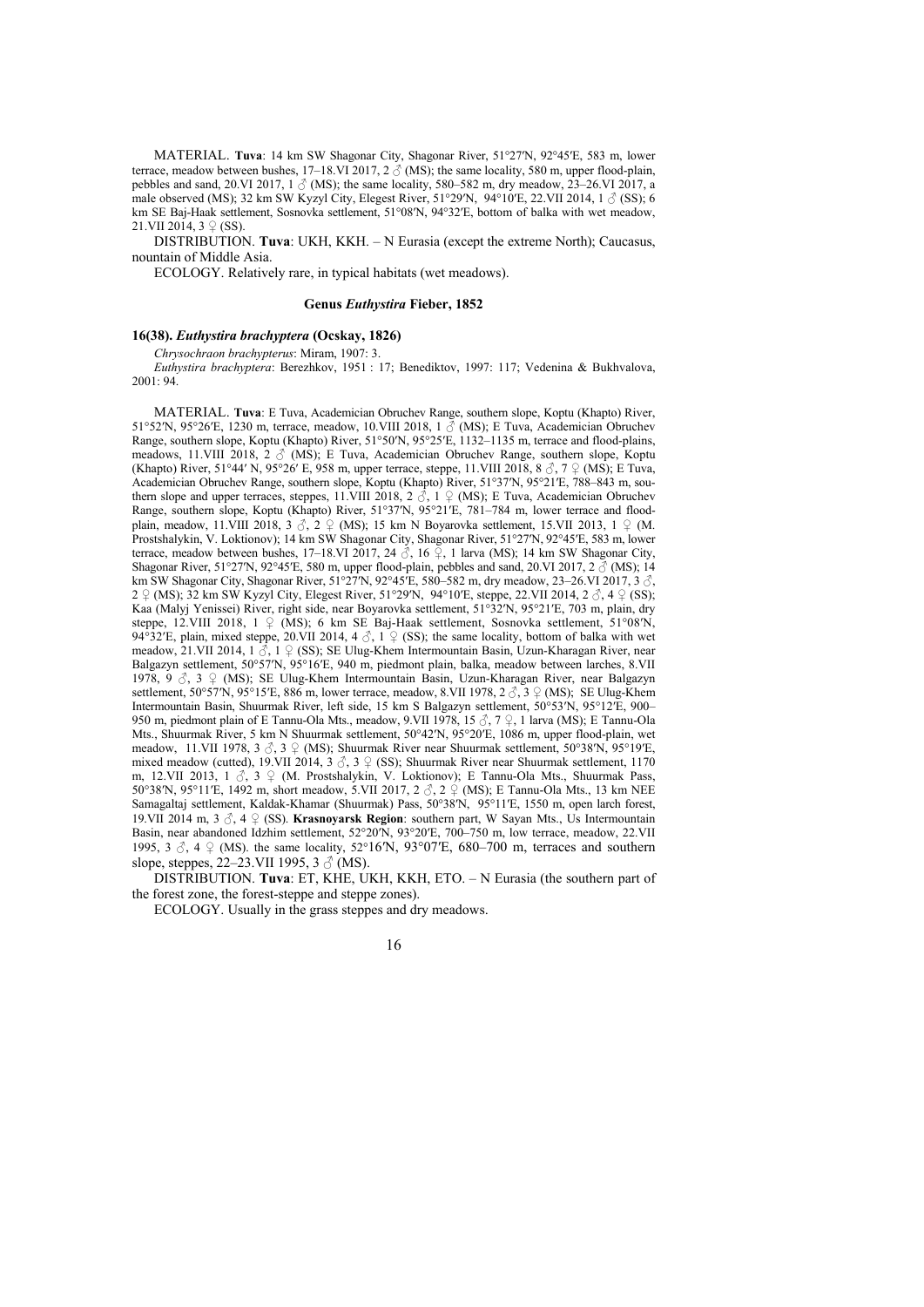#### **Genus** *Mongolotettix* **Rehn, 1928**

#### **17(39).** *Mongolotettix vittatus* **(Uvarov, 1914)**

*Chrysochraon vittatus:* Uvarov, 1914: 168–169.

*Mongolotettix japonicus vittatus*: Berezhkov, 1951: 17; Berezhkov, 1956: 85; Benediktov, 1997: 117; Vedenina & Bukhvalova, 2001: 96; Bukhvalova, 2006: 201.

*Mongolotettix japonicus*: Sergeev *et al*., 1995: 96–97; Vedenina & Bukhvalova, 2001: 96. *Euthystira japonica:* Sergeev & Baturina, 2017: 214.

*Mongolotettix mistshenkoi* auct.: Bukhvalova & Zhantiev, 1993 (misidentification – see Benediktov, 1997: 118; Vedenina & Bukhvalova, 2001: 98).

MATERIAL. **Tuva**: W Sayan Mts., Alash Plateau, Ak-Sug River, 51°24ʹN, 90°28ʹE, 1075–1077 m, terraces, steppe and meadow, 12.VIII 2016, a male observed (MS); W Sayan Mts., Alash Plateau, Ak-Sug River,  $51^{\circ}24^{\prime}N$ ,  $90^{\circ}27^{\prime}E$ ,  $1079-1085$  m, southern slope, stony semi-desert, 13.VIII 2016, 3  $\circ$  (MS); W Sayan Mts., Alash Plateau, Ak-Sug River, 51°23ʹN, 90°28ʹE, 1208 m, southern slope, stony steppe, 13.VIII 2016, 1 ♂ (MS); Turan-Uyuk Intermountain Basin, Begreda River, 51°59ʹN, 94°18ʹE, 830–845 m, southern slope and piedmont plain, semi-deserts,  $12$  VIII 2018,  $1 \nsubseteq (MS)$ ; E Tuva, Academician Obruchev Range, southern slope, Koptu (Khapto) River, 51°44ʹN, 95°26ʹE, 1006 m, southern slope, stony steppe, 11.VIII 2018, 2  $\circ$  (MS); E Tuva, Academician Obruchev Range, southern slope, Koptu (Khapto) River, 51°37ʹN, 95°21ʹE, 788–843 m, southern slope and upper terraces, steppes, 11.VIII 2018, 8  $\hat{\beta}$ , 3 ♀ (MS); Chaa-Khol River, 51°34′N, 92°23′E, 570–600 m, dry steppes, 14–18.VII 1962, 8 ♂ (IS); 14 km SW Shagonar City, Shagonar River, 51°27ʹN, 92°45ʹE, 583 m, lower terrace, meadow between bushes, 17–18.VI 2017,  $\vec{7}$   $\vec{6}$ ,  $\vec{6}$   $\cong$  (MS); 14 km SW Shagonar City, Shagonar River, 51°27′N, 92°45′E, 583 m, upper terrace, dry meadow, 17.VI 2017,  $2 \nsubseteq (MS)$ ; 14 km SW Shagonar City, Shagonar River, 51°28′N, 92°44′E, 615–629 m, slopes and piedmont plain, semi-deserts, 21, 23.VI 2017, 3  $\circ$  (MS); 14 km SW Shagonar City, Shagonar River, 51°28′N, 92°44′E, 610 m, steppe with *Stipa*, 23.VI 2017, 1 3 (MS); 14 km SW Shagonar City, Shagonar River, 51°27ʹN, 92°45ʹE, 580–582 m, dry meadow, 23–26.VI 2017, 10  $\zeta$ , 2  $\Im$  (MS); 14 km SW Shagonar City, Shagonar River, 51°28′N, 92°45′E, 585–600 m, semidesert and dry steppe, 25–26.VI 2017,  $3 \text{ } \textcircled{}$ ,  $2 \text{ } \textcircled{}$  (MS); 32 km SW Kyzyl City, Elegest River, 51°29′N, 94°10′E, steppe, 22.VII 2014, 5  $\circled{S}$ , 4  $\circled{S}$  (SS); Ulug-Khem Intermountain Basin, 25 km SW Kyzyl City, Ulug River, 51°35′N, 94°09′E, 650–700 m, piedmont plain and upper terraces, dry steppes and semidesert, 6.VII 1978, 1  $\circ$ , (MS); Ulug-Khem Intermountain Basin, 25 km SW Kyzyl City, Ulug River, 51°34ʹN, 94°10ʹE, 800–900 m, southern slope and piedmont plain, semi-deserts *Nanophyton grubovi*, 22.VII 2003, 3  $\Im$ , 1  $\Im$  (MS); Ulug-Khem Intermountain Basin, Elegest River, middle part, 51°22′N, 94°04ʹE, 695 m, upper terrace, dry steppe, 16.VI 2017, a specimen observed (MS); Kaa (Malyj Yenissei) River, right side, near Boyarovka settlement, 51°32ʹN, 95°21ʹE, 703 m, plain, dry steppe, 12.VIII 2018, 1  $\varphi$  (MS); 6 km SE Baj-Haak settlement, Sosnovka settlement, 51°08′N, 94°32′E, 21.VII 2014, 3  $\beta$ , 3  $\varphi$ (SS); SE Ulug-Khem Intermountain Basin, Uzun-Kharagan River, near Balgazyn settlement, 50°57ʹN, 95°16′E, 940 m, southeastern slope, stony steppe, 8.VII 1978, 2  $\Im$ , 1  $\Im$  (MS); SE Ulug-Khem Intermountain Basin, Uzun-Kharagan River, near Balgazyn settlement, 50°57ʹN, 95°16ʹE, 940 m, piedmont plain, balka, meadow between larches, 8.VII 1978, 1  $\Im$ , 2  $\Im$  (MS); SE Ulug-Khem Intermountain Basin, Shuurmak River, 25 km S Balgazyn settlement, near Kuran settlement, 50°47ʹN, 95°17′E, 1030–1050 m, southern slope, steppe and meadow, 10.VII 1978, 3  $\Im$ , 3  $\Im$  (MS); W Tannu-Ola Mts., 9 km N Khandagajty settlement, 50°50′N, 92°05′E, 1637 m, mountain steppes, 19.VIII 1985, 1  $\beta$ (MS); N Uvs-Nuur Intermountain Basin, Amdaygyn-Khol, 50°42ʹN, 93°16ʹE, 783 m, meadow, 27.VII 1962, several specimens (IS); NE Uvs-Nuur Intermountain Basin, Shivelig River, 50°39ʹN, 94°28ʹE, 990–995 m, flood-plain and terraces, dry steppes with *Caragana*, 28.VI 1978, 2  $\beta$ , 1  $\beta$  (MS); the same locality, terraces, dry steppes, 18.VII 1978,  $4\hat{S}$ , 3  $\hat{P}$  (MS); the same locality and habitats, 10.VIII 1978,  $1 \text{ } \textcircled{}$  (MS); NE Uvs-Nuur Intermountain Basin, Shivelig River, 50°43′N, 94°33′E, 1215 m, lower terrace, dry steppe, 15.VII 1978, 1  $\circ$  (MS); Dyttyg-Khem River, 13 km SW Samagaltai settlement, 8-9.VII 2013, 3  $\Im$ , 1  $\Im$  (M. Prostshalykin, V. Loktionov); Uvs-Nuur Intermountain Basin, Tes River, 50°33′N, 94°31′E, 932–934 m, upper flood-plain and terraces, dry meadows and steppes, 27.VI 1978, 6  $\circ$ , 8  $\circ$ (MS); Uvs-Nuur Intermountain Basin, Tes River, 50°32ʹN, 94°31ʹE, 930–932 m, upper flood-plain,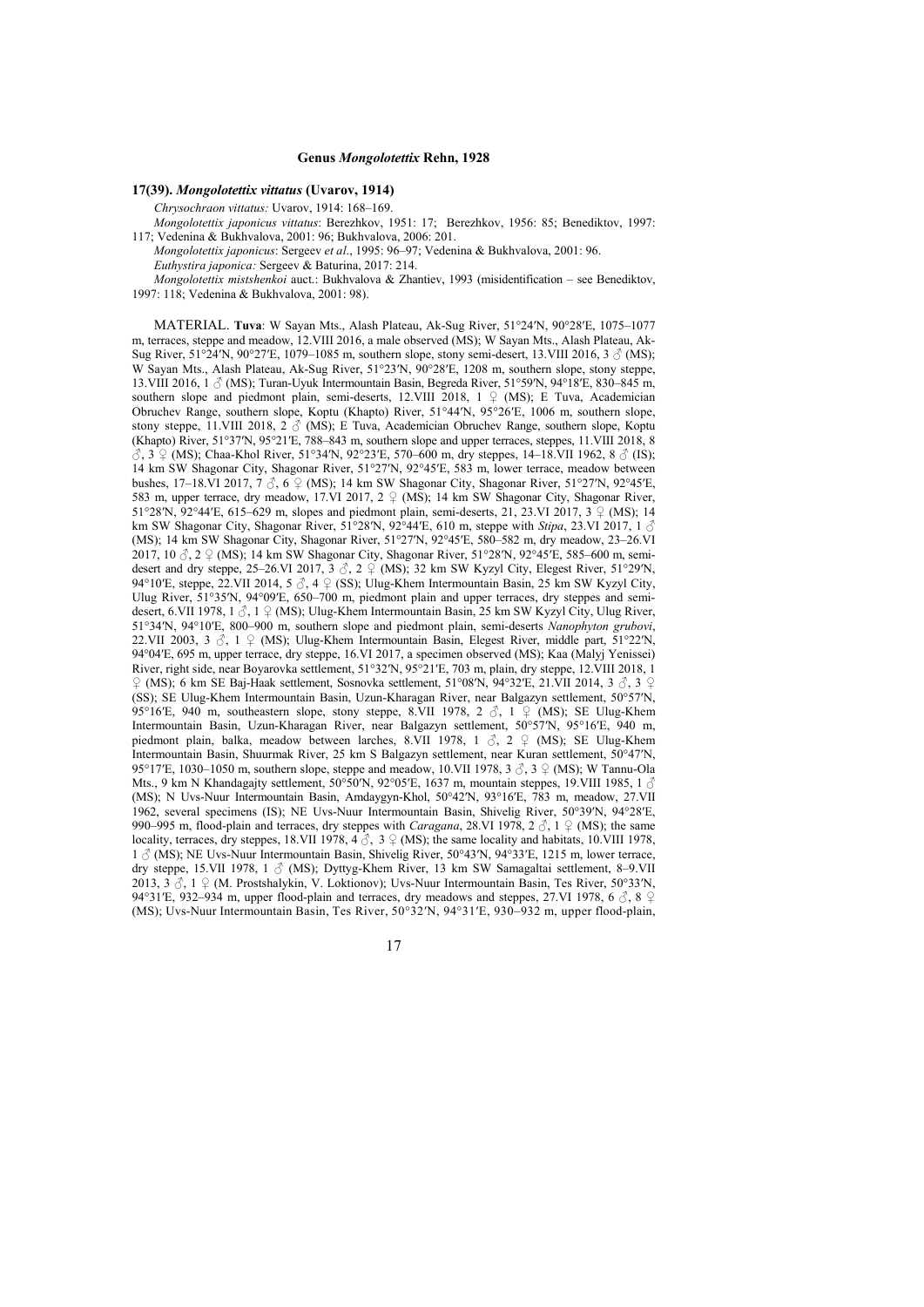meadows, 13.VII 1978, 4  $\delta$ , 1  $\Omega$  (MS); Uvs-Nuur Intermountain Basin, Tes River, 50°33′N, 94°31′E, 932–934 m, terraces, steppes, 14.VII 1978, 4  $\circ$ , 9  $\circ$  (MS); Uvs-Nuur Intermountain Basin, near Shara Lake, 50°13′N, 94°32′E, 902–904 m, plain and upper terrace, sands, semi-desert and grassland with *Achnatherum*, 6.VII 2017, 2 ♂ (MS); 7 km SW Erzin settlement, Tes River, 50°12ʹN, 95°08ʹE, 13.VII 2014, 1  $\varphi$  (SS); Uvs-Nuur Intermountain Basin,7 km S Erzin settlement, Tes River, 50°11′N, 95°12′E, 1097 m, flood-plains, meadows, 21-22.VII 1978, 1 ♂, 3 ♀ (MS); Uvs-Nuur Intermountain Basin,7 km S Erzin settlement, Tes River, 50°11′N, 95°12′E, 1097 m, lower terrace, steppes, 23.VII 1978, 1  $\beta$ , 2  $\beta$ (MS); 25 km SW Erzin settlement, Tes River, 50°05′N, 95°21′E, 14–15.VII 2014, 3  $\zeta$ , 3  $\frac{1}{2}$  (SS); Uvs-Nuur Intermountain Basin, S Tore Lake, 50°02′N, 95°03′E, 1152 m, flood-plain, meadow, 7.VII 2017, 1  $\hat{\circ}$  (MS); Uvs-Nuur Intermountain Basin, Tore Lake, 50°02′N, 95°03′E, 1150 m, 11–12.VII 2014, 7 $\hat{\circ}$ , 7  $\varphi$  (SS); Uvs-Nuur Intermountain Basin, Tore Lake, 50°06′N, 95°06′E, 1100 m, 12.VII 2014, 2  $\varphi$  (SS); Uvs-Nuur Intermountain Basin, near Tore Lake, 50°02′N, 95°03′E, 30.VI 2013, 1 ♂ (M. Prostshalykin, V. Loktionov); 25 km NEE Erzin settlement, Belyj Medved Mt., 50°21ʹN, 95°27ʹE, steppe, 16.VII 2014, 2 ♂, 9 ♀ (SS). **Krasnoyarsk Region**: southern part, West Sayan Mts., Us Intermountain Basin, near abandoned Idzhim settlement, 52°21′N, 93°13′E, 780–800 m, southern slope, dry mountain meadow and steppe, 22.VII 1995, some specimens observed (MS).

REMARKS. Acoustic signals of *Mongolotettix japonicus* (I. Bolívar) and *M. vittatus* (Uvarov) are quite different (Vedenina & Bukhvalova, 2001; Tishechkin & Bukhvalova, 2009).

DISTRIBUTION. **Tuva**: WSW, WSE, ET, UKH, KKH, WTO, UVS, SAN. – S Siberia from Tuva and Krasnoyarsk Region to Dauria, S Amur Region; Mongolia, NE China.

ECOLOGY. Very often associated with the dry steppes with relatively high grasses.

### **Genus** *Podismopsis* **Zubovsky, 1900**

### **18(40).** *Podismopsis altaica* **Zubovsky, 1900**

*Podismopsis altaicus*: Berezhkov, 1951: 17–18.

*Podismopsis altaica*: Berezhkov, 1956: 87; Sergeev *et al*., 1995: 96, 98; Benediktov, 1997: 117; Kazakova & Sergeev, 1997: 317; Benediktov, 2017: 3.

MATERIAL. **Tuva**: W Tannu-Ola Mts., between Sagly and Mugur-Aksy, 1885 m, small larch forests, 6.VII 2006 1 larva (A. Bondarenko); Tannu-Ola Mts., 9 km N Khandagajty settlement, 50°53ʹN, 92°04′E, 2250 m, mountain tundra, 19.VIII 1985, 17  $\Im$ , 5  $\Im$ , 12 larvae (MS); W Tannu-Ola Mts., 9 km N Khandagajty settlement, 50°52′N, 92°04′E, 2060 m, alpine steppe and meadow, 19.VIII 1985, 5  $\Im$ , 12  $\Im$ (MS); W Tannu-Ola Mts., 9 km N Khandagajty settlement, 50°51ʹN, 92°04ʹE, 1700–1900 m, mountain steppes, 19.VIII 1985, 6  $\beta$ , 3  $\beta$  (MS); W Tannu-Ola Mts., 5 km N Khandagajty settlement, 50°48′N, 92°04′E, 1336 m, foothills on piedmont plain, stony steppe, 21.VIII 1985, 1  $\circ$  (MS); W Tannu-Ola Mts., 5 km W Torgalyg settlement, Khandybai Mt., near timber-line, meadows, 23.VI 1962, 12 ♂, 8 ♀, 15 larvae (IS); W Tannu-Ola Mts., 5 km W Torgalyg settlement, Khandybai Mt., mountain steppe, 23.VI 1962, 2 ♀ (IS); E Tannu-Ola Mts., Khol-Oozhu River, near Kara-Kol, 50°59ʹN, 94°21ʹE, 2100–2200 m, mountain tundra and alpine steppe, 6.VIII 1978, 14  $\Im$ , 8  $\Im$  (MS); E Tannu-Ola Mts., Shivelig River, 50°45ʹN, 94°34ʹE, 1330–1340 m, flood-plain and terraces, steppe and short meadow between shrubs and *Larix* trees, 28.VI 1978, 1 ♀ (MS); E Tannu-Ola Mts., Shivelig River, 50°45′N, 94°34′E, 1360 m, upper terrace, short meadow, 15.VII 1978, 1 ♀ (MS); E Tannu-Ola Mts., Shuurmak River, 5 km N Shuurmak settlement, 50°41′N, 95°19′E, 1173 m, local southern slope and piedmont plain, steppe, 10.VII 1978, 1  $\Im$ , 2  $\Im$  (MS); E Tannu-Ola Mts., 7 km W Shuurmak settlement, 50°37′N, 95°14′E, 1400 m, local southern slope, stony steppe, 12.VII 1978, 2  $\delta$ , 1  $\Omega$  (MS); 31 km NEE Erzin settlement, Erzin River, 50°21′N, 95°34′E, 1400 m, mountain ridge, meadow, 18.VII 2014, 2  $\beta$  (SS).

DISTRIBUTION. **Tuva**: MT, WTO, ETO, SAN. – Altay-Sayan Mts., E Kazakhstan, N Mongolia.

ECOLOGY. More or less common in the mountain tundra, dry mountain meadows and mountain steppes in the souther part of Tuva.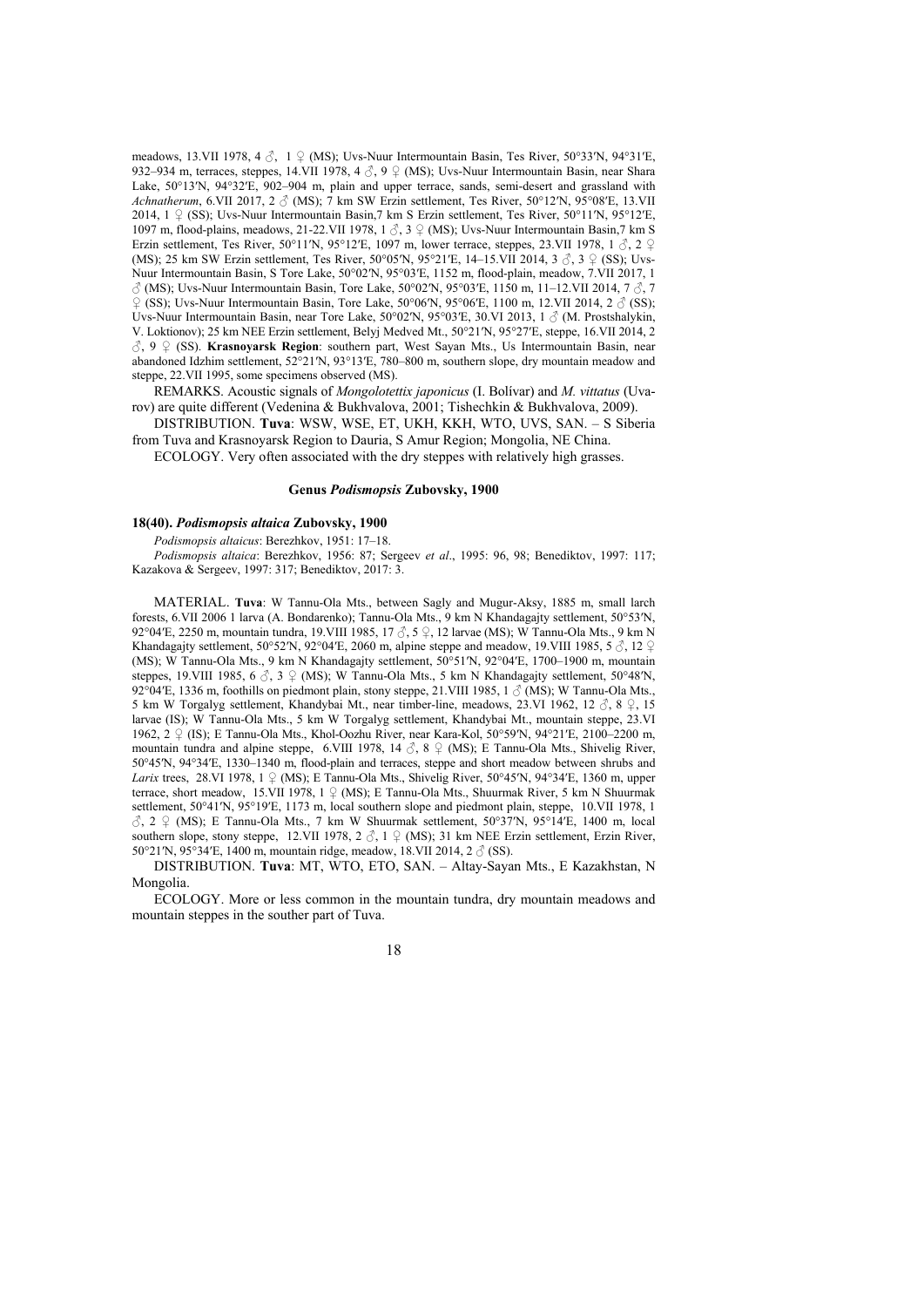### **\*19(41).** *Podismopsis poppiusi* **(Miram, 1907)**

*Chrysochraon poppiusi*: Miram, 1907: 3–4.

*Podismopsis poppiusi*: Bukhvalova & Vedenina, 1998: 111; Tishechkin, 2008: 260; Benediktov,  $2017.3$ 

MATERIAL. **Tuva**: W Sayan Mts., Alash Plateau, Ak-Sug River, 51°37ʹN, 90°05ʹE, 1450 m, southern slope, meadow with bushes, 14.VIII 2016, 1  $\circ$  (MS); E Tuva, Academician Obruchev Range, southern slope, Koptu (Khapto) River, 51°56′N, 95°30′E, 1737–1869 m, southern slope, terraces, floodplains, meadows,  $9-10$ , VIII 2018,  $1 \nsubseteq (MS)$ ; E Tannu-Ola Mts., Shuurmak Pass, 50°38′N, 95°11′E, 1492 m, taiga opening with forbs, 16.VIII 1978, 1 **♂** observed (MS).

REMARKS. One of the type locality is Abakansky-Zavod (Abaza) in the southern part of Khakassia (Miram, 1907).

DISTRIBUTION. **Tuva**: WSW, ET, ETO. – NE Europe, W Siberia (except the southern part), E Siberia, Altay-Sayan Mts.

ECOLOGY. Rare, usually associated with relatively wet mountain meadows with broadleaf forbs.

#### *\****20(42).** *Podismopsis jacuta* **Miram, 1928**

*Podismopsis jacuta*: Sergeev, 1982: 44

MATERIAL. **Tuva**: W Sayan Mts., Alash Plateau, Ak-Sug River, 51°42ʹN, 89°55ʹE, 1900–1907 m, mountain tundra with *Betula* bushes, 15.VIII 2016, 2 ♂ (MS); E Tuva, Academician Obruchev Range, southern slope, Koptu (Khapto) River, 51°57ʹN, 95°33ʹE, 2005 m, mountain tundra with *Betula*, 10.VIII 2018, 1 ♂ (MS); E Tuva, Academician Obruchev Range, southern slope, Koptu (Khapto) River, 51°57ʹN, 95°33ʹE, 1945 m, alpine meadow, 10.VIII 2018, 1 ♀ (MS). **Krasnoyarsk Region**: southern part, West Sayan Mts., Kazyrskyi Range, W Oyskoe Lake, 52°51′N, 93°16′E, 1470–1630 m, mountain tundra and alpine meadow, 13.VIII 2017, 1  $\circled{c}$  (MS).

REMARKS. This is also the first record of *Podismopsis jacuta* for Krasnoyarsk Region.

DISTRIBUTION. **Tuva**: WSW, ET. – E Sayan Mts.: Tunkinskie Goltzy (Sergeev, 1982), E Siberia, N Mongolia.

ECOLOGY. Relatively rare in the mountain tundra and alpine meadows of W Sayan Mts, and Academician Obruchev Range. In Tuva, its altitudinal distribution is usually limited by the upper altitudinal belts (mainly above a timber-line).

### **Tribe Hypernephiini**

#### **Genus** *Eclipophleps* **Serg. Tarbinsky, 1927**

# *Eclipophleps glacialis* **Bey-Bienko, 1933**

*Eclipophleps glacialis:* Sergeev, 1987: 82; Sergeev, 2016: 09.

DISTRIBUTION. SE Altay Mts.; NW Mongolia. ECOLOGY. Very abundant species in the alpine steppes of SE Altay.

### **Tribe Arcypterini**

### **Genus** *Arcyptera* **Audinet Serville, 1839**

**Subgenus** *Arcyptera* **Audinet Serville, 1839**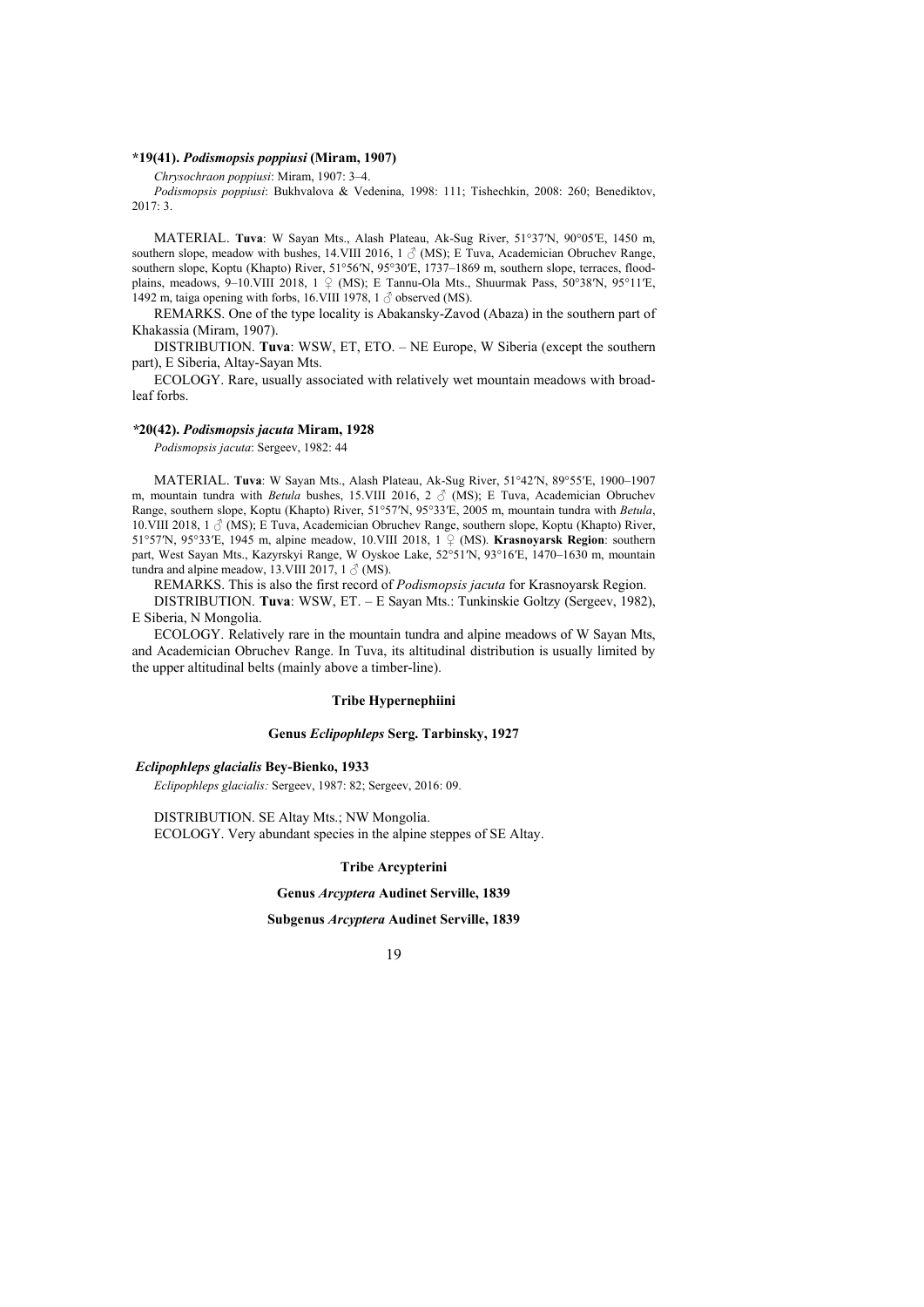# **21(43).** *Arcyptera* **(***Arcyptera***)** *fusca* **(Pallas, 1773)**

*Arcyptera fusca*: Miram, 1907: 7; Berezhkov, 1951: 20; Sergeev *et al*., 1995: 96, 98; Benediktov, 1997: 117; Vedenina & Bukhvalova, 2001: 98.

*Arcuptera fusca fusca* (sic!): Pavlov, 2004: 65.

MATERIAL. **Tuva**: W Sayan Mts., Alash Plateau, Ak-Sug River, 51°23ʹN, 90°28ʹE, 1208 m, southern slope, stony steppe, 13.VIII 2016, 5  $\beta$  (MS); W Sayan Mts., Alash Plateau, Ak-Sug River, 51°25′N, 91°04′E, 810 m, lower terrace and upper flood-plain, meadows, 13.VIII 2016, 2  $\circ$  (MS); W Sayan Mts., Alash Plateau, Ak-Sug River, 51°37ʹN, 90°05ʹE, 1450 m, terraces and flood-plain, short meadows, 14.VIII 2016, 7  $\delta$ , 2  $\Omega$  (MS); W Sayan Mts., Alash Plateau, Ak-Sug River, 51°37′N, 90°05′E, 1450 m, southern slope, meadow with bushes, 14.VIII 2016, 3  $\circ$ , 3  $\circ$  (MS); E Tuva, Academician Obruchev Range, southern slope, Koptu (Khapto) River, 51°44ʹ N, 95°26ʹ E, 958 m, upper terrace, steppe, 11.VIII 2018, 4  $\Im$ , 1  $\Im$ , 1 larva (MS); E Tuva, Academician Obruchev Range, southern slope, Koptu (Khapto) River, 51°44′N, 95°26′E, 1006 m, southern slope, stony steppe, 11.VIII 2018, 3  $\circled$ , 1  $\circ$ (MS); E Tuva, Academician Obruchev Range, southern slope, Koptu (Khapto) River, 51°37ʹN, 95°21ʹE, 788–843 m, southern slope and upper terraces, steppes, 11.VIII 2018, 2  $\circled{S}$ , 3  $\circled{S}$  (MS); E Tuva, Academician Obruchev Range, southern slope, Koptu (Khapto) River, 51°37ʹN, 95°21ʹE, 781–784 m, lower terrace and flood-plain, meadow, 11.VIII 2018, 2 ♀ (MS); 16 km N Boyarovka settlement, 15.VII 2013, 1  $\circ$  (M. Prostshalykin, V. Loktionov); Chaa-Khol River, 51°34′N, 92°23′E, 570–600 m, dry steppes, 14– 18.VII 1962, several specimens (IS); 32 km SW Kyzyl City, Elegest River, 51°29ʹN, 94°10ʹE, steppe, 22.VII 2014, 2  $\circ$  (SS); 6 km SE Baj-Haak settlement, Sosnovka settlement, 51°08′N, 94°32′E, plain, mixed steppe, 20.VII 2014, 4  $\delta$ , 2  $\circ$  (SS); the same locality, bottom of balka with wet meadow, 21.VII 2014, 1  $\vec{\gamma}$  (SS); SE Ulug-Khem Intermountain Basin, Uzun-Kharagan River, near Balgazyn settlement, 50°57′N, 95°16′E, 940 m, southeastern slope, stony steppe, 8.VII 1978, 3  $\beta$ , 2 larvae (MS); SE Ulug-Khem Intermountain Basin, Uzun-Kharagan River, near Balgazyn settlement, 50°57ʹN, 95°16ʹE, 940 m, piedmont plain, balka, meadow between larches, 8.VII 1978, 1 ♂, 1 ♀, 1 larva (MS); the same locality, upper terrace, meadow with *Caragana* bushes, 8.VII 1978, 1 ♀ (MS); SE Ulug-Khem Intermountain Basin, Shuurmak River, left side, 15 km S Balgazyn settlement, 50°53ʹN, 95°12ʹE, 900–950 m, piedmont plain of E Tannu-Ola Mts., meadow, 9.VII 1978, 5 ♂, 2 ♀, 7 larvae (MS); SE Ulug-Khem Intermountain Basin, Shuurmak River, 25 km S Balgazyn settlement, near Kuran settlement, 50°47ʹN, 95°17′E, 1000–1039 m, terraces, steppe and meadow, 9.VII 1978, 1 $\sigma$ , (MS); the same locality, 1030– 1050 m, southern slope, steppe and meadow, 10.VII 1978, 4  $\delta$ , 2 larvae (MS); W Tannu-Ola Mts., 9 km N Khandagajty settlement, 50°51′N, 92°04′E, 1700–1900′m, mountain steppes, 19.VIII 1985, 7 $\stackrel{\circ}{\circ}$ , 2  $\stackrel{\circ}{\circ}$ (MS); E Tannu-Ola Mts., Shuurmak River, 5 km N Shuurmak settlement, 50°42ʹN, 95°20ʹE, 1106 m, southern slope, mountain steppe, 11.VII 1978,  $1 \leq \Lambda$ , 1  $\varphi$  (MS); E Tannu-Ola Mts., 7 km W Shuurmak settlement, 50°37′N, 95°14′E, 1400 m, local southern slope, stony steppe, 12.VII 1978, 3  $\beta$ , 1  $\beta$ , 1 larva (MS); E Tannu-Ola Mts., Shuurmak Pass, 50°38ʹN, 95°11ʹE, 1492 m, short meadow, 5.VII 2017, some specimens observed (MS); E Tannu-Ola Mts., 13 km NEE Samagaltaj settlement, Kaldak-Khamar (Shuurmak) Pass, 50°38ʹN, 95°11ʹE, 1500 m, rangeland, 19.VII 2014, 1 ♂ (SS); the same locality, 1550 m, open larch forest, 19.VII 2914, 2  $\delta$  (SS); the same locality, 1500 m, 11.VII 2013, 1 larva (M. Prostshalykin, V. Loktionov); Dyttyg-Khem River, 12 km SW Samagaltai settlement, 50°38ʹ N, 95°19ʹ E, 17.VII 2014, 1  $\Im$ ,  $1 \nsubseteq$  (SS); Dyttyg-Khem River, 13 km SW Samagaltai settlement, 8.VII 2013, 1  $\Im$  (M. Prostshalykin, V. Loktionov). **Krasnoyarsk Region**: southern part, W Sayan Mts., Us Intermountain Basin, near abandoned Idzhim settlement, 52°20′N, 93°20′E, 700–750 m, low terrace, meadow, 22.VII 1995, some specimens observed (MS); the same locality, 52°16′N, 93°07′E, 680-700 m, terraces and southern slope, steppes, 22–23.VII 1995, 1  $\circ$  (MS); the same locality, 52°21′N, 93°13′E, 780–800 m, southern slope, dry mountain meadow and steppe, 22. VII 1995,  $1 \circ$  (MS).

DISTRIBUTION. **Tuva**: WSW, ET, KHE, UKH, KKH, WTO, ETO, UVS, SAN. – Southern part of European Russia, S Siberia up to Sakha (Yakutia), Amur Region; mountains of S Europe, Moldova, Ukraine, Caucasus, Kazakhstan, Mongolia, NE China.

ECOLOGY. Usually associated with the meadows.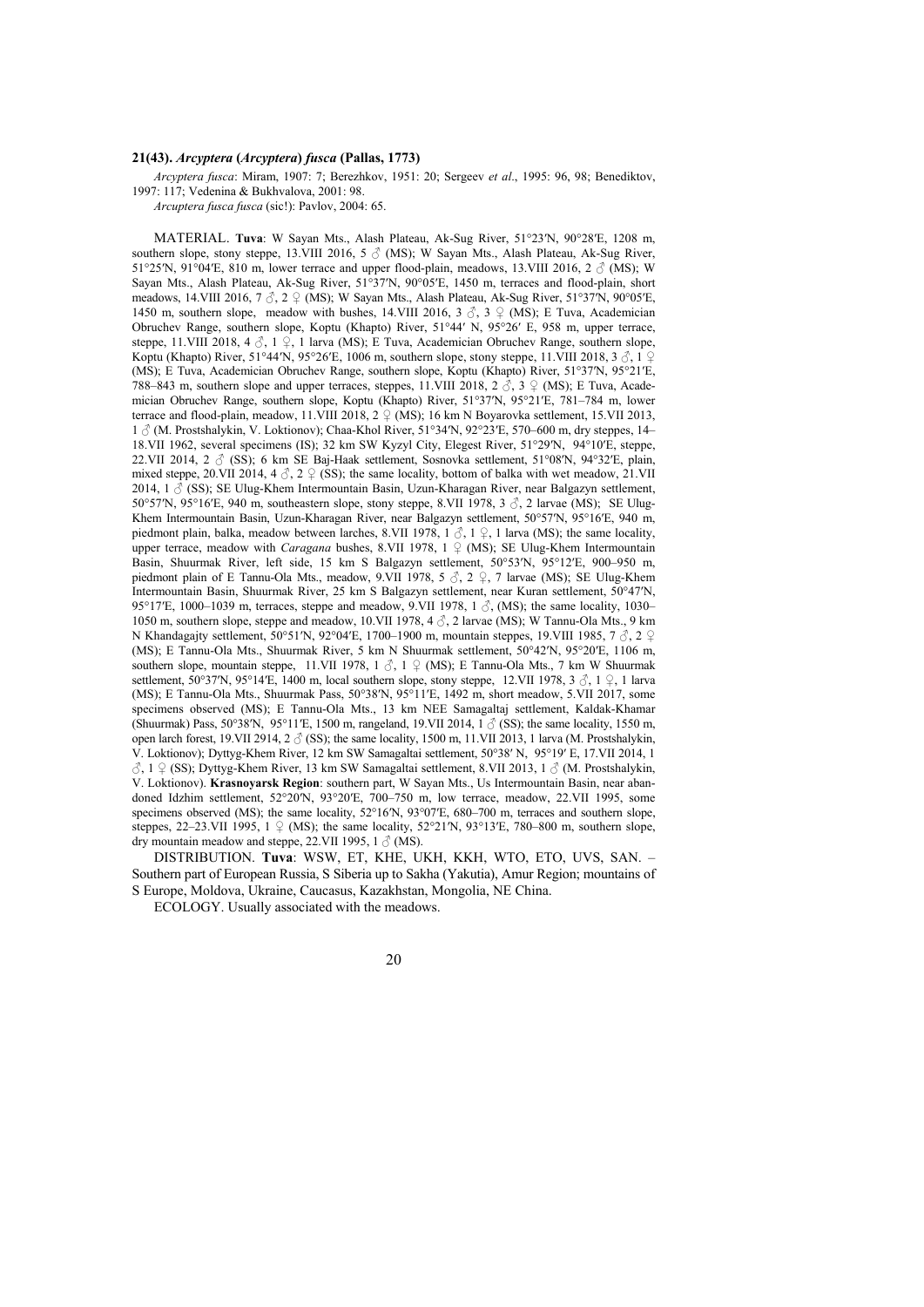### **22(44).** *Arcyptera* **(***Arcyptera***)** *albogeniculata* **Ikonnikov, 1911**

*Arcyptera fusca albogeniculata*: Berezhkov, 1951: 20.

*Arcyptera albogeniculata*: Bukhvalova, 1993а: 48; Bukhvalova, 2006: 201; Benediktov, 1997: 117.

MATERIAL. **Tuva**: Chaa-Khol River, 51°34′N, 92°23′E, 570–600 m, dry steppes, 18.VII 1962, 1 ♂ (IS); 14 km SW Shagonar City, Shagonar River, 51°27ʹN, 92°45ʹE, 580–582 m, dry meadow, 23–26.VI 2017, a male observed (MS); NE Uvs-Nuur Intermountain Basin, Shivelig River, 50°45ʹN, 94°34ʹE, 1280– 1301 m, terraces, dry meadows, 8.VII 2017, some specimens observed (MS).

DISTRIBUTION. **Tuva**: KHE, UKH, UVS. – Khakassia, S Krasnoyarsk Region, Irkutsk Region, Dauria; Mongolia.

ECOLOGY. Unknown.

#### **Subgenus** *Pararcyptera* **Serg. Tarbinsky, 1930**

#### *Arcyptera* **(***Pararcyptera***)** *microptera* **(Fischer de Waldheim, 1833)**

*Arcyptera flavicosta*: Miram, 1907: 7. *Pararcyptera microptera microptera:* Berezhkov, 1956: 139; Ivanova, 1967: 133.

MATERIAL. **Krasnoyarsk Region**: 10 km NW Minusinsk City, Bystraya settlement (near the mouth of Minusinsk outlet), steppe, 9.VII 2014, 2  $\beta$ , 4  $\circ$  (SS).

DISTRIBUTION. S Europe, W Siberia, S Krasnoyarsk Region; Caucasus, Kazakhstan, NW Mongolia, NW China.

### **23(45).** *Arcyptera* **(***Pararcyptera***)** *meridionalis* **(Ikonnikov, 1911)**

*Arcyptera microptera sibirica*: Berezhkov, 1951: 20. *Pararcyptera microptera* auct.: Sergeev *et al.*, 1995: 97–98. *Pararcyptera microptera meridionalis*: Benediktov, 1997: 117. *Arcyptera microptera meridionalis*: Vedenina & Bukhvalova, 2001: 100.

MATERIAL. **Tuva**: 14 km SW Shagonar City, Shagonar River, 51°28ʹN, 92°44ʹE, 615–629 m, slopes and piedmont plain, semi-deserts, 21, 23.VI 2017,  $\vec{6}$   $\beta$ , 4  $\Omega$  (MS); 14 km SW Shagonar City, Shagonar River, 51°28ʹN, 92°44ʹE, 610 m, steppe with *Stipa*, 23.VI 2017, 2 ♂, 1 ♀ (MS); 14 km SW Shagonar City, Shagonar River, 51°28ʹN, 92°45ʹE, 585–600 m, semi-desert and dry steppe, 25–26.VI 2017, 2  $\Im$ , 3  $\Im$ , 1 larva (MS); 32 km SW Kyzyl City, Elegest River, 51°29′N, 94°10′E, steppe, 22.VII 2014, 3  $\Im$ , 4  $\Im$  (SS); Ulug-Khem Intermountain Basin, 25 km SW Kyzyl City, Ulug River, 51°34′N, 94°10ʹE, 800–900 m, southern slope and piedmont plain, semi-deserts *Nanophyton grubovi*, 22.VII 2003, 2  $\beta$ , 2  $\beta$  (MS); Ulug-Khem Intermountain Basin, Elegest River, middle part, 51°22′N, 94°04′E, 695 m, upper terrace, dry steppe, 16.VI 2017, a specimen observed (MS); Kaa (Malyj Yenissei) River, right side, near Boyarovka settlement, 51°32′N, 95°21′E, 703 m, plain, dry steppe, 12.VIII 2018, 1  $\Omega$  (MS); W Tannu-Ola Mts., 5 km N Khandagajty settlement, 50°48ʹN, 92°05ʹE, 1300–1350 m, piedmont plain, stony steppes with *Caragana*, 16.VIII 1985, 5  $\circ$  (MS); W Tannu-Ola Mts., 9 km N Khandagajty settlement, 50°51′N, 92°04′E, 1700-1900 m, mountain steppes, 19.VIII 1985, 1 3 (MS); W Tannu-Ola Mts., 9 km N Khandagajty settlement, 50°50′N, 92°05′E, 1637 m, mountain steppes, 19.VIII 1985, 6  $\Im$  (MS); W Tannu-Ola Mts., 5 km N Khandagajty settlement, 50°48ʹN, 92°04ʹE, 1336 m, foothills on piedmont plain, stony steppe, 21.VIII 1985,  $3 \hat{\beta}$ ,  $7 \hat{2}$  (MS); W Tannu-Ola Mts., 5 km N Khandagajty settlement, 50°50′N, 92°05′E, 1500-1550 m, piedmont plain, upper part, steppe, 21.VIII 1985, 6  $\Im$ , 4  $\Im$  (MS); W Tannu-Ola Mts., 4 km E Khandagajty settlement, 50°45ʹN, 92°09ʹE, 1150–1200 m, southern slope and piedmont plain, stony semi-desert with *Nanophyton grubovii*, 24.VIII 1985, 1 ♀ (MS); Uvs-Nuur, 7.VII 2013, 2  $\delta$  (M. Prostshalykin, V. Loktionov); NE Uvs-Nuur Intermountain Basin, Shivelig River, 50°39ʹN, 94°28ʹE, 990–995 m, flood-plain and terraces, dry steppes with *Caragana*, 28.VI 1978, 2 ♂ (MS); the same locality, lower terrace, dry steppes and meadows, 18.VII 1978, 2  $\beta$ , 3  $\gamma$ ; the same locality and habitats, 10.VIII 1978, 1  $\Omega$  (MS); NE Uvs-Nuur Intermountain Basin, Shivelig River, 50°43′N,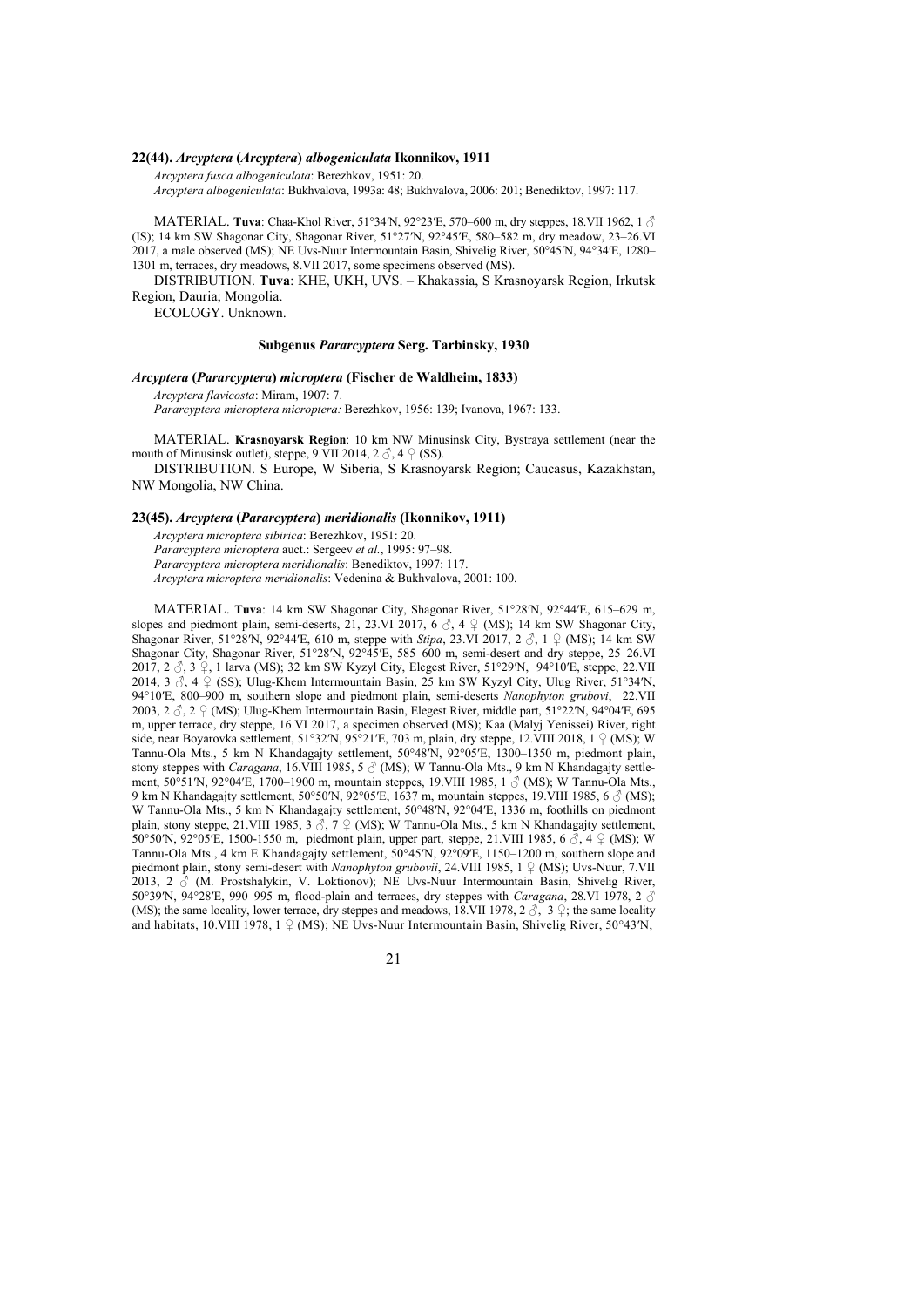94°33′E, 1259 m, piedmont plain, dry steppe with *Caragana*, 8.VII 2017, 2 ♀ (MS); NE Uvs-Nuur Intermountain Basin, Shivelig River,  $50^{\circ}43^{\prime}\text{N} - 50^{\circ}45^{\prime}\text{N}$ ,  $94^{\circ}33^{\prime}\text{E} - 94^{\circ}34^{\prime}\text{E}$ ,  $1200-1400$  m, mountain slopes, piedmont plains, terraces, dry meadows and steppes, often with bushes and stones, 24.VI–12.VIII 1978, >20 specimens, including larvae (T. Myagkaya, A. Lee); Uvs-Nuur Intermountain Basin, Tes River, 50°32<sup>'</sup>N, 94°31'E, 930–932 m, upper flood-plain, meadows, 13.VII 1978, 3  $\Im$ , 2  $\Im$  (MS); the same locality, upper flood-plain and terraces, 11.VIII 1978, 2  $\φ$ , 4  $\φ$  (MS); Uvs-Nuur Intermountain Basin, Tes River, 50°33′N, 94°31′E, 932–934 m, terraces, steppes, 14.VII 1978, 5  $\Im$ , 3  $\Im$  (MS); Dyttyg-Khem River, 12 km SW Samagaltai settlement, 50°38′ N, 95°19′ E, 17.VII 2014, 1  $\mathcal{J}$ , 1  $\mathcal{Q}$  (SS); Dyttyg-Khem River, 13 km SW Samagaltai settlement, 6–10. VII 2013, 9  $\circ$  (M. Prostshalykin, V. Loktionov); 25 km NEE Erzin settlement, Belyj Medved Mt., 50°21′N, 95°27′E, steppe, 16.VII 2014, 1  $\beta$ , 1  $\beta$  (SS); Uvs-Nuur Intermountain Basin, near Shara Lake, 50°13ʹN, 94°32ʹE, 902–904 m, plain and upper terrace, sands, semi-desert and grassland with *Achnatherum*, 6.VII 2017, 1 3, 2 ♀ (MS); 9 km SSE Erzin settlement, 1 larva (M. Prostshalykin, V. Loktionov); 25 km SW Erzin settlement, Tes River, 50°05ʹN, 95°21ʹE, 14– 15.VII 2014, 4  $\Im$ , 3  $\Im$  (SS); the same locality, 5.VII 2013, 2  $\Im$ , 1 larva (M. Prostshalykin, V. Loktionov).

REMARKS. This taxon is considered as distinct species, not as subspecies of *Arcyptera microptera* (Storozhenko *et al*., 2015).

DISTRIBUTION. **Tuva**: KHE, UKH, KKH, WTO, ETO, UVS, SAN. – S Siberia (from Tuva to Dauria and Yakutia), southern part of the Russian Far East; Mongolia, NE China, N Korea.

ECOLOGY. More or less common species in the typical and dry steppes.

#### **Tribe Aulacobothrini**

#### **Genus** *Eremippus* **Uvarov, 1926**

### **24(46).** *Eremippus mistshenkoi* **Stebaev, 1965**

*Eremippus mistshenkoi:* Stebaev, 1965: 53–58; Benediktov, 1997: 117. *Eremippus* sp.: Stebaev, 1964: 616.

MATERIAL. **Tuva**: N Uvs-Nuur Intermountain Basin, Iribitej River, 50°44′N, 93°08′E, 938–973 m, 24.VI 1978, piedmont plain, stony semi-deserts with *Nanophyton grubovii*, 1 larva (IS, MS); NE Uvs-Nuur Intermountain Basin, 18 km SW Khol-Oozhu settlement, piedmont plain, lower part, semidesert with *Nanophyton grubovii*, 21.VII 1960, 11 larva (IS); NE Uvs-Nuur Intermountain Basin, Khol-Oozhu River, 50°43ʹN, 94°17ʹE, 931 m, piedmont plain, lower part, semi-desert with *Nanophyton grubovii*, 30.VI 1978, 1 larva (MS); NE Uvs-Nuur Intermountain Basin, Shivelig River, piedmont plain, dry steppe, 2.VIII 1962, 1  $\degree$  (IS); Uvs-Nuur Intermountain Basin, Dus-Khol, 50°22′N, 94°52′E, 994–995 m, semi-desert with *Nanophyton grubovii*, 24–26.VII 1962, 5 ♂, 12 ♀, 10 larvae (IS); Uvs-Nuur Intermountain Basin, 10 km S Erzin settlement, Tsuger-Els, 50°10ʹN, 95°11ʹE, 1154 m, sandy semidesert with *Thymus* and *Potentilla acaulis*, 23.VII 1978, 1 **♂** (MS).

DISTRIBUTION. **Tuva**: UVS. – E Kazakhstan; NW Mongolia.

ECOLOGY. The species prefers the semi-deserts with *Nanophyton grubovii.*

### **25(47).** *Eremippus simplex* **(Eversmann, 1859)**

*Eremippus simplex*: Sergeev, 1985: 49.

REMARKS. The species was mentioned from the north-eastern coast of Uvs-Nuur for the first and last time by Sergeev (1985).

DISTRIBUTION. **Tuva**: UVS. – SE Kazakhstan, W Mongolia, NW China (ssp. *maculatus* Mistshenko, 1951); SE European Russia, Kazakhstan (except the northern part) (nominotypical subspecies); E Kazakhstan (ssp. *rectus* Mistshenko, 1951).

ECOLOGY. Unknown; in Kazakstan, the species occurs in the deserts and semi-deserts.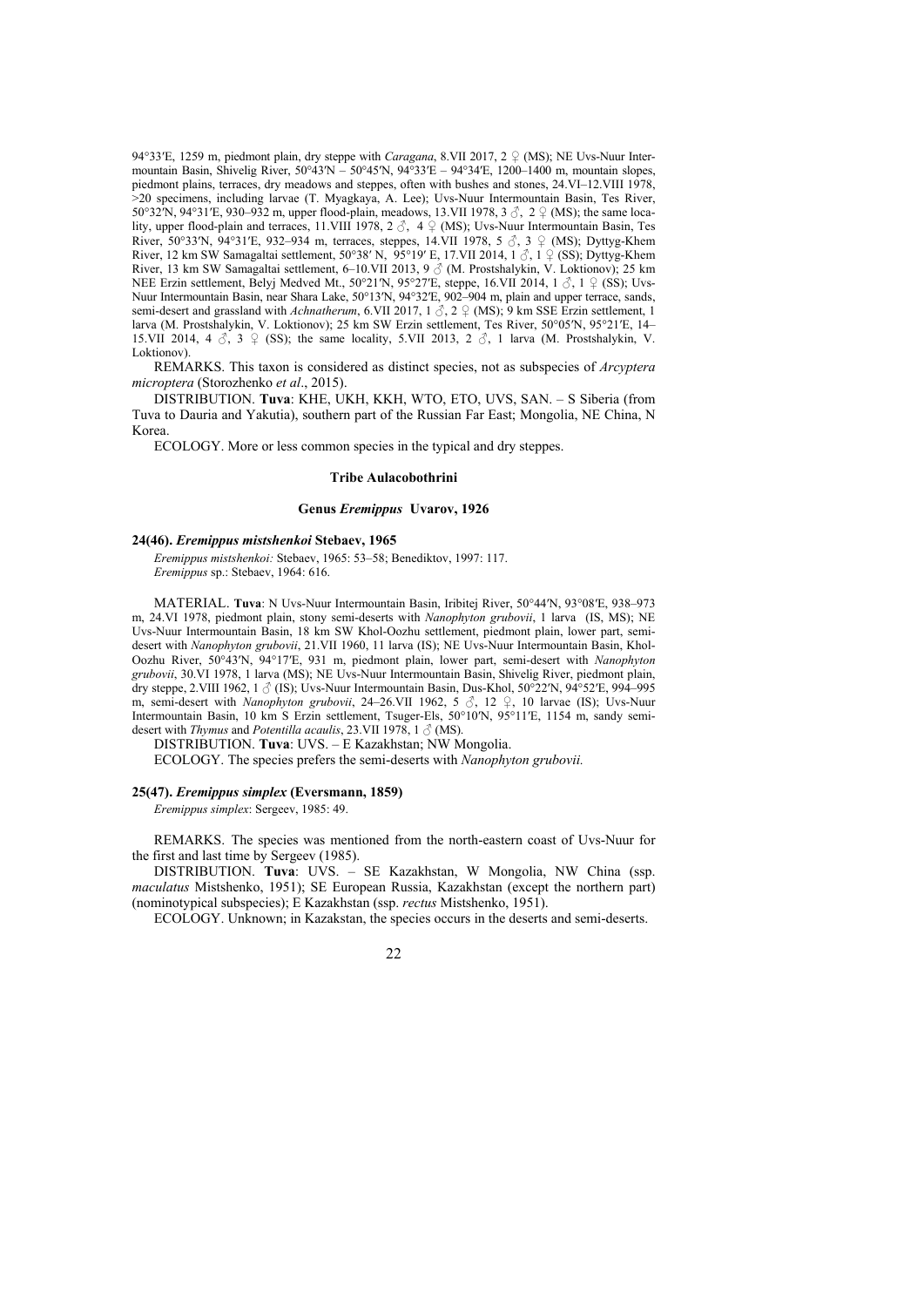## **Tribe Stenobothrini**

# **Genus** *Stenobothrus* **Fischer, 1853**

#### **26(48).** *Stenobothrus lineatus* **(Panzer, 1796)**

*Stenobothrus lineatus*: Behezhkov, 1956: 91; Ivanova, 1967: 131; Sergeev *et al*., 1995: 96; Benediktov, 1997: 118.

*Stenobothrus* (*Stenobothrus*) *lineatus*: Sergeev, 1986: 204.

*Stenobothrus* (*Stenobothrus*) *lineatus lineatus*: Storozhenko, 1985: 147; 1986: 299.

MATERIAL. **Tuva**: E Tuva, Academician Obruchev Range, southern slope, Koptu (Khapto) River, 51°57ʹN, 95°33ʹE, 1945–2005 m, mountain tundra with *Betula* and alpine meadow, 10.VIII 2018,  $1 \text{ } \text{\ensuremath{\beta}}$  (MS); E Tuva, Academician Obruchev Range, southern slope, Koptu (Khapto) River, 51°44′ N, 95°26′ E, 958 m, upper terrace, steppe, 11. VIII 2018, 1  $\circ$  (MS); E Tuva, Academician Obruchev Range, southern slope, Koptu (Khapto) River, 51°44′N, 95°26′E, 1006 m, southern slope, stony steppe, 11.VIII 2018, 2 ♀ (MS); 6 km SE Baj-Haak settlement, Sosnovka settlement, 51°08ʹN, 94°32ʹE, bottom of balka with wet meadow, 20.VII 2014,  $5 \text{ } \textcircled{}$ , 1  $\textcircled{}$  (SS); SE Ulug-Khem Intermountain Basin, Uzun-Kharagan River, near Balgazyn settlement, 50°57′N, 95°16′E, 940 m, southeastern slope, stony steppe, 8.VII 1978, 1 $\beta$ (MS); SE Ulug-Khem Intermountain Basin, Uzun-Kharagan River, near Balgazyn settlement, 50°57ʹN, 95°16′E, 940 m, piedmont plain, balka, meadow between larches, 8.VII 1978, 1  $\Im$ , 1 larva (MS); SE Ulug-Khem Intermountain Basin, Shuurmak River, 25 km S Balgazyn settlement, near Kuran settlement, 50°47′N, 95°17′E, 1030–1050 m, southern slope, steppe and meadow, 10.VII 1978, 5  $\textcircled{f}$  (MS); E Tannu-Ola Mts., Shuurmak Pass, 50°37ʹN, 95°11ʹE, 1495 m, southern slope and upper terrace, mountain steppe, 12.VII 1978, 1 ♂ (MS). **Krasnoyarsk Region**: southern part, W Sayan Mts., Us Intermountain Basin, near abandoned Idzhim settlement, 52°21′N, 93°13′E, 780–800 m, southern slope, dry mountain meadow and steppe, 22.VII 1995, 3  $\circ$  (MS); the same locality, 52°16′N, 93°07′E, 680–700 m, terraces and southern slope, steppes, 22–23. VII 1995,  $1 \nsubseteq (MS)$ .

DISTRIBUTION. **Tuva**: ET, KKH, ETO. – Europe (except the northern part), S Siberia up to Sakha (Yakutia); Caucasus, N Kazakhstan, N Mongolia (nominotypical subspecies); Russian Far East, Dauria (ssp. *flavotobialis* Storozhenko, 1985).

ECOLOGY. Usually associated with the grass meadows.

### **27(49).** *Stenobothrus fischeri* **(Eversmann, 1848)**

*Stenobothrus fischeri:* Berezhkov, 1951: 18; Berezhkov, 1956: 92; Sergeev *et al*., 1995: 96; Benediktov, 1997: 117.

*Stenobothrus* (*Stenobothrus*) *fischeri*: Sergeev, 1986: 204.

MATERIAL. **Tuva**: 14 km SW Shagonar City, Shagonar River, 51°27ʹN, 92°45ʹE, 583 m, lower terrace, meadow between bushes, 17–18.VI 2017, 11  $\Im$ , 4  $\Im$  (MS); 14 km SW Shagonar City, Shagonar River,  $51^{\circ}27'N$ ,  $92^{\circ}45'E$ ,  $583$  m, upper terrace, dry meadow, 17.VI 2017, 1  $\circ$  (MS); 14 km SW Shagonar City, Shagonar River, 51°28ʹN, 92°44ʹE, 615–629 m, slopes and piedmont plain, semi-deserts, 21, 23.VI 2017, 2  $\tilde{\mathcal{O}}$ , 29  $\tilde{\mathcal{L}}$  (MS); 14 km SW Shagonar City, Shagonar River, 51°28′N, 92°44′E, 610 m, steppe with *Stipa*, 23.VI 2017, 1  $\circ$  (MS); 14 km SW Shagonar City, Shagonar River, 51°28′N, 92°45′E, 585–600 m, semi-desert and dry steppe, 25–26.VI 2017,  $1 \text{ } \textcircled{}$ , 22  $\textcircled{}$  (MS); 32 km SW Kyzyl City, Elegest River, 51°29′N, 94°10′E, steppe, 22.VII 2014, 1  $\frac{1}{2}$  (SS); Ulug-Khem Intermountain Basin, 25 km SW Kyzyl City, Ulug River, 51°34ʹN, 94°10ʹE, 800–900 m, southern slope and piedmont plain, semi-deserts *Nanophyton grubovi*, 22.VII 2003, 3 ♂ (MS); 6 km SE Baj-Haak settlement, Sosnovka settlement, 51°08ʹN, 94°32′E, plain, mixed steppe, 20.VII 2014, 8  $\Im$ , 4  $\Im$  (SS); SE Ulug-Khem Intermountain Basin, Uzun-Kharagan River, near Balgazyn settlement, 50°57ʹN, 95°16ʹE, 940 m, southeastern slope, stony steppe, 8.VII 1978, 5  $\hat{\beta}$ , 4  $\hat{P}$  (MS); 31 km NEE Erzin settlement, Erzin River, 50°21′N, 95°34′E, 1300 m, northern slope, balka with *Caragana*, 18.VII 2014, 1 ♂, 2 ♀ (SS). **Krasnoyarsk Region**: southern part, West Sayan Mts., Us Intermountain Basin, near abandoned Idzhim settlement, 52°21′N, 93°13′E, 780– 800 m, southern slope, dry mountain meadow and steppe, 22. VII 1995, 3  $\Im$ , 5  $\Im$  (MS).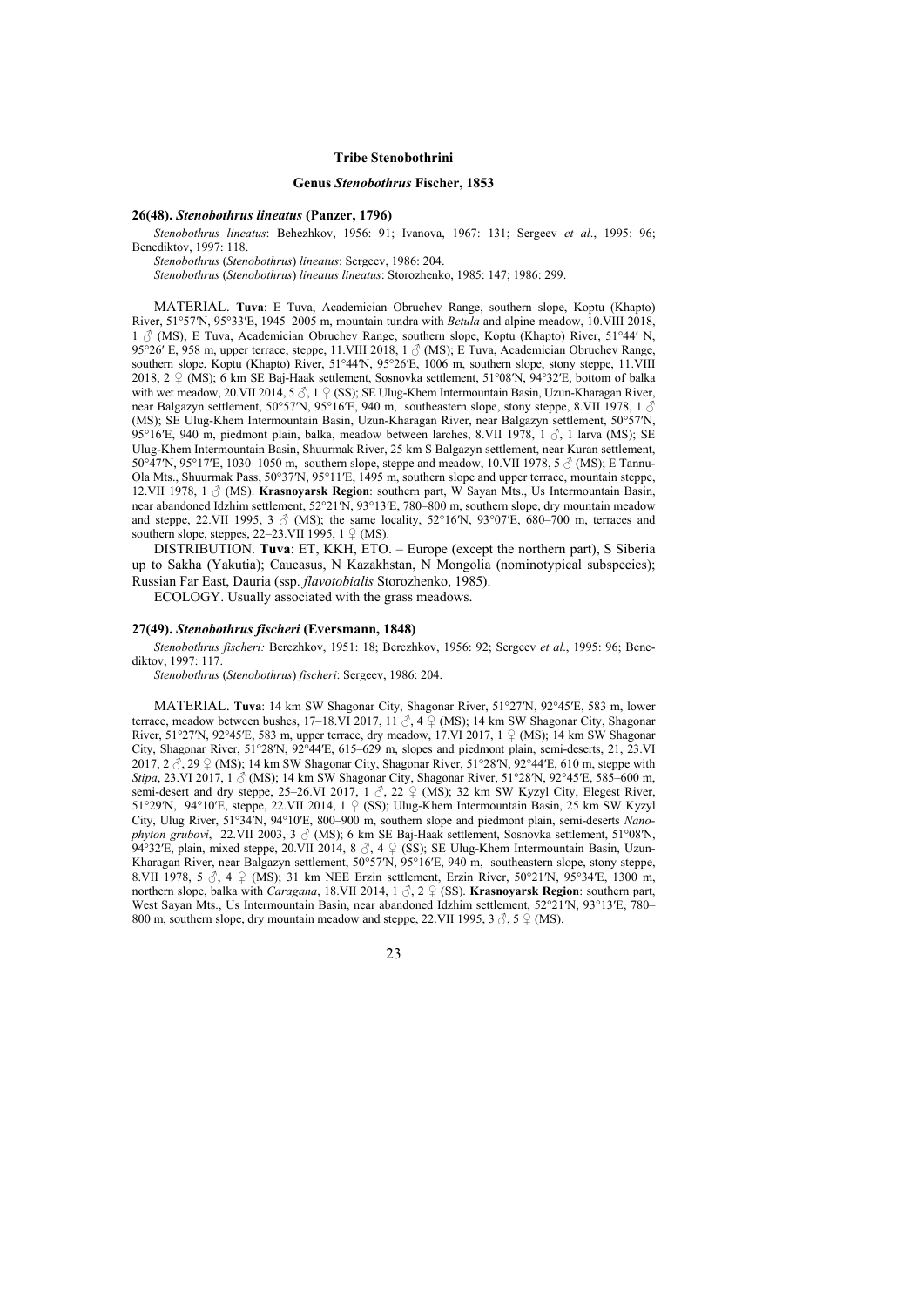DISTRIBUTION. **Tuva**: UKH, KKH, SAN. – S Europe, S Siberia (up to Tuva); Asia Minor, Caucasus, Kazakhstan, mountain of Middle Asia, Mongolia (nominotypical subspecies); Spain (ssp. *glaucescens* I. Bolívar, 1897).

ECOLOGY. Typical steppe species.

### **\*28(50).** *Stenobothrus nigromaculatus* **(Herrich-Schäffer, 1840)**

*Stenobothrus nigromaculatus*: Miram, 1907: 4; Ivanova, 1967: 131.

*Stenobothrus* (*Stenobothrus*) *nigromaculatus*: Sergeev, 1986: 204; Vedenina & Bukhvalova, 2001: 100; Tishechkin & Bukhvalova, 2009: 29.

*Stenobothrus nigromaculatus nigromaculatus*: Berezhkov, 1956: 89.

MATERIAL. **Tuva**: Ulug-Khem Intermountain Basin, Elegest River, middle part, 51°22ʹN, 94°04ʹE, 695 m, upper terrace, dry steppe, 16.VI 2017, some specimen observed (MS).

DISTRIBUTION. **Tuva:** UKH. – S Europe, S Siberia; Asia Minor, Caucasus, Kazakhstan, Tien Shan (nominotypical subspecies); Georgia (ssp. *transcaucasicus* Ramme, 1933). ECOLOGY. Typical steppe species.

#### **\*29(51).** *Stenobothrus carbonarius* **(Eversmann, 1848)**

*Stenobothrus* (*Stenobothrodes*) *carbonarius:* Sergeev, 1986: 204.

MATERIAL. **Tuva**: SE Ulug-Khem Intermountain Basin, Shuurmak River, 25 km S Balgazyn settlement, near Kuran settlement, 50°47′N, 95°17′E, 1030–1050 m, southern slope, steppe and meadow, 10.VII 1978, 2  $\varphi$  (MS); E Tannu-Ola Mts., Shuurmak Pass, 50°37′N, 95°11′E, 1495 m, southern slope and upper terrace, mountain steppe, 12.VII 1978, 1  $\varphi$  (MS); Uvs-Nuur Intermountain Basin,7 km S Erzin settlement, Tes River, 50°11′N, 95°12′E, 1097 m, lower terrace, steppes, 23.VII 1978, 1  $\circ$  (MS).

DISTRIBUTION. **Tuva:** KKH, ETO, UVS. – SE European Russia, S Siberia (up to Buryatia); Kazakhstan.

ECOLOGY. As a rule, in the dry steppes; very rare.

#### **30(52).** *Stenobothrus newskii* **Zubovsky, 1900**

*Stenobothrus newskii*: Sergeev, 1991: 121; Sergeev *et al*., 1995: 98; Benediktov, 1997: 117. *Stenobothrus nevskii:* Berezhkov, 1956: 93. *Stenobothrus* (*Stenobothrodes*) *newskii*: Sergeev, 1986: 204.

MATERIAL. **Tuva**: W Tannu-Ola Mts., 9 km N Khandagajty settlement, 50°52ʹN, 92°04ʹE, 2060 m, alpine steppe and meadow, 19–20. VIII 1985, 3  $\circ$  (MS, A. Bugrov); W Tannu-Ola Mts., 9 km N Khandagajty settlement, 50°51′N, 92°04′E, 1700–1900 m, mountain steppes, 19.VIII 1985, some specimens observed (MS).

DISTRIBUTION. **Tuva**: WTO. – Altay Mts. (including S Altay); NW Mongolia. ECOLOGY. Usually associated with alpine meadows. Males stridulate during flights.

#### **31(53).** *Stenobothrus eurasius* **Zubovsky, 1898**

*Stenobothrus eurasius*: Berezhkov, 1951: 17–18; Ivanova, 1967: 131; Sergeev *et al*., 1995: 96–98; Benediktov, 1997: 117; Kazakova & Sergeev, 1997: 317; Bukhvalova & Vedenina, 1998: 115. *Stenobothrus* (*Stenobothrodes*) *eurasius*: Sergeev, 1986: 204.

*Stenobothrus eurasius eurasius*: Berezhkov, 1956: 93.

MATERIAL. **Tuva**: W Sayan Mts., Alash Plateau, Ak-Sug River, 51°24ʹN, 90°27ʹE, 1079–1085 m, southern slope, stony semi-desert, 13.VIII 2016, 2  $\circled{S}$ , 2  $\circled{}$  (MS); Turan-Uyuk Intermountain Basin, Begreda River, 51°59ʹN, 94°18ʹE, 830–845 m, southern slope and piedmont plain, semi-deserts, 12.VIII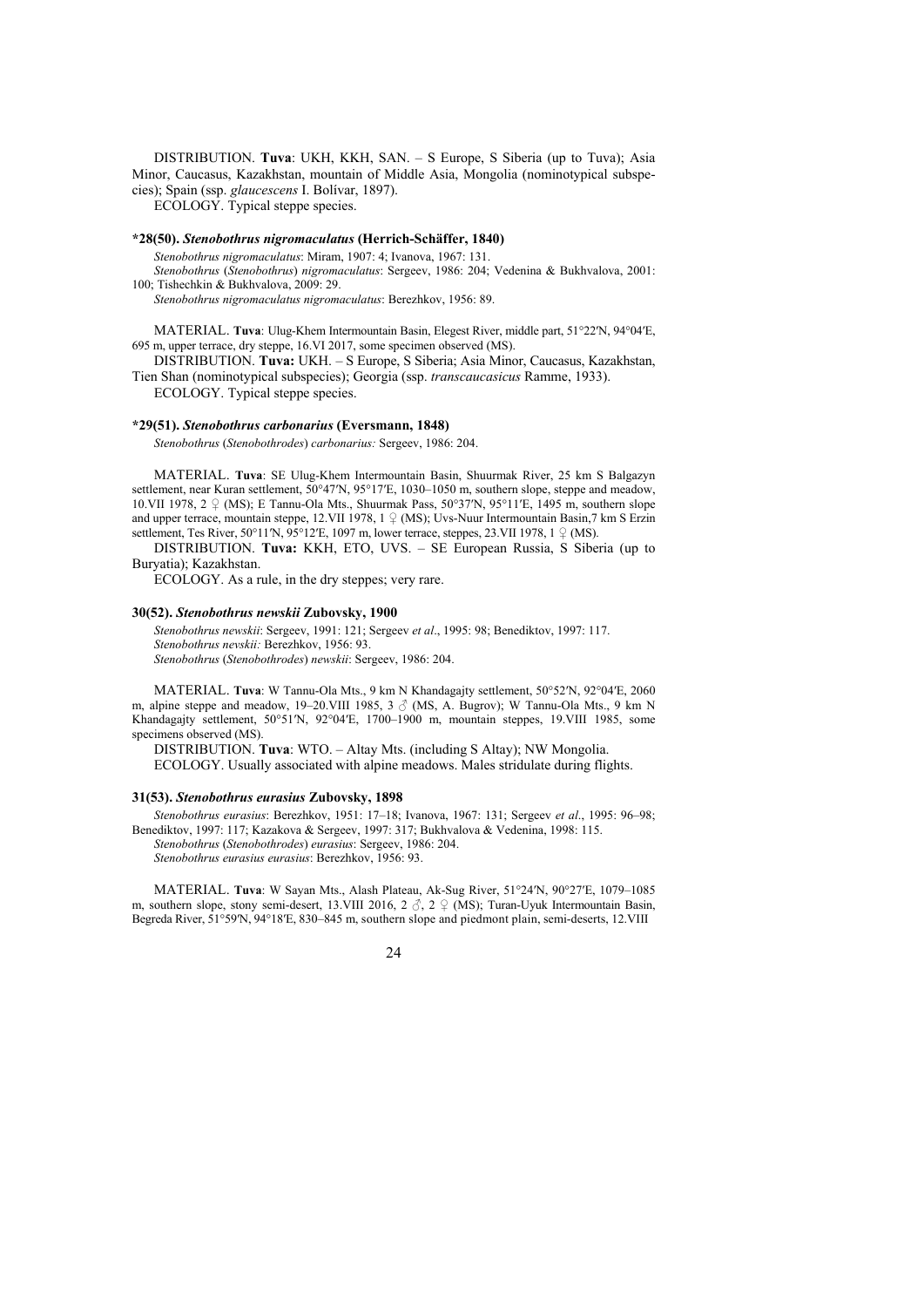2018, 4  $\circ$ , 6  $\circ$  (MS); Todzha Lake, Bij River, steppe, 9.VII 2004, 1  $\circ$  (M. Zasypkina); E Tuva, Academician Obruchev Range, southern slope, Koptu (Khapto) River, 51°44ʹN, 95°26ʹE, 1006 m, southern slope, stony steppe, 11.VIII 2018, 4  $\Im$ , 2  $\Im$  (MS); E Tuva, Academician Obruchev Range, southern slope, Koptu (Khapto) River, 51°37′N, 95°21′E, 788–843 m, southern slope and upper terraces, steppes, 11.VIII 2018, 7  $\delta$ , 11  $\Omega$  (MS); Chaa-Khol River, 51°34′N, 92°23′E, 570–600 m, dry steppes, 14–18.VII 1962, 1  $\zeta$ , 2  $\cong$  (IS); 14 km SW Shagonar City, Shagonar River, 51°27′N, 92°45′E, 583 m, lower terrace, meadow between bushes, 17–18.VI 2017, 7  $\Im$ , 5  $\Im$  (MS); 14 km SW Shagonar City, Shagonar River, 51°27′N, 92°45′E, 583 m, upper terrace, dry meadow, 17.VI 2017, 1  $\circ$  (MS); 14 km SW Shagonar City, Shagonar River, 51°28ʹN, 92°44ʹE, 615–629 m, slopes and piedmont plain, semideserts, 21, 23. VI 2017,  $37 \text{ } \text{\&}$ , 45 \pm (MS); 14 km SW Shagonar City, Shagonar River, 51°28′N, 92°44′E, 610 m, steppe with *Stipa*, 23.VI 2017, 31 ♂, 8 ♀ (MS); 14 km SW Shagonar City, Shagonar River, 51°27′N, 92°45′E, 580–582 m, dry meadow, 23–26.VI 2017, 1  $\circ$  (MS); 14 km SW Shagonar City, Shagonar River, 51°28′N, 92°45′E, 585–600 m, semi-desert and dry steppe, 25–26.VI 2017, 21  $\circ$ , 23  $\circ$ (MS); 32 km SW Kyzyl City, Elegest River, 51°29′N, 94°10′E, steppe, 22.VII 2014, 12  $\delta$ , 8  $\Omega$  (SS); Ulug-Khem Intermountain Basin, 25 km SW Kyzyl City, Ulug River, 51°34ʹN, 94°10ʹE, 800–900 m, southern slope and piedmont plain, semi-deserts *Nanophyton grubovi*, 22.VII 2003, 14  $\hat{\gamma}$ , 16  $\hat{\gamma}$  (MS); Ulug-Khem Intermountain Basin, 25 km SW Kyzyl City, Ulug River, 51°35ʹN, 94°09ʹE, 630–830 m, mountain slopes and piedmont plain, semi-deserts *Nanophyton grubovi*, 19.VII 1995, 1 ♂ (MS); Ulug-Khem Intermountain Basin, 25 km SW Kyzyl City, Ulug River, 51°35ʹN, 94°08ʹE, 608 m, upper terrace, semi-deserts *Nanophyton grubovi*, 20.VII 1995, 2 ♀ (MS); Kaa (Malyj Yenissei) River, right side, near Boyarovka settlement, 51°32′N, 95°21′E, 703 m, plain, dry steppe, 12.VIII 2018, 4  $\delta$ , 10  $\Omega$  (MS); Ulug-Khem Intermountain Basin, 8 km N Cheder Lake, 51°32ʹN, 95°21ʹE, 750–760 m, steppes, 12.VIII 1962, 1 ♀ (IS); SE Ulug-Khem Intermountain Basin, Uzun-Kharagan River, near Balgazyn settlement, 50°57ʹN, 95°16′E, 940 m, southeastern slope, stony steppe, 8.VII 1978, 3  $\Im$ , 3  $\Im$  (MS); SE Ulug-Khem Intermountain Basin, Shuurmak River, 25 km S Balgazyn settlement, near Kuran settlement, 50°47ʹN, 95°17′E, 1030–1050 m, southern slope, steppe and meadow, 10.VII 1978, 19  $\Im$ , 9  $\Im$  (MS); W Tannu-Ola Mts., 5 km N Khandagajty settlement, 50°48ʹN, 92°05ʹE, 1300–1350 m, piedmont plain, stony steppes with *Caragana*, 16.VIII 1985, 4  $\circled$  (MS); W Tannu-Ola Mts., 9 km N Khandagajty settlement, 50°51′N, 92°04′E, 1700–1900 m, mountain steppes, 19.VIII 1985, 8  $\delta$ , 7  $\Omega$  (MS); W Tannu-Ola Mts., 9 km N Khandagajty settlement, 50°50′N, 92°05′E, 1637 m, mountain steppes, 19.VIII 1985, 19 $\beta$ , 16 $\beta$ (MS); W Tannu-Ola Mts., 5 km N Khandagajty settlement, 50°47ʹN, 92°05ʹE, 1200–1250 m, piedmont plain, lower part, stony steppes with *Caragana* and dry meadow, 21.VIII 1985, 1 ♂ (MS); W Tannu-Ola Mts., 5 km N Khandagajty settlement, 50°50ʹN, 92°05ʹE, 1500-1550 m, piedmont plain, upper part, steppe, 21.VIII 1985, 2  $\alpha$  (MS); W Tannu-Ola Mts., 4 km E Khandagajty settlement, 50°45′N, 92°09′E. 1150–1200 m, southern slope and piedmont plain, stony semi-desert with *Nanophyton grubovii*, 24.VIII 1985, 2 ♀ (MS); E Tannu-Ola Mts., Shuurmak River, 25 km S Balgazyn settlement, near Kuran settlement, 50°47′N, 95°17′E, 1041 m, southern slope and piedmont plain, mountain steppe and grazed meadow, 10.VII 1978, 1 $\beta$ , 2 larvae (MS); E Tannu-Ola Mts., Shuurmak Pass, 50°38′N, 95°11′E, 1492 m, short meadow, 5.VII 2017,  $1 \nsubseteq (MS)$ ; NE Uvs-Nuur Intermountain Basin, Shivelig River, 50°39′N, 94°28′E, 990–995 m, terraces, dry steppes with *Caragana*, 18.VII 1978, 2  $\Im$ , 1  $\Im$  (MS); the same locality, upper terrace, dry meadow, 10.VIII 1978, 1 ♂ (MS); NE Uvs-Nuur Intermountain Basin, Shivelig River, 50°43′N, 94°33′E, 1200–1300 m, southern slopes and piedmont plain, steppes with *Caragana*, 24.VII 2003, 1 ♀ (MS); NE Uvs-Nuur Intermountain Basin, Shivelig River, 50°45ʹN, 94°34ʹE, 1280–1301 m, terraces, dry meadows, 8.VII 2017, some specimens observed (MS); NE Uvs-Nuur Intermountain Basin, Shivelig River, 50°43ʹN, 94°33ʹE, 1259 m, piedmont plain, dry steppe with *Caragana*, 8.VII 2017, 1 ♂, 5 ♀ (MS); NE Uvs-Nuur Intermountain Basin, Shivelig River, 50°43ʹN – 50°45ʹN, 94°33ʹE – 94°34ʹE, 1200–1400 m, mountain slopes, piedmont plains, terraces, dry meadows and steppes, often with bushes and stones, 24.VI–12.VIII 1978, >20 specimens, including larvae (T. Myagkaya, A. Lee); Uvs-Nuur Intermountain Basin, Tes River, 50°33ʹN, 94°31ʹE, 932–934 m, terraces, steppes, 14.VII 1978, 1  $\circ$  (MS); Dyttyg-Khem River, 12 km SW Samagaltai settlement, 50°38′ N, 95°19′ E, 17.VII 2014, 1  $\Im$ , 2  $\Im$  (SS); Dyttyg-Khem River, 13 km SW Samagaltai settlement, 9.VII 2013, 2  $\hat{\beta}$  (M. Prostshalykin, V. Loktionov); 7 km SW Erzin settlement, Tes River, 50°12′N, 95°08′E, steppe, 13.VII 2014, 1  $\circled{S}$ , 1  $\circled{S}$  (SS); Uvs-Nuur Intermountain Basin,7 km S Erzin settlement, Tes River, 50°11′N, 95°12′E, 1097 m, lower terrace, steppes, 23.VII 1978, 2  $\Im$ , 1  $\Im$  (MS); 9 km SSE Erzin settle-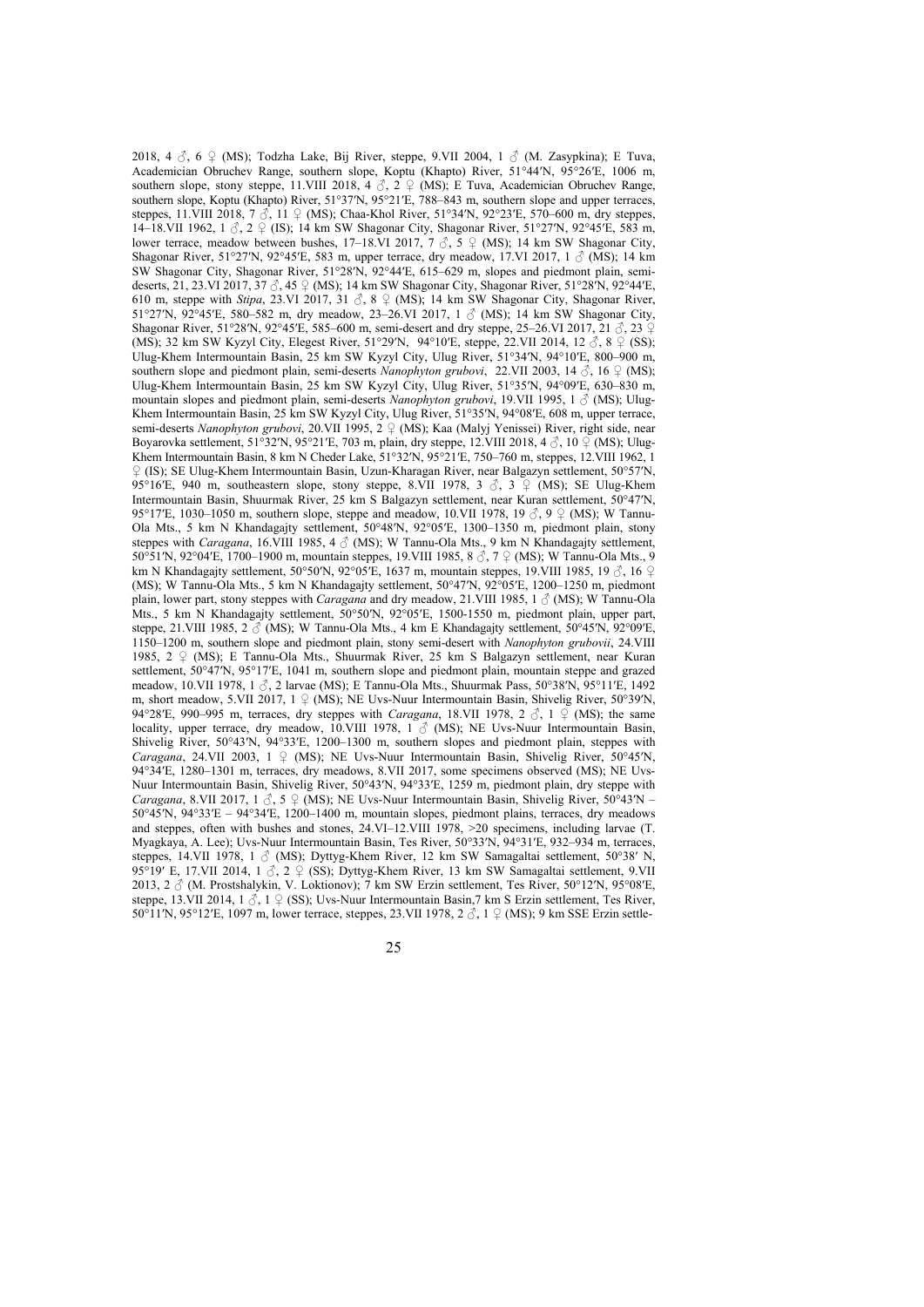ment, 3.VII 2013 1 ♀ (M. Prostshalykin, V. Loktionov); Uvs-Nuur Intermountain Basin, 10 km S Erzin settlement, Tsuger-Els, 50°10′N, 95°11′E, 1154 m, sandy semi-desert, 23.VII 1978, 1 ♀ (MS); 25 km SW Erzin settlement, Tes River, 50°05′N, 95°21′E, steppe, 11–12.VII 2014, 5  $\zeta$ , 4  $\frac{1}{2}$  (SS); 25 km SSW Erzin settlement, Tore Lake, 50°02ʹN, 95°03ʹE, 1150 m, sands, grasses and *Caragana*, 11–12.VII 2014, 7  $\circ$ , 4  $\circ$  (SS); Tore Lake, 50°06′N, 95°06′E, 1100 m, coast, steppe, 12.VII 2014, 2  $\circ$ , 3  $\circ$  (SS); Uvs-Nuur Intermountain Basin, S Tore Lake, 50°01′N, 95°04′E, 1154-1166 m, sand semi-desert and upper terraces with birch forest, 07.VII 2017, 3  $\circ$ , 3  $\circ$  (MS); Uvs-Nuur Intermountain Basin, S Tore Lake, 50°02′N, 95°03′E, 1152 m, flood-plain, meadow, 7.VII 2017, 1  $\circ$  (MS); Uvs-Nuur Intermountain Basin, S Tore Lake, 50°05′N, 95°09′E, 1174 m, sandy semi-desert with *Caragana bungei*, 7.VII 2017, 7  $\Im$ , 6  $\Im$ (MS); 25 km NEE Erzin settlement, Belyj Medved Mt., 50°21′N, 95°27′E, steppe, 16.VII 2014, 5  $\zeta$ , 3  $\hat{\varphi}$ (SS). **Krasnoyarsk Region**: southern part, West Sayan Mts., Us Intermountain Basin, near abandoned Idzhim settlement, 52°21′N, 93°13′E, 780–800 m, southern slope, dry mountain meadow and steppe, 22.VII 1995, 13  $\delta$ , 5  $\Omega$  (MS).

DISTRIBUTION. **Tuva**: WSW, WSE, ET, KHE, UKH, KKH, WTO, ETO, UVS, SAN. – SE European Russia, S Siberia; N Kazakhstan, Tien Shan, N Mongolia (nominotypical subspecies).

ECOLOGY. Widely distributed in Tuva, very common in the grass steppes.

#### **Genus** *Omocestus* **I. Bolivar, 1878**

#### **32(54).** *Omocestus viridulus* **(Linnaeus, 1758)**

*Stenobothrus viridulus*: Miram, 1907: 4.

*Omocestus viridulus*: Berezhkov, 1951: 18; Berezhkov, 1956: 94; Ivanova, 1967: 131; Sergeev, 1986: 204; Benediktov, 1997: 117; Pavlov, 2004: 65; Tishechkin & Bukhvalova, 2009: 27.

MATERIAL. **Tuva**: W Sayan Mts., Kurtushibinskij Range, 52°16ʹ N, 93°41ʹ E, 1429 m, alpine meadows, 13.VIII 2018, 1  $\Diamond$ , 3  $\Diamond$  (MS); Todzha Lake, Ij River, opening of pine forest, 13.VII 2004, 1  $\Diamond$ (M. Zasypkina); E Tuva, Academician Obruchev Range, southern slope, Koptu (Khapto) River, 51°57ʹN, 95°33′E, 1945 m, alpine meadow, 10.VIII 2018, 1  $\beta$  (MS); E Tuva, Academician Obruchev Range, southern slope, Koptu (Khapto) River, 51°56′N, 95°30′E, 1737-1869 m, southern slope, terraces, floodplains, meadows,  $9-10$ .VIII 2018, 2  $\circ$  (MS); E Tuva, Academician Obruchev Range, southern slope, Koptu (Khapto) River, 51°55′ N, 95°2′ E, 1432 m, terraces and flood-plain, meadows, 10.VIII 2018, 1  $\circ$ (MS); E Tuva, Academician Obruchev Range, southern slope, Koptu (Khapto) River, 51°52ʹN, 95°26ʹE, 1230 m, terrace, meadow, 10.VIII 2018, 4  $\circ$  (MS); E Tuva, Academician Obruchev Range, southern slope, Koptu (Khapto) River, 51°50′N, 95°25′E, 1132–1135 m, terrace and flood-plains, meadows, 11.VIII 2018, 1 ♂, 1 ♀ (MS); E Tuva, Academician Obruchev Range, southern slope, Koptu (Khapto) River, 51°44′ N, 95°26′ E, 958 m, upper terrace, steppe, 11.VIII 2018, 1  $\Im$ , 1  $\Im$  (MS); 14 km SW Shagonar City, Shagonar River, 51°27ʹN, 92°45ʹE, 583 m, lower terrace, meadow between bushes, 17– 18.VI 2017, 12  $\delta$ , 6  $\Omega$  (MS); 6 km SE Baj-Haak settlement, Sosnovka settlement, 51°08′N, 94°32′E, bottom of balka with wet meadow, 21.VII 2014,  $1 \circ$  (SS); SE Ulug-Khem Intermountain Basin, Uzun-Kharagan River, near Balgazyn settlement, 50°57ʹN, 95°15ʹE, 886 m, upper flood-plain and lower terrace, meadow, 8.VII 1978, 12  $\beta$ , 1  $\beta$ , 6 larvae (MS); SE Ulug-Khem Intermountain Basin, Shuurmak River, left side, 15 km S Balgazyn settlement, 50°53ʹN, 95°12ʹE, 900–950 m, piedmont plain of E Tannu-Ola Mts., meadow, 9.VII 1978, 2  $\Im$ , 1  $\Im$  (MS); Shuurmak River near Shuurmak settlement, 50°38′N, 95°19′E, mixed meadow (cutted), 19.VII 2014, 4  $\Diamond$ , 13  $\Diamond$  (SS); E Tannu-Ola Mts., Khol-Oozhu River, near Kara-Kol, 50°59′N, 94°21′E, 2100–2200 m, alpine steppe, 6.VIII 1978, 2  $\zeta$ , 1  $\zeta$ , 1 larva (MS); E Tannu-Ola Mts., Shivelig River, 50°45′N, 94°34′E, 1330–1340 m, flood-plain and terraces, steppe and short meadow between shrubs and *Larix* trees, 28.VI 1978, 1 larva (MS); E Tannu-Ola Mts., Shuurmak River, 5 km N Shuurmak settlement, 50°42ʹN, 95°20ʹE, 1086 m, upper flood-plain and lower terrace, wet meadow, 11.VII 1978, 2 ♂, 4 larvae (MS); E Tannu-Ola Mts., Shuurmak River, near Shuurmak settlement, 1170 m, 12.VII 2013,  $1\hat{C}$ ,  $1 \hat{C}$  (M. Prostshalykin, V. Loktionov); E Tannu-Ola Mts., Shuurmak Pass, 50°37′N, 95°11′E, 1495 m, flood-plain, meadow with *Salix* bushes, 12.VII 1978, 1 $\beta$  (MS); E Tannu-Ola Mts.,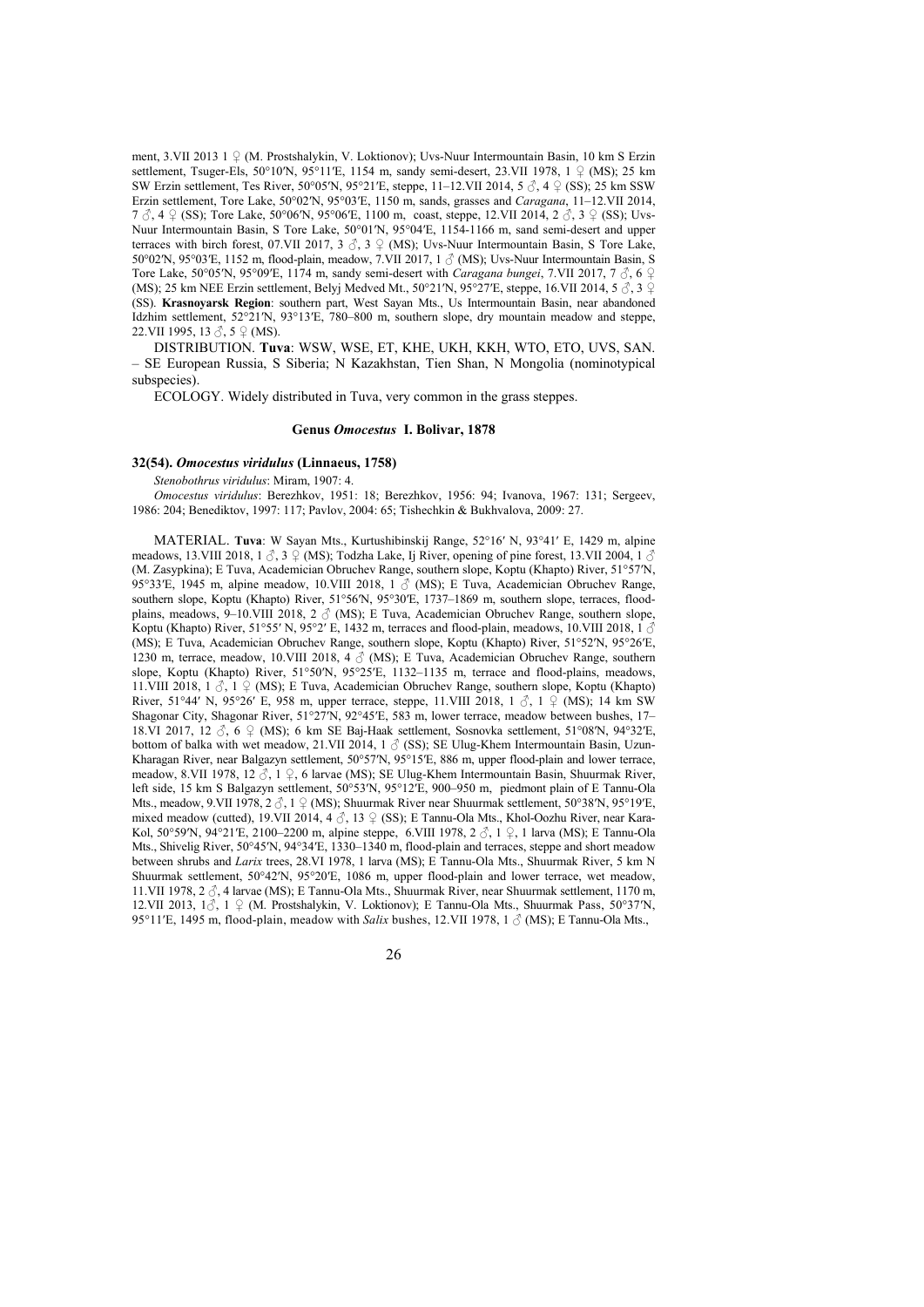Shuurmak Pass, 50°38′N, 95°11′E, 1492 m, short meadow, 5.VII 2017, 1  $\beta$ , 1  $\beta$  (MS); E Tannu-Ola Mts., 13 km NEE Samagaltaj settlement, Kaldak-Khamar (Shuurmak) Pass, 50°38′N, 95°11′E, 1550 m. open larch forest, 19.VII 2014 m, 3  $\Im$ , 3  $\Im$  (SS); the same locality, 1500 m, 11.VII 2013, 1  $\Im$  (M. Prostshalykin, V. Loktionov); Uvs-Nuur Intermountain Basin,7 km S Erzin settlement, Tes River, 50°11ʹN, 95°12ʹE, 1097 m, flood-plains, meadows, 21.VII 1978, 1 ♀, 1 larvae (MS); Uvs-Nuur Intermountain Basin,7 km S Erzin settlement, Tes River, 50°11′N, 95°12′E, 1097 m, lower terrace, meadows, 23.VII 1978, 2  $\Im$ , 1  $\Im$ , 1 larva (MS). **Krasnoyarsk Region**: southern part, W Sayan Mts., Us Intermountain Basin, near abandoned Idzhim settlement, 52°21′N, 93°13′E, 780–800 m, southern slope, dry mountain meadow and steppe, 22.VII 1995, 1 larva (MS); the same locality, 52°20′N, 93°20′E, 700–750 m, low terrace, meadow, 22.VII 1995, 5 ♂, 7 ♀ (MS).

DISTRIBUTION. **Tuva**: WSE, ET, KHE, UKH, KKH, ETO, UVS, SAN. – Europe (except the extreme North), S Siberia, Amur Region, S Khabarovsk Region; Asia Minor, Caucasus, Kazakhstan, Tien Shan, N China, Mongolia, N Korea.

ECOLOGY. Usually inhabits the wet meadows.

#### **33(55).** *Omocestus haemorrhoidalis* **(Charpentier, 1825)**

*Stenobothrus haemorrhoidalis*: Miram, 1907: 4.

*Omocestus haemorrhoidalis:* Berezhkov, 1951: 18; Ivanova, 1967: 131; Sergeev, 1986: 205; Sergeev *et al*., 1995: 96–98; Benediktov, 1997: 117; Pavlov, 2004: 65; Bukhvalova, 2006: 201. *Omocestus haemorrhoidalis haemorrhoidalis*: Berezhkov, 1956: 96.

MATERIAL. **Tuva**: W Sayan Mts., Alash Plateau, Ak-Sug River, 51°25ʹN, 91°04ʹE, 810 m, lower terrace and upper flood-plain, meadows, 13.VIII 2016, 1 ♀ (MS); W Sayan Mts., Alash Plateau, Ak-Sug River, 51°30ʹN, 90°12ʹE, 1250–1252 m, lower terrace and upper flood-plain, meadows, pebbles, 14.VIII 2016, 38 ♂, 15 ♀, 1 larva (MS); W Sayan Mts., Kurtushibinskij Range, 52°16ʹ N, 93°41ʹ E, 1429 m, alpine meadows, 13.VIII 2018, 2  $\Im$ , 1  $\Im$  (MS); Turan-Uyuk Intermountain Basin, Begreda River, 51°59′N, 94°18′E, 830–845 m, southern slope and piedmont plain, semi-deserts, 12.VIII 2018, 1 $\zeta$ , 2  $\zeta$ (MS); Turan-Uyuk Intermountain Basin, Begreda River, 51°59ʹN, 94°18ʹE, 829 m, terrace, meadow, 12. VIII 2018, 12  $\beta$ , 19  $\circ$ , 1 larva (MS); E Tuva, Academician Obruchev Range, southern slope, Koptu (Khapto) River, 51°50′N, 95°25′E, 1132–1135 m, terrace and flood-plains, meadows, 11.VIII 2018, 6 $\beta$ , 9 ♀ (MS); E Tuva, Academician Obruchev Range, southern slope, Koptu (Khapto) River, 51°44ʹ N, 95°26′ E, 958 m, upper terrace, steppe, 11.VIII 2018, 13  $\Im$ , 5  $\Im$  (MS); E Tuva, Academician Obruchev Range, southern slope, Koptu (Khapto) River, 51°44′N, 95°26′E, 1006′m, southern slope, stony steppe, 11.VIII 2018, 1  $\circ$ , 3  $\circ$  (MS); E Tuva, Academician Obruchev Range, southern slope, Koptu (Khapto) River, 51°37′N, 95°21′E, 788–843 m, southern slope and upper terraces, steppes, 11.VIII 2018, 17  $\beta$ , 26  $\varphi$ (MS); E Tuva, Academician Obruchev Range, southern slope, Koptu (Khapto) River, 51°37ʹN, 95°21ʹE, 781–784 m, lower terrace and flood-plain, meadow, 11.VIII 2018, 11  $\circled$ , 5  $\circledcirc$  (MS); 16 km N Boyarovka settlement, 15.VII 2013, 3 ♀ (M. Prostshalykin, V. Loktionov); Chaa-Khol River, 51°34′N, 92°23′E, 570–600 m, dry steppe, 16.VII 1962, 1 3, 2 larvae (IS); 14 km SW Shagonar City, Shagonar River, 51°27′N, 92°45′E, 583 m, lower terrace, meadow between bushes, 17–18.VI 2017, 27  $\Im$ , 24  $\Im$ , 37 larvae (MS); 14 km SW Shagonar City, Shagonar River, 51°27′N, 92°45′E, 583 m, upper terrace, dry meadow, 17.VI 2017, 2  $\circled{?}$ , 1  $\circled{?}$ , 13 larvae (MS); 14 km SW Shagonar City, Shagonar River, 51°28′N, 92°44′E, 615–629 m, slopes and piedmont plain, semi-deserts, 21, 23.VI 2017, 3  $\delta$ , 1 larva (MS); 14 km SW Shagonar City, Shagonar River, 51°28ʹN, 92°44ʹE, 610 m, steppe with *Stipa*, 23.VI 2017, 37 ♂, 21 ♀, 31 larvae (MS); 14 km SW Shagonar City, Shagonar River, 51°27ʹN, 92°45ʹE, 580–582 m, dry meadow, 23–26.VI 2017, 18 ♂, 6 ♀, 5 larvae (MS); 14 km SW Shagonar City, Shagonar River, 51°28ʹN, 92°45ʹE, 585–600 m, semi-desert and dry steppe, 25–26.VI 2017, 3  $\delta$ , 8 larvae (MS); 32 km SW Kyzyl City, Elegest River, 51°29′N, 94°10′E, steppe, 22.VII 2014, 3  $\hat{\sigma}$ , 5  $\hat{\varphi}$  (SS); Ulug-Khem Intermountain Basin, 25 km SW Kyzyl City, Ulug River, 51°36′N, 94°09′E, 600–605 m, lower terrace, steppe, 7.VIII 1978, 1 ♀ (MS); Ulug-Khem Intermountain Basin, 25 km SW Kyzyl City, Ulug River, 51°34ʹN, 94°10ʹE, 800– 900 m, southern slope and piedmont plain, semi-deserts *Nanophyton grubovi*, 22.VII 2003, 1 ♂, 1 ♀ (MS); Ulug-Khem Intermountain Basin, 8 km N Cheder Lake, 51°32ʹN, 95°21ʹE, 750–760 m, steppes,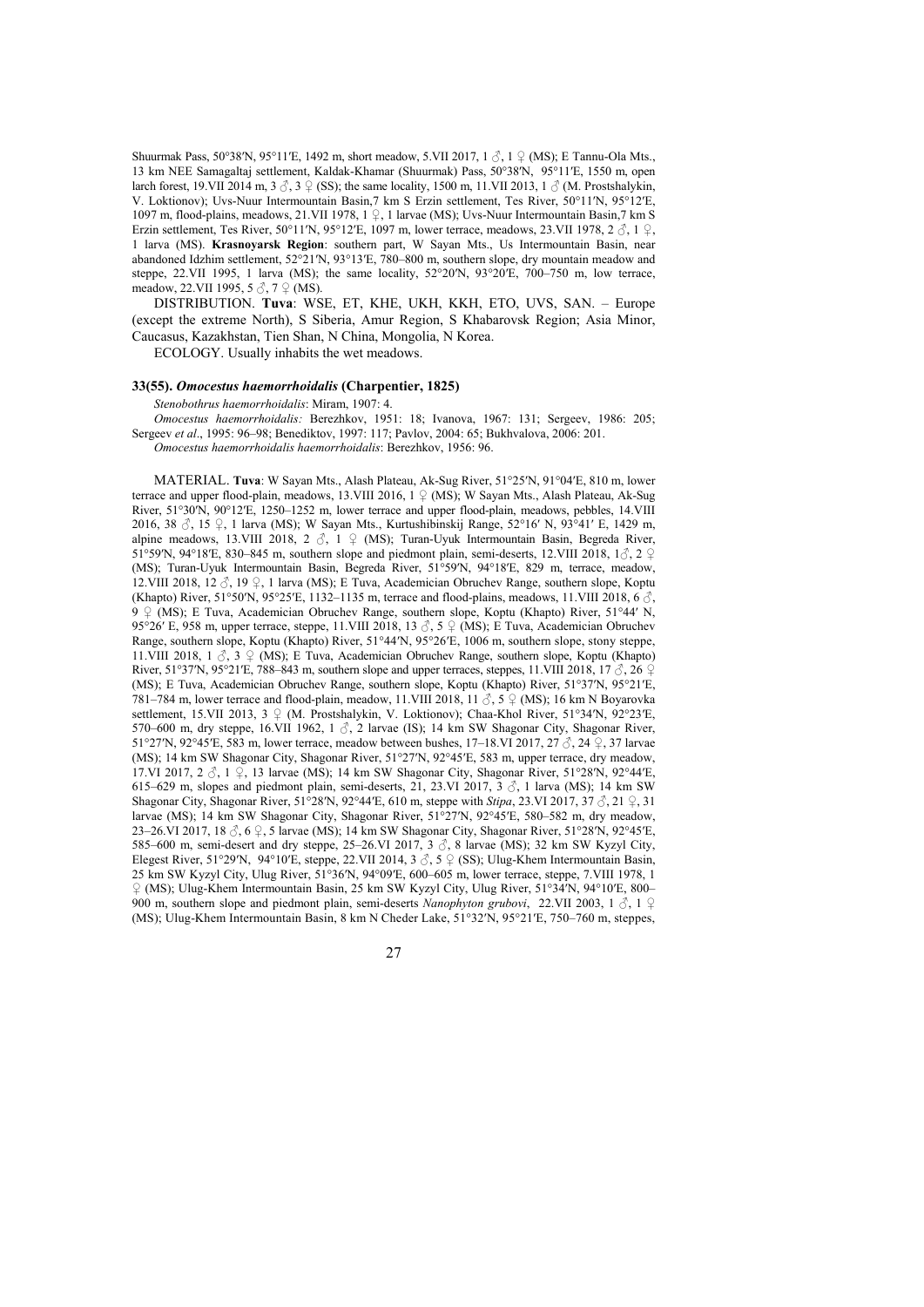12.VIII 1962, 1  $\Diamond$ , 1  $\Diamond$  (IS); 6 km SE Baj-Haak settlement, Sosnovka settlement, 51°08′N, 94°32′E, slope of balka with steppe, 20.VII 2014, 1  $\beta$ , 1  $\beta$  (SS); SE Ulug-Khem Intermountain Basin, Uzun-Kharagan River, near Balgazyn settlement, 50°57ʹN, 95°16ʹE, 940 m, southeastern slope, stony steppe, 8.VII 1978, 1 ♂, 1 ♀, 4 larvae (MS); SE Ulug-Khem Intermountain Basin, Uzun-Kharagan River, near Balgazyn settlement, 50°57′N, 95°16′E, 940 m, piedmont plain, balka, meadow between larches, 8.VII 1978, 1 larva (MS); the same locality, upper terrace, meadow with *Caragana* bushes, 8.VII 1978, 24  $\Diamond$ , 23  $\Diamond$ , 6 larvae (MS); SE Ulug-Khem Intermountain Basin, Uzun-Kharagan River, near Balgazyn settlement, 50°57ʹN, 95°15ʹE, 886 m, lower terrace, meadow, 8.VII 1978, 1 ♀ (MS); SE Ulug-Khem Intermountain Basin, Shuurmak River, 25 km S Balgazyn settlement, near Kuran settlement, 50°47′N, 95°17′E, 1000– 1039 m, terraces, steppe and meadow, 9.VII 1978, 189  $\hat{\circ}$ , 159  $\hat{\div}$ , 314 larva (MS); the same locality; 1030– 1050 m, southern slope, steppe and meadow, 10.VII 1978, 16  $\Im$ , 3  $\Im$ , 13 larvae (MS); the same locality, 1006 m, upper flood-plain, overgrazed meadow, 10.VII 1978, 2  $\hat{\wedge}$ , 4  $\hat{\vee}$  (MS); W Tannu-Ola Mts., 5 km N Khandagajty settlement, 50°47ʹN, 92°02ʹE, 1225 m, piedmont plain, lower part, low terrace and floodplain of stream, ruderal vegetation and meadow, 16.VIII 1985, 19  $\circled$ , 10  $\circledcirc$  (MS); W Tannu-Ola Mts., 9 km N Khandagajty settlement, 50°51′N, 92°04′E, 1700–1900 m, mountain steppes, 19.VIII 1985, 7 $\beta$ , 5 ♀ (MS); W Tannu-Ola Mts., 5 km N Khandagajty settlement, 50°47ʹN, 92°03ʹE, 1193 m, piedmont plain, lower terrace of stream, meadow, 21.VIII 1985, 2  $\circled{S}$ , 1  $\circled{P}$  (MS); W Tannu-Ola Mts., 5 km N Khandagajty settlement, 50°47ʹN, 92°05ʹE, 1200–1250 m, piedmont plain, lower part, stony steppes with *Caragana* and dry meadow, 21.VIII 1985, 118 ♂, 74 ♀, 6 larvae (MS); W Tannu-Ola Mts., 4 km E Khandagajty settlement. Mugur River, 50°44′N, 92°08′E, 1100–1150 m, low terrace and upper floodplain, meadows, 24.VIII 1978, 58♂, 80 ♀ (MS); W Tannu-Ola Mts., 5 km N Khandagajty settlement, 50°47′N, 92°02′E, 1225 m, piedmont plain, middle part, lower terrace of stream, 25.VIII 1985, 3  $\circ$ , 4  $\circ$ , 4 larvae (MS); W Tannu-Ola Mts., 5 km W Torgalyg settlement, Khandybai Mt., near timber-line, meadows, 23.VI 1962, 2 larvae (IS); E Tannu-Ola Mts., Shivelig River, 50°45ʹN, 94°34ʹE, 1330–1340 m, upper terrace, steppe and short meadow with *Caragana*, 17.VII 1978, 14  $\beta$ , 2  $\gamma$ , 3 larvae (MS); the same locality, lower terrace, steppe and short meadow between shrubs and *Larix* trees, 17.VII 1978, 7  $\beta$ , 1  $\alpha$ (MS); the same locality, upper flood-plain, meadow, 17.VII 1978, 1  $\circ$  (MS); the same locality, southern slope and upper terrace, stony steppes, 17.VII 1978, 3  $\Diamond$ , 1  $\Diamond$ , 2 larvae (MS); the same locality, upper terrace, short meadow and steppe, 12.VIII 1978 15  $\hat{\mathcal{S}}$ , 9  $\hat{\mathcal{S}}$  (MS); the same locality, lower terrace, steppe, 12.VIII 1978 10 ♂, 5 ♀ (MS); E Tannu-Ola Mts., Shuurmak River, 25 km S Balgazyn settlement, near Kuran settlement, 50°47′N, 95°17′E, 1041 m, southern slope and piedmont plain, mountain steppe and grazed meadow, 10.VII 1978, 28  $\Im$ , 9  $\Im$ , 36 larvae (MS); E Tannu-Ola Mts., Shuurmak River, 5 km N Shuurmak settlement, 50°41ʹN, 95°19ʹE, 1173 m, local southern slope and piedmont plain, steppe, 10.VII 1978, 1  $\beta$ , 3 larvae (MS); E Tannu-Ola Mts., Shuurmak River, 5 km N Shuurmak settlement, 50°42′N, 95°20′E, 1106 m, southern slope, mountain steppe, 11.VII 1978, 12  $\Im$ , 5  $\Im$ , 8 larvae (MS); Shuurmak River near Shuurmak settlement, 50°38ʹN, 95°19ʹE, mixed meadow (cutted), 19.VII 2014, 1 ♂ (SS); E Tannu-Ola Mts., Shuurmak Pass, 50°37ʹN, 95°11ʹE, 1495 m, southern slope and upper terrace, mountain steppe, 12.VII 1978, 12 ♂, 197 larvae (MS); the same locality, flood-plain, meadow with *Salix* bushes, 12.VII 1978, 16  $\Im$ , 9  $\Im$ , 5 larvae (MS); E Tannu-Ola Mts., Shuurmak Pass, 50°38′N, 95°11′E. 1492 m, short meadow, 5.VII 2017, 5  $\Im$ , 3  $\Im$ , 10 larvae (MS); N Uvs-Nuur Intermountain Basin, Iribitej River, 50°45′N, 93°09′E, 1030–1040 m, 29.VII 1978, upper terrace, dry meadow,  $1 \nsubseteq (MS)$ ; N Uvs-Nuur Intermountain Basin, Iribitej River, 50°44′N, 93°08′E, 984 m, 29.VII 1978, flood-plains, meadows, 1 larva (MS); NE Uvs-Nuur Intermountain Basin, Shivelig River, 50°45ʹN, 94°34ʹE, 1280–1301 m, terraces, dry meadows, 8.VII 2017, some specimens observed (MS); Uvs-Nuur Intermountain Basin,7 km S Erzin settlement, Tes River, 50°11′N, 95°12′E, 1097 m, upper flood-plain, meadows, 21.VII 1978, 2  $\textdegree$  (MS); Uvs-Nuur Intermountain Basin, 7 km S Erzin settlement, Tes River, 50°11′N, 95°12′E, 1097 m, lower terrace, meadows, 23.VII 1978, 9  $\triangle$ , 5  $\Omega$ , 1 larva (MS); 25 km SW Erzin settlement. Tes River, 50°05ʹN, 95°21ʹE, 14–15.VII 2014, 1 ♀ (SS); Uvs-Nuur Intermountain Basin, S Tore Lake, 50°01′N, 95°04′E, 1154-1166 m, 07.VII 2017, sand semi-desert and upper terraces with birch forest,  $3 \text{ } \textcircled{ }$  (MS); Uvs-Nuur Intermountain Basin, S Tore Lake, 50°02′N, 95°03′E, 1152 m, flood-plain, meadow, 07.VII 2017, 2 ♂, 1 **♀** (MS); 31 km NEE Erzin settlement, Erzin River, 50°21ʹN, 95°34ʹE, 1100–1300 m, 18.VII 2014,  $11 \text{ } \textcircled{2}$ ,  $12 \text{ } \textcircled{2}$  (SS); 25 km NEE Erzin settlement, Belyj Medved Mt., 50°21′N, 95°27′E, steppe, 16.VII 2014, **9** ♂, **7** ♀ (SS). **Krasnoyarsk Region**: southern part, W Sayan Mts., Us Intermountain Basin, near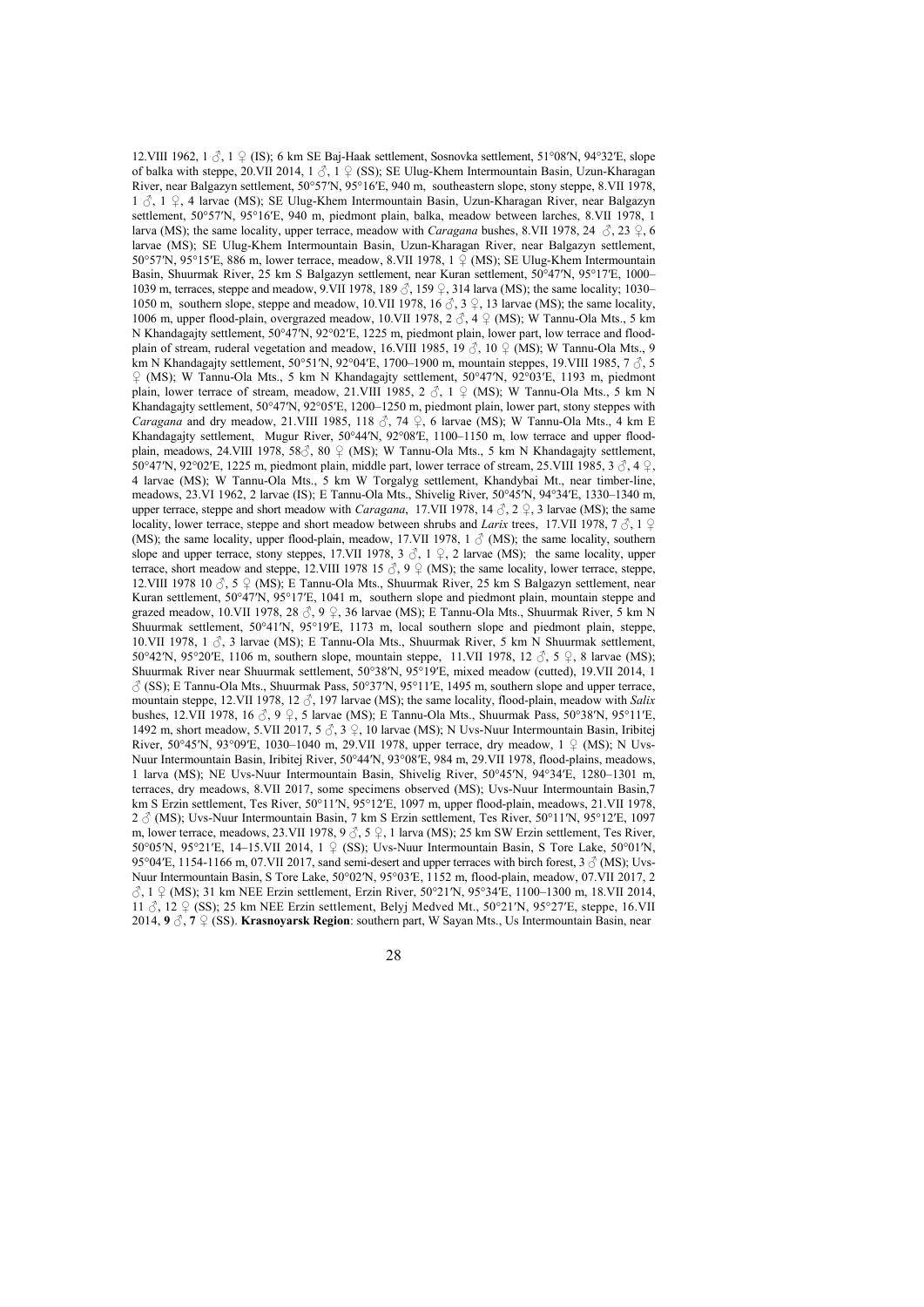abandoned Idzhim settlement, 52°21′N, 93°13′E, 780–800 m, southern slope, dry mountain meadow and steppe, 22. VII 1995, 2  $\delta$ , 8 larvae (MS); the same locality, 52°20′N, 93°20′E, 700–750 m, low terrace, meadow, 22.VII 1995, 1  $\circ$  (MS); the same locality, 52°16′N, 93°07′E, 680–700 m, terraces and southern slope, steppes, 22–23. VII 1995, 10  $\delta$ , 14  $\Omega$ , 1 larva (MS).

DISTRIBUTION. **Tuva**: WSW, WSE, ET, KHE, UKH, KKH, MT, WTO, WTO, UVS, SAN. – Europe (except the extreme North), Siberia (except the extreme North), S Russian Far East; Asia Minor, Caucasus, Kazakhstan, Tien Shan, Pamiro-Alay, Mongolia, N China, Korea.

ECOLOGY. Very common species in the dry meadows and steppes, especially overgrazed.

### **\*34(56).** *Omocestus petraeus* **(Brisout de Barneville, 1882)**

*Stenobothrus petraeus*: Miram, 1907: 5.

*Omocestus petraeus*: Berezhkov, 1956: 97; Ivanova, 1967: 131; Sergeev, 1986: 205.

MATERIAL. **Tuva**: 14 km SW Shagonar City, Shagonar River, 51°28ʹN, 92°44ʹE, 615–629 m, slopes and piedmont plain, semi-deserts, 21, 23.VI 2017,  $1 \oplus (MS)$ ; 14 km SW Shagonar City, Shagonar River, 51°28′N, 92°45′E, 585–600 m, semi-desert and dry steppe, 25–26.VI 2017, 1  $\beta$ , 2  $\beta$ , 2 larvae (MS).

DISTRIBUTION. **Tuva**: UKH. – S Europe, S Siberia (up to S Krasnoyarsk Region); Asia Minor, Caucasus, N Kazakhstan.

ECOLOGY. Very rare in the dry steppes and semi-deserts.

#### **Genus** *Myrmeleotettix* **I. Bolívar, 1914**

#### **35(57).** *Myrmeleotettix palpalis* **(Zubovsky, 1900)**

*Omocestus (Myrmeleotettix) palpalis*: Berezhkov, 1951: 18.

*Myrmeleotettix palpalis*: Berezhkov, 1956: 98; Ivanova, 1967: 131; Sergeev, 1986: 205; Sergeev *et al.*, 1995: 96– 98; Benediktov, 1997: 117; Pavlov, 2004: 65; Tishechkin & Bukhvalova, 2009: 27.

*Myrmeleotettix pallasi* (sic !): Kazakova & Sergeev, 1993: 73.

MATERIAL. **Tuva**: W Sayan Mts., Alash Plateau, Ak-Sug River, 51°24ʹN, 90°27ʹE, 1079–1085 m, southern slope, stony semi-desert, 13.VIII 2016, 3  $\circ$ , 16  $\circ$  (MS); W Sayan Mts., Alash Plateau, Ak-Sug River, 51°31′N, 90°12′E, 1275 m, southern slope, steppe, 14.VIII 2016, 4  $\varphi$  (MS); W Sayan Mts., Alash Plateau, Ak-Sug River, 51°30ʹN, 90°12ʹE, 1250–1252 m, lower terrace and upper flood-plain, meadows, pebbles, 14.VIII 2016, 1 ♂, 19 ♀ (MS); Turan-Uyuk Intermountain Basin, Begreda River, 51°59′N, 94°18′E, 830–845 m, southern slope and piedmont plain, semi-deserts, 12.VIII 2018, 4  $\circ$  (MS); Chaa-Khol River, 51°34′N, 92°23′E, 570–600 m, dry steppes, 14–18.VII 1962, 24  $\beta$ , 49  $\beta$ , 9 larvae (IS); 14 km SW Shagonar City, Shagonar River, 51°27ʹN, 92°45ʹE, 583 m, lower terrace, meadow between bushes,  $17-18$ , VI 2017,  $4 \beta$ ,  $1 \Omega$ , 7 larvae (MS); 14 km SW Shagonar City, Shagonar River,  $51^{\circ}28$ <sup>N</sup>, 92°44′E, 615–629 m, slopes and piedmont plain, semi-deserts, 21, 23.VI 2017, 54  $\Im$ , 8  $\Im$ , 46 larvae (MS); 14 km SW Shagonar City, Shagonar River, 51°28ʹN, 92°45ʹE, 585–600 m, semi-desert and dry steppe, 25–26.VI 2017, 26 8, 5 9, 15 larvae (MS); 32 km SW Kyzyl City, Elegest River, 51°29′N, 94°10′E, steppe, 22.VII 2014, 6  $\delta$ , 10  $\Omega$  (SS); Ulug-Khem Intermountain Basin, 25 km SW Kyzyl City, Ulug River, 51°35′N, 94°09′E, 650–700 m, piedmont plain and upper terraces, dry steppes and semidesert, 6.VII 1978, 16  $\beta$ , 9  $\beta$ , 16 larvae (MS); 25 km SW Kyzyl City, Ulug River, 51°36′N, 94°09′E, 600–605 m, upper terrace, dry steppe, 7.VIII 1978, 3  $\circled{?}$ , 2  $\circled{?}$ , 6 larvae (MS); 25 km SW Kyzyl City, Ulug River, 51°36′N, 94°09′E, 600–605 m, lower terrace, steppe, 7.VIII 1978, 12  $\circ$ , 11  $\circ$ , 3 larvae (MS); Ulug-Khem Intermountain Basin, 25 km SW Kyzyl City, Ulug River, 51°35ʹN, 94°09ʹE, 630–830 m, mountain slopes and piedmont plain, semi-deserts *Nanophyton grubovi*, 19.VII 1995, 21 ♂, 11 ♀ (MS); Ulug-Khem Intermountain Basin, 25 km SW Kyzyl City, Ulug River, 51°35ʹN, 94°08ʹE, 608 m, upper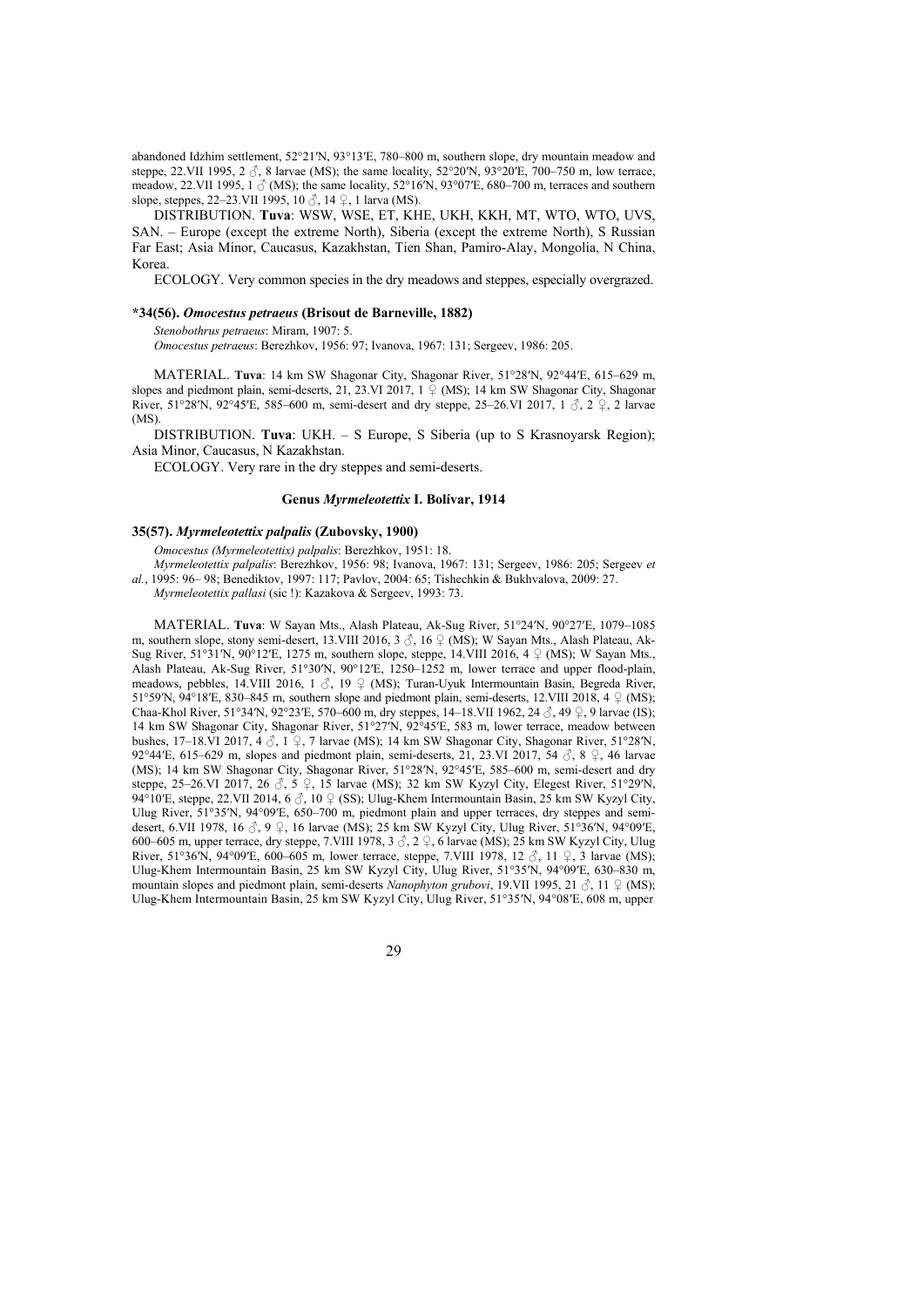terrace, semi-deserts *Nanophyton grubovi*, 20.VII 1995, 3 ♂, 1 ♀ (MS); Ulug-Khem Intermountain Basin, 25 km SW Kyzyl City, Ulug River, 51°36′N, 94°09′E, 600–605 m, lower terrace and upper floodplain, meadows, 20.VII 1995, 1  $\circ$  (MS); Ulug-Khem Intermountain Basin, 25 km SW Kyzyl City, Ulug River, 51°34ʹN, 94°10ʹE, 800–900 m, southern slope and piedmont plain, semi-deserts *Nanophyton grubovi*, 22.VII 2003, 24 ♂, 22 ♀, 2 larvae (MS); Ulug-Khem Intermountain Basin, 8 km N Cheder Lake, 51°32ʹN, 95°21ʹE, 750–760 m, steppes, 12.VIII 1962, 3 ♀ (IS); SE Ulug-Khem Intermountain Basin, Uzun-Kharagan River, near Balgazyn settlement, 50°57ʹN, 95°16ʹE, 940 m, southeastern slope, stony steppe, 8.VII 1978, 10  $\zeta$ , 13  $\frac{1}{2}$ , 12 larvae (MS); SE Ulug-Khem Intermountain Basin, Uzun-Kharagan River, near Balgazyn settlement, 50°57ʹN, 95°16ʹE, 940 m, upper terrace, meadow with *Caragana* bushes, 8.VII 1978, 19 ♂, 24 ♀ (MS); SE Ulug-Khem Intermountain Basin, Shuurmak River, 25 km S Balgazyn settlement, near Kuran settlement, 50°47ʹN, 95°17ʹE, 1030–1050 m, southern slope, steppe and meadow, 10.VII 1978, 18  $\beta$ , 22  $\beta$ , 7 larvae (MS); W Tannu-Ola Mts., 5 km N Khandagajty settlement, 50°48ʹN, 92°05ʹE, 1300–1350 m, piedmont plain, stony steppes with *Caragana*, 16.VIII 1985, 22  $\Im$ , 32  $\Im$  (MS); W Tannu-Ola Mts., 5 km N Khandagajty settlement, Mugur River, 50°46′N, 92°04′E 1170 m, marsh, wet meadow with bushes, 17.VIII 1985,  $\frac{1}{2}$  (MS); W Tannu-Ola Mts., 5 km N Khandagajty settlement, 50°47ʹN, 92°02ʹE, 1225 m, piedmont plain, stony steppes with *Caragana*, 18.VIII 1985, 7  $\Im$ , 4  $\Im$  (MS); W Tannu-Ola Mts., 9 km N Khandagajty settlement, 50°51′N, 92°04′E, 1700–1900 m, mountain steppes, 19. VIII 1985,  $3 \text{ } \textcircled{}3$ ,  $8 \text{ } \textcircled{}1$  (MS); W Tannu-Ola Mts., 9 km N Khandagajty settlement, 50°50′N, 92°05′E, 1637 m, mountain steppes, 19. VIII 1985, 5  $\delta$ , 7  $\frac{\circ}{2}$  (MS); W Tannu-Ola Mts., NW Khandagajty settlement, near Solchur settlement, 50°46ʹN, 92°01ʹE, 1150–1200 m, agricultural fields including abandoned and plots along canal and roads, 21.VIII 1978, 6 $\Im$ , 12  $\Im$  (MS); W Tannu-Ola Mts., 5 km N Khandagajty settlement, 50°47′N, 92°03′E, 1193 m, piedmont plain, lower terrace of stream, meadow, 21.VIII 1985, 4  $\delta$ , 6  $\circ$  (MS); W Tannu-Ola Mts., 5 km N Khandagajty settlement, 50°47ʹN, 92°05ʹE, 1200–1250 m, piedmont plain, lower part, stony steppes with *Caragana* and dry meadow, 21.VIII 1985, 16  $\delta$ , 31  $\Omega$  (MS); W Tannu-Ola Mts., 5 km N Khandagajty settlement, 50°48′N, 92°04′E, 1336 m, foothills on piedmont plain, stony steppe, 21.VIII 1985, 2  $\bar{\mathcal{S}}$ , 3  $\hat{P}$  (MS); W Tannu-Ola Mts., 5 km N Khandagajty settlement, 50°50ʹN, 92°05ʹE, 1500-1550 m, piedmont plain, upper part, steppe, 21.VIII 1985, 7  $\delta$ , 11  $\Omega$  (MS); W Tannu-Ola Mts., 4 km E Khandagajty settlement, 50°45ʹN, 92°09ʹE, 1150–1200 m, southern slope and piedmont plain, stony semi-desert with *Nanophyton*  grubovii, 24.VIII 1985, 4  $\delta$ , 11  $\varphi$  (MS); W Tannu-Ola Mts., near Khandagajty settlement, 50°44′N. 92°09′E, 1140 m, northern slope, stony semi-desert, 24.VIII 1985, 1 3, 2 9 (MS); W Tannu-Ola Mts., near Khandagajty settlement, 50°43′N, 92°04′E, 1170–1200 m, piedmont plain, desert with *Nanophyton grubovii*, 24.VIII 1985, 1  $\Im$ , 3  $\Im$  (MS); W Tannu-Ola Mts., near Khandagajty settlement, 50°43′N 92°03′E, 1200–1250 m, piedmont plain and northern slope, semi-desert with *Caragana* bushes, 24.VIII 1985, 1 ♀ (MS); W Tannu-Ola Mts., 5 km W Torgalyg settlement, Khandybai Mt., mountain steppe, 23.VI 1962, 1 larva (IS); E Tannu-Ola Mts., Shivelig River, 50°45ʹN, 94°34ʹE, 1330–1340 m, flood-plain and terraces, steppe and short meadow between shrubs and *Larix* trees, 28.VI 1978, 42  $\circled{3}$ , 13  $\circled{2}$ , 366 larvae (MS); E Tannu-Ola Mts., Shivelig River, 50°45ʹN, 94°34ʹE, 1330–1340 m, lower terrace, steppe and short meadow between shrubs and *Larix* trees, 17.VII 1978, 3  $\Im$ , 2  $\Im$  (MS); the same locality and habitat, 12.VIII 1978, 1  $\mathcal{S}$ , 7  $\mathcal{Q}$  (MS); the same locality, upper terrace, steppe, 12.VIII 1978, 31  $\mathcal{S}$ , 96  $\mathcal{Q}$ (MS); the same locality, upper flood-plain, meadow,  $12.$ VIII 1978,  $1 \beta$  (MS); E Tannu-Ola Mts., Shivelig River, 50°45ʹN, 94°34ʹE, 1330–1340 m, upper terrace, steppe and short meadow with *Caragana*, 17.VII 1978, 57  $\circ$ , 148  $\circ$ , 29 larvae (MS); the same locality, southern slope and upper terrace, stony steppes, 17.VII 1978, 54 ♂, 133 ♀, 40 larvae (MS); E Tannu-Ola Mts., Shuurmak River, 5 km N Shuurmak settlement, 50°41′N, 95°19′E, 1173 m, local southern slope and piedmont plain, steppe, 10.VII 1978, 14  $\circ$ . 13 ♀ (MS); E Tannu-Ola Mts., Shuurmak River, 5 km N Shuurmak settlement, 50°42ʹN, 95°20ʹE, 1106 m, southern slope, mountain steppe, 11.VII 1978, 54 ♂, 76 ♀, 1 larva (MS); E Tannu-Ola Mts., Shuurmak River, 5 km N Shuurmak settlement, 50°42ʹN, 95°20ʹE, 1086 m, lower terrace, meadow, 11.VII 1978, 1 $\hat{\beta}$  (MS); E Tannu-Ola Mts., Shuurmak Pass, 50°37′N, 95°11′E, 1495 m, southern slope and upper terrace, mountain steppe, 12.VII 1978, 116  $\Im$ , 104  $\Im$  (MS); N Uvs-Nuur Intermountain Basin, Iribitej River, 50°44′N, 93°08′E, 938–973 m, piedmont plain, stony semi-deserts with *Nanophyton grubovii*, 24.VI 1978, 27 larvae (IS, MS); N Uvs-Nuur Intermountain Basin, Iribitej River, 50°45′N, 93°09′E, 1030–1040 m, terraces, dry meadows and steppes, 29.VII 1978, 6  $\Im$ , 7  $\Im$  (MS); N Uvs-Nuur Intermountain Basin, Iribitej River, 50°44′N, 93°08′E, 984 m, upper terrace, stony semi-desert,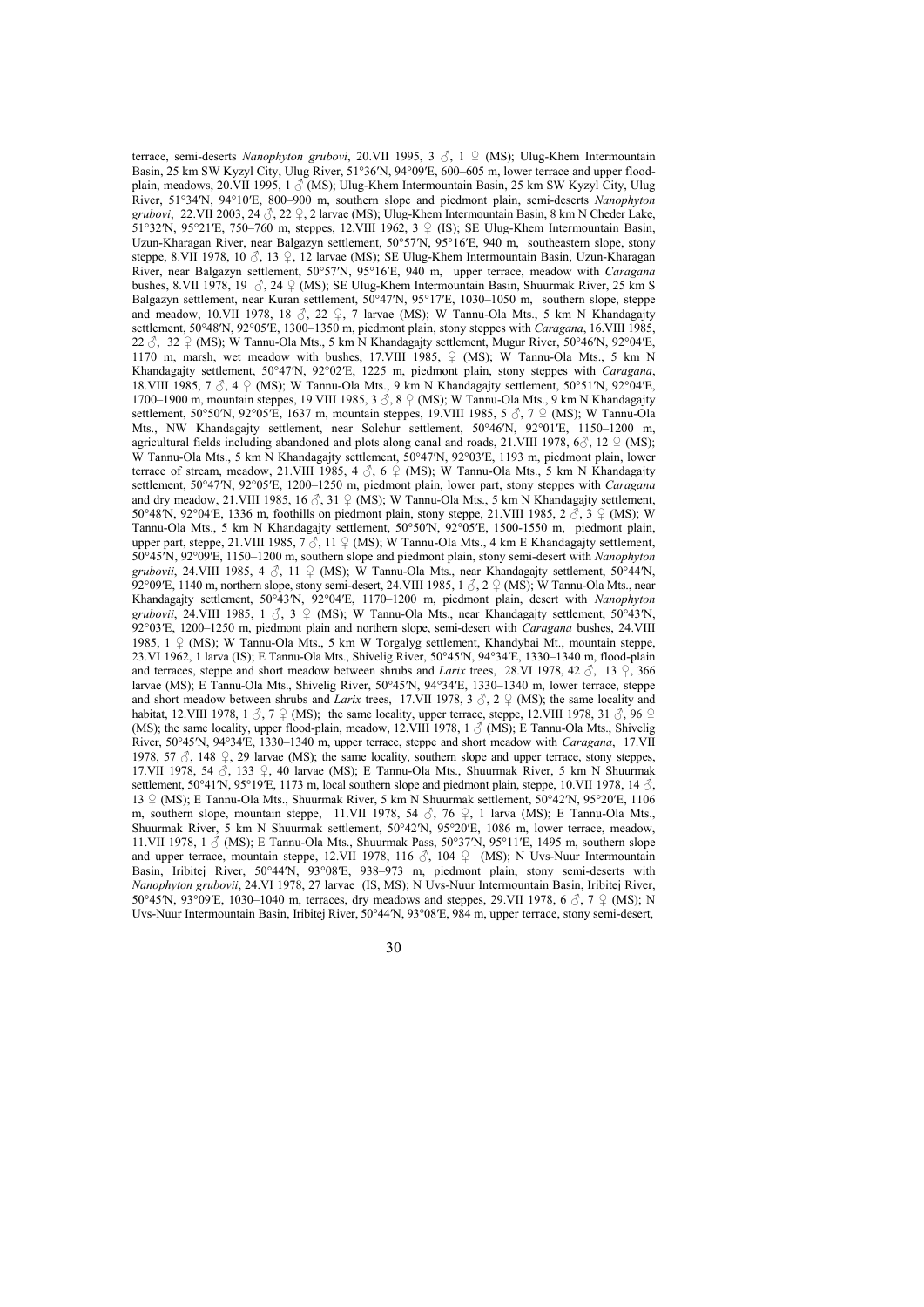29.VII 1978, 8 ♀ (MS); N Uvs-Nuur Intermountain Basin, Iribitej River, 50°44′N, 93°08′E, 938 m, lower terrace and flood-plains, steppe, 30.VII 1978, 8  $\Im$ , 25  $\Im$ , 2 larvae (MS); N Uvs-Nuur Intermountain Basin, Iribitej River, 50°44′N, 93°08′E, 938 m, upper terrace and piedmont plain, semidesert with *Nanophyton grubovii*, 30.VII 1978, 12 ♂, 26 ♀ (MS); N Uvs-Nuur Intermountain Basin, Iribitej River, 50°44′N, 93°08′E, 973 m, piedmont plain, upper part, semi-desert with *Nanophyton grubovii*, 30.VII 1978, 5 ♂, 3 ♀ (MS); N Uvs-Nuur Intermountain Basin, 50 km E Amdaygyn-Khol, semi-desert with *Nanophyton grubovii*, 26.VII 1962, 6 ♂, 4 ♀ (IS); N Uvs-Nuur Intermountain Basin, 40 km E Amdaygyn-Khol, semi-desert with *Nanophyton grubovii*, 26.VII 1962, 2 ♀ (IS); N Uvs-Nuur Intermountain Basin, Amdaygyn-Khol, 50°42ʹN, 93°16ʹE, 783 m, meadow, 27.VII 1962, several specimens (IS); NE Uvs-Nuur Intermountain Basin, Khol-Oozhu River, 50°43ʹN, 94°17ʹE, 931 m, piedmont plain, lower part, semi-desert with *Nanophyton grubovii*, 30.VI 1978, some specimens observed (MS); NE Uvs-Nuur Intermountain Basin, Khol-Oozhu River, 50°43ʹN, 94°17ʹE, 930 m, upper flood-plain, meadow*,* 16.VII 1978, 1 ♂ (MS); NE Uvs-Nuur Intermountain Basin, Khol-Oozhu River, 50°43ʹN, 94°17′E, 930 m, piedmont plain, lower part, semi-desert with *Nanophyton grubovii*, 16.VII 1978, 8  $\delta$ , 3 ♀, 8 larvae (MS); NE Uvs-Nuur Intermountain Basin, Shivelig River, 50°39ʹN, 94°28ʹE, 990–995 m, flood-plain and terraces, dry steppes with *Caragana*, 28.VI 1978, 32 larvae (MS); the same locality and habitats, 18.VII 1978, 62  $\circled{S}$ , 42  $\circled{}$ , 46 larvae (MS); the same locality and habitats, 10.VIII 1978, 13  $\circled{}$ , 21 ♀, 1 larva (MS); NE Uvs-Nuur Intermountain Basin, Shivelig River, 50°43ʹN, 94°33ʹE, 1215 m, lower terrace, dry steppe, 15.VII 1978, 8  $\circ$ , 9  $\circ$ , 6 larvae (MS); the same locality and habitats, 11.VIII 1978, 3  $\hat{\beta}$ , 11  $\hat{\varphi}$  (MS); the same locality, 1200–1300 m, lower terrace, meadow 15.VII 1978, 1  $\hat{\varphi}$ , 1 larva (MS); NE Uvs-Nuur Intermountain Basin, Shivelig River, 50°43ʹN, 94°33ʹE, 1200–1300 m, southern slopes and piedmont plain, steppes with *Caragana*, 24.VII 2003, 5 3, 3 ♀, 6 larvae (MS); NE Uvs-Nuur Intermountain Basin, Shivelig River, 50°45ʹN, 94°34ʹE, 1280–1301 m, terraces, dry meadows, 8.VII 2017, some specimens observed (MS); NE Uvs-Nuur Intermountain Basin, Shivelig River, 50°43ʹN, 94°33′E, 1259 m, piedmont plain, dry steppe with *Caragana*, 8.VII 2017, 22 ♂, 14 ♀, 3 larvae (MS); NE Uvs-Nuur Intermountain Basin, Shivelig River, 50°43ʹN – 50°45ʹN, 94°33ʹE – 94°34ʹE, 1200–1650 m, mountain slopes, piedmont plains, terraces, dry meadows and steppes, often with bushes and stones, 24.VI–12.VIII 1978, >200 specimens, including larvae (MS, T. Myagkaya, A. Lee); Uvs-Nuur Intermountain Basin, Tes River, 50°33ʹN, 94°31ʹE, 932–934 m, upper flood-plain and terraces, dry meadows and steppes, 27.VI 1978, 31 3, 1 ♀, 178 larvae (MS); Uvs-Nuur Intermountain Basin, Tes River, 50°32′N, 94°31′E, 930–932 m, upper flood-plain, meadows, 13.VII 1978, 17 3, 12 ♀, 9 larvae (MS); Uvs-Nuur Intermountain Basin, Tes River, 50°33ʹN, 94°31ʹE, 932–934 m, terraces, steppes, 14.VII 1978, 45 ♂, 45 ♀, 38 larvae (MS); Uvs-Nuur Intermountain Basin, Tes River, 50°32ʹN, 94°31ʹE, 930–932 m, upper flood-plain and terraces, 11.VIII 1978, 10  $\sigma$ , 23  $\Omega$  (MS); Dyttyg-Khem River, 12 km SW Samagaltai settlement, 50°38′ N, 95°19′ E, 17.VII 2014, 3  $\delta$ , 5  $\Omega$  (SS); Dyttyg-Khem River, 13 km SW Samagaltai settlement, 9.VII 2013, 1 ♀ (M. Prostshalykin, V. Loktionov); Uvs-Nuur Intermountain Basin, Dus-Khol, 50°22′N, 94°52′E, 994–995 m, semi-desert with *Nanophyton grubovii*, 24–26.VII 1962, 7 *δ*, 11 ♀ (IS); Uvs-Nuur Intermountain Basin, Dus-Khol, 50°23′N, 94°52′E, solonchak, 13.VII 2014, 3  $\Im$ , 3  $\Im$ (SS); Uvs-Nuur Intermountain Basin,7 km S Erzin settlement, Tes River, 50°11ʹN, 95°12ʹE, 1097 m, lower terrace and upper flood-plains, dry meadows and steppes, 22.VII 1978, 1  $\circled{S}$ , 3  $\circled{S}$  (MS); Uvs-Nuur Intermountain Basin,7 km S Erzin settlement, Tes River, 50°11ʹN, 95°12ʹE, 1097 m, lower terrace, steppes, 23.VII 1978, 7  $\Im$ , 17  $\Im$ , 2 larvae (MS); 7 km SW Erzin settlement, Tes River, 50°12′N, 95°08′E, steppe, 13.VII 2014, 5  $\Im$ , 3  $\Im$  (SS); Uvs-Nuur Intermountain Basin, 10 km S Erzin settlement, Tsuger-Els,  $50^{\circ}10^{\circ}$ N, 95°11′E, 1154 m, sandy semi-desert, 23.VII 1978, 1  $\hat{\beta}$ , 5  $\hat{\gamma}$ , 1 larva (MS); Uvs-Nuur Intermountain Basin, E Shara-Nuur, Yamalyg farwell rocks, 50°14ʹN, 94°45ʹE, 1150 m, piedmont plain, dry steppe, 6.VII 2017, some specimens observed (MS); Uvs-Nuur Intermountain Basin, near Shara Lake, 50°13′N, 94°32′E, 902–904 m, plain and upper terrace, sands, semi-desert and grassland with *Achnatherum*, 6.VII 2017, 1 ♂ (MS); Uvs-Nuur Intermountain Basin, near Shara Lake, 50°14ʹN, 94°31′E, 894 m, flood-plains of lake and small stream, short meadows with halophytes, 6.VII 2017, 1  $\delta$ (MS); 25 km SW Erzin settlement, Tes River, 50°05′N, 95°21′E, 14–15.VII 2014, 1  $\Omega$  (SS); 25 km SSW Erzin settlement, Tore Lake, 50°02ʹN, 95°03ʹE, 1150 m, sands, grasses and *Caragana*, 11–12.VII 2014, 12  $\circ$ , 14  $\circ$  (SS); Tore Lake, 50°06′N, 95°06′E, 1100 m, coast, steppe, 12.VII 2014, 6  $\circ$ , 6  $\circ$  (SS); Uvs-Nuur Intermountain Basin, S Tore Lake, 50°01′N, 95°04′E, 1154-1166 m, 07.VII 2017, sand semi-desert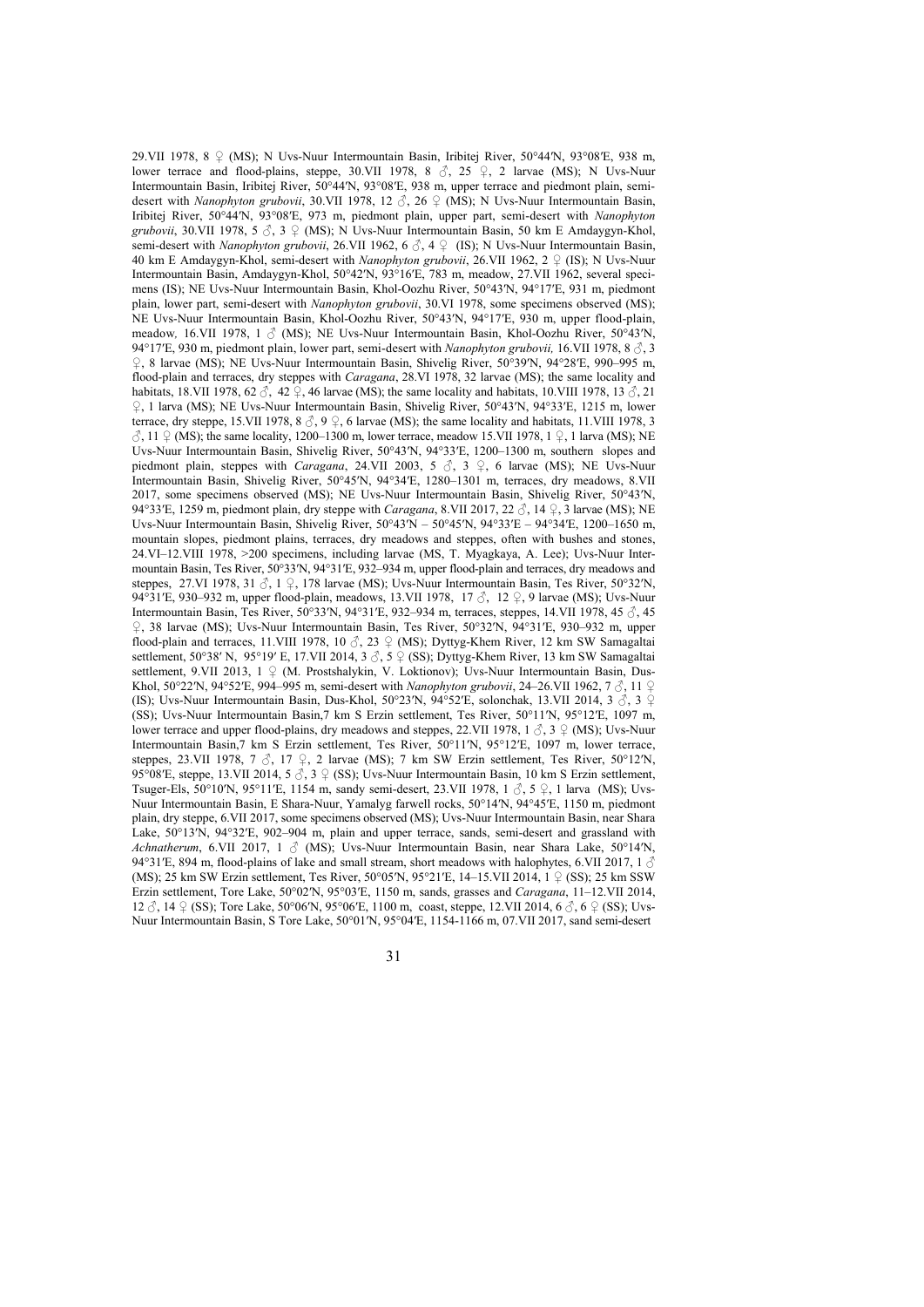and upper terraces with birch forest,  $2 \text{ } \textcircled{}$  (MS); Uvs-Nuur Intermountain Basin, S Tore Lake, 50°05′N, 95°09′E, 1174 m, sandy semi-desert with *Caragana bungei*, 7.VII 2017, 6 ♂, 1 ♀, 1 larva (MS); 31 km NEE Erzin settlement, Erzin River, 50°21ʹN, 95°34ʹE, 1300 m, northern slope, balka with *Caragana*, 18.VII 2014, 1  $\beta$ , 2  $\beta$  (SS); 31 km NEE Erzin settlement, Erzin River, 50°21′N, 95°34′E, 1100 m, floodplain, meadow near cliff, 18.VII 2014,  $2 \text{ A}$ , 1  $\Omega$  (SS); 34 km NEE Erzin settlement, Erzin River, 50°22′N, 95°30′E, 1100 m, larch forest, openings, 16.VII 2014, 1 $\circ$ , 1  $\circ$  (SS); 25 km NEE Erzin settlement, Belyj Medved Mt., 50°21ʹN, 95°27ʹE, steppe, 16.VII 2014, 2♂, 3 ♀ (SS). **Krasnoyarsk Region**: southern part, West Sayan Mts., Us Intermountain Basin, near abandoned Idzhim settlement, 52°16′N, 93°07′E, 680– 700 m, terraces and southern slope, steppes,  $22-23$ . VII 1995, 1  $\circ$  (MS).

DISTRIBUTION. **Tuva**: WSW, WSE, KHE, UKH, KKH, WTO, ETO, UVS, SAN. – S Siberia (from the Altay Mts. to Dauria), Amur Region; E Kazakhstan, Mongolia, China.

ECOLOGY. One of the most common and abundant grasshoppers in the dry steppes and semi-deserts.

#### **Genus** *Stauroderus* **I. Bolívar, 1897**

#### **36(58).** *Stauroderus scalaris* **(Fischer de Waldheim, 1846)**

*Stenobothrus morio*: Miram, 1907: 5.

*Stauroderus scalaris*: Berezhkov, 1951: 19; Ivanova, 1967: 132; Sergeev, 1986: 207; Benediktov, 1997: 117; Vedenina & Bukhvalova, 2001: 103; Tishechkin & Bukhvalova, 2009: 27; Benediktov, Belyaev 2019: 23.

*Stauroderus scalaris scalaris*: Berezhkov, 1956: 108.

MATERIAL. **Tuva**: W Sayan Mts., Kurtushibinskij Range, 52°16ʹ N, 93°41ʹ E, 1429 m, alpine meadows, 13.VIII 2018, 2  $\circ$  (MS); Turan-Uyuk Intermountain Basin, Begreda River, 51°59′N, 94°18′E, 829 m, terrace, meadow, 12.VIII 2018, 1  $\circ$  (MS); E Tuva, Academician Obruchev Range, southern slope, Koptu (Khapto) River, 51°57ʹN, 95°33ʹE, 1945–2005 m, mountain tundra with *Betula* and alpine meadow,  $10$ .VIII 2018,  $1 \circled{3}$ ,  $1 \circled{4}$  (MS); E Tuva, Academician Obruchev Range, southern slope, Koptu (Khapto) River, 51°56ʹN, 95°30ʹE, 1737–1869 m, southern slope, terraces, flood-plains, meadows, 9– 10.VIII 2018, 7 ♂, 2 ♀ (MS); E Tuva, Academician Obruchev Range, southern slope, Koptu (Khapto) River, 51°55′ N, 95°2′ E, 1432 m, terraces and flood-plain, meadows, 10.VIII 2018, 1 $\beta$  (MS); E Tuva, Academician Obruchev Range, southern slope, Koptu (Khapto) River, 51°52ʹN, 95°26ʹE, 1230 m, terrace, meadow, 10.VIII 2018, 9  $\beta$ , 1  $\beta$  (MS); E Tuva, Academician Obruchev Range, southern slope, Koptu (Khapto) River, 51°50ʹN, 95°25ʹE, 1132–1135 m, terrace and flood-plains, meadows, 11.VIII 2018, 6  $\circ$ , 5  $\circ$  (MS); E Tuva, Academician Obruchev Range, southern slope, Koptu (Khapto) River, 51°44′ N, 95°26′ E, 958 m, upper terrace, steppe, 11.VIII 2018, 4  $\beta$ , 2  $\beta$  (MS); E Tuva, Academician Obruchev Range, southern slope, Koptu (Khapto) River, 51°44ʹN, 95°26ʹE, 1006 m, southern slope, stony steppe, 11.VIII 2018, 1  $\circ$  (MS); E Tuva, Academician Obruchev Range, southern slope, Koptu (Khapto) River, 51°37ʹN, 95°21ʹE, 788–843 m, southern slope and upper terraces, steppes, 11.VIII 2018, 4 ♂, 7 ♀ (MS); E Tuva, Academician Obruchev Range, southern slope, Koptu (Khapto) River, 51°37ʹN, 95°21′E, 781–784 m, lower terrace and flood-plain, meadow, 11.VIII 2018, 9  $\beta$ , 4  $\frac{1}{2}$  (MS); 16 km N Boyarovka settlement, 15.VII 2013, 4  $\Im$ , 4  $\Im$  (M. Prostshalykin, V. Loktionov); 14 km SW Shagonar City, Shagonar River, 51°27ʹN, 92°45ʹE, 583 m, lower terrace, meadow between bushes, 17–18.VI 2017,  $34\hat{8}$ ,  $32\hat{9}$ , 17 larvae (MS); 14 km SW Shagonar City, Shagonar River,  $51^{\circ}27$ <sup>N</sup>,  $92^{\circ}45^{\prime}$ E, 580 m, upper flood-plain, pebbles and sand, 20.VI 2017, 1  $\circ$  (MS); 14 km SW Shagonar City, Shagonar River, 51°27′N, 92°45′E, 583 m, upper terrace, dry meadow, 17.VI 2017, 6  $\beta$ , 5  $\beta$ , 5 larvae (MS); 14 km SW Shagonar City, Shagonar River, 51°28′N, 92°44′E, 610 m, steppe with *Stipa*, 23.VI 2017, 5  $\delta$ , 4  $\epsilon$ , 5 larvae (MS); 14 km SW Shagonar City, Shagonar River, 51°27ʹN, 92°45ʹE, 580–582 m, dry meadow, 23–26.VI 2017, 2 ♂, 7 ♀, 4 larvae (MS); 14 km SW Shagonar City, Shagonar River, 51°28′N, 92°45′E, 585–600 m, semi-desert and dry steppe, 25–26.VI 2017, 5  $\textdegree$  (MS); 6 km SE Baj-Haak settlement, Sosnovka settlement, 51°08′N, 94°32′E, slope of balka with steppe, 21.VII 2014, 2  $\Im$ , 2  $\Im$  (SS); 6 km SE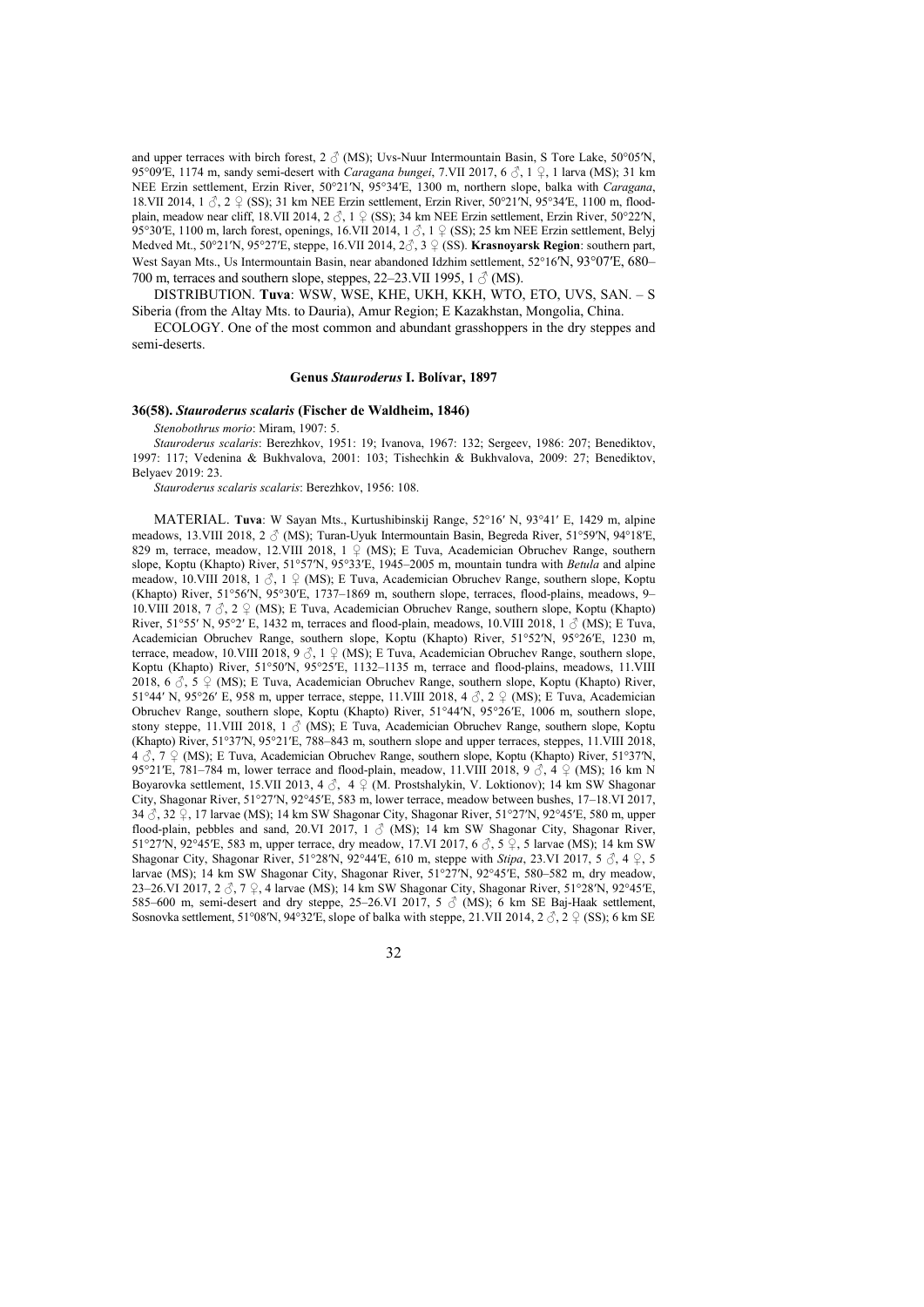Baj-Haak settlement, Sosnovka settlement, 51°08′N, 94°32′E, plakor, mixed steppe, 20.VII 2014, 1 $\beta$ , 3  $\beta$ (SS); SE Ulug-Khem Intermountain Basin, Uzun-Kharagan River, near Balgazyn settlement, 50°57ʹN, 95°16′E, 940 m, piedmont plain, balka, meadow between larches, 8.VII 1978, 1  $\circ$  (MS); SE Ulug-Khem Intermountain Basin, Uzun-Kharagan River, near Balgazyn settlement, 50°57ʹN, 95°16ʹE, 940 m, upper terrace, meadow with *Caragana* bushes, 8.VII 1978, 1  $\delta$  (MS); SE Ulug-Khem Intermountain Basin, Uzun-Kharagan River, near Balgazyn settlement, 50°57ʹN, 95°15ʹE, 886 m, lower terrace, meadow, 8.VII 1978, 1  $\circ$  (MS); SE Ulug-Khem Intermountain Basin, Shuurmak River, left side, 15 km S Balgazyn settlement, 50°53ʹN, 95°12ʹE, 900–950 m, piedmont plain of E Tannu-Ola Mts., meadow, 9.VII 1978, 1  $\beta$ , 1  $\beta$  (MS); E Tannu-Ola Mts., Shuurmak River, 5 km N Shuurmak settlement, 50°42′N, 95°20′E, 1086 m, lower terrace, meadow, 11.VII 1978, 1  $\circ$  (MS); Shuurmak River near Shuurmak settlement, 1170 m, 12.VII 2011, 5  $\circ$  (M. Prostshalykin, V. Loktionov); E Tannu-Ola Mts., Shuurmak Pass, 50°38′N, 95°11′E, 1492 m, short meadow, 5.VII 2017, 5  $\beta$ , 9  $\beta$  (MS); E Tannu-Ola Mts., 13 km NEE Samagaltaj settlement, Kaldak-Khamar (Shuurmak) Pass, 50°38ʹN, 95°11ʹE, 1550 m, open larch forest, 19.VII 2014, 1  $\circled{S}$ , 1  $\circled{S}$  (SS); the same locality, 1500 m, rangeland, 19.VII 2014, 2  $\circled{S}$ , 1  $\circled{S}$  (SS); the same locality, 1500 m, 11.VII 2013, 3  $\circ$  (M. Prostshalykin, V. Loktionov); NE Uvs-Nuur Intermountain Basin, Shivelig River, 50°45′N, 94°34′E, 1280–1301 m, terraces, dry meadows, 8.VII 2017, some specimens observed (MS); Dyttyg-Khem River, 12 km SW Samagaltai settlement, 50°38ʹ N, 95°19ʹ E, 17.VII 2014, 1  $\circ$  (SS); Dyttyg-Khem River, 13 km SW Samagaltai settlement, 6–10.VII 2013, 5  $\circ$ , 1  $\circ$ (M. Prostshalykin, V. Loktionov); Uvs-Nuur Intermountain Basin, S Tore Lake, 50°01′N, 95°04′E, 1154-1166 m, 07.VII 2017, sand semi-desert and upper terraces with birch forest, 4  $\beta$ , 2  $\gamma$  (MS); Uvs-Nuur Intermountain Basin, S Tore Lake, 50°02′N, 95°03′E, 1152 m, flood-plain, meadow, 07.VII 2017, 3  $\circ$  (MS); 31 km NEE Erzin settlement, Erzin River, 50°21′N, 95°34′E, 1100 m, flood-plain, meadow near cliff, 18.VII 2014, 2  $\Im$ , 1  $\Im$  (SS); 25 km NEE Erzin settlement, Belyj Medved Mt., 50°21′N, 95°27ʹE, steppe, 16.VII 2014, 2♂ (SS). **Krasnoyarsk Region**: southern part, West Sayan Mts., Us Intermountain Basin, near abandoned Idzhim settlement, 52°21′N, 93°13′E, 780–800 m, southern slope, dry mountain meadow and steppe, 22. VII 1995, 8  $\Im$ , 11  $\Im$  (MS); the same locality, 52°20′N, 93°20′E, 700–750 m, low terrace, meadow, 22.VII 1995, 1 ♀ (MS); the same locality, 52°16′N, 93°07′E, 680–700 m, terraces and southern slope, steppes,  $22-23$ . VII 1995,  $3 \nsubseteq (MS)$ .

DISTRIBUTION. **Tuva**: WSE, ET, KHE, UKH, KKH, ETO, UVS, SAN. – Europe (except the North), S Siberia (up to Buryatia); Asia Minor, Caucasus, Kazakhstan, Tien Shan, Pamiro-Alay, NW China, Mongolia [nominotypical subspecies]; Azerbaijan [ssp. *znojkoi* (Miram, 1938)], NW Iran [ssp. *demavendi* Popov, 1951].

ECOLOGY. Common species (especially during the last decade) in the steppes of the central part of Tuva. Often associated with dry meadows with high vegetation.

### **Genus** *Megaulacobothrus* **Caudell, 1921**

# **37(59).** *Megaulacobothrus aethalinus* **(Zubovsky, 1899)**

*Stenobothrus aethalinus*: Miram, 1907: 6. *Megaulacobothrus aethalinus*: Bukhvalova & Vedenina, 1998: 120. *Chorthippus (Megaulacobothrus) aethalinus*: Sergeev, 1986: 207. *Megaulacobothrus althalinus* (sic!): Pavlov, 2004: 65.

REMARKS. The species was mentioned from the south-eastern part of Tuva (Tarys or Tayrisin Basin, just near the state boundary) for the first and last time by Pavlov (2004). However, this mention looks like based on misidentification, because, in the Altay-Sayan Mts., the species is commonly associated with bushes and high meadows on the lower altitudinal belts (e.g., in North Altay, up to 1000 m).

DISTRIBUTION. **Tuva**: SAN. – S Siberia (from the N Altay Mts. and their piedmont plains up to Dauria), S Russian Far East; E Kazakhstan, NE China, Korea.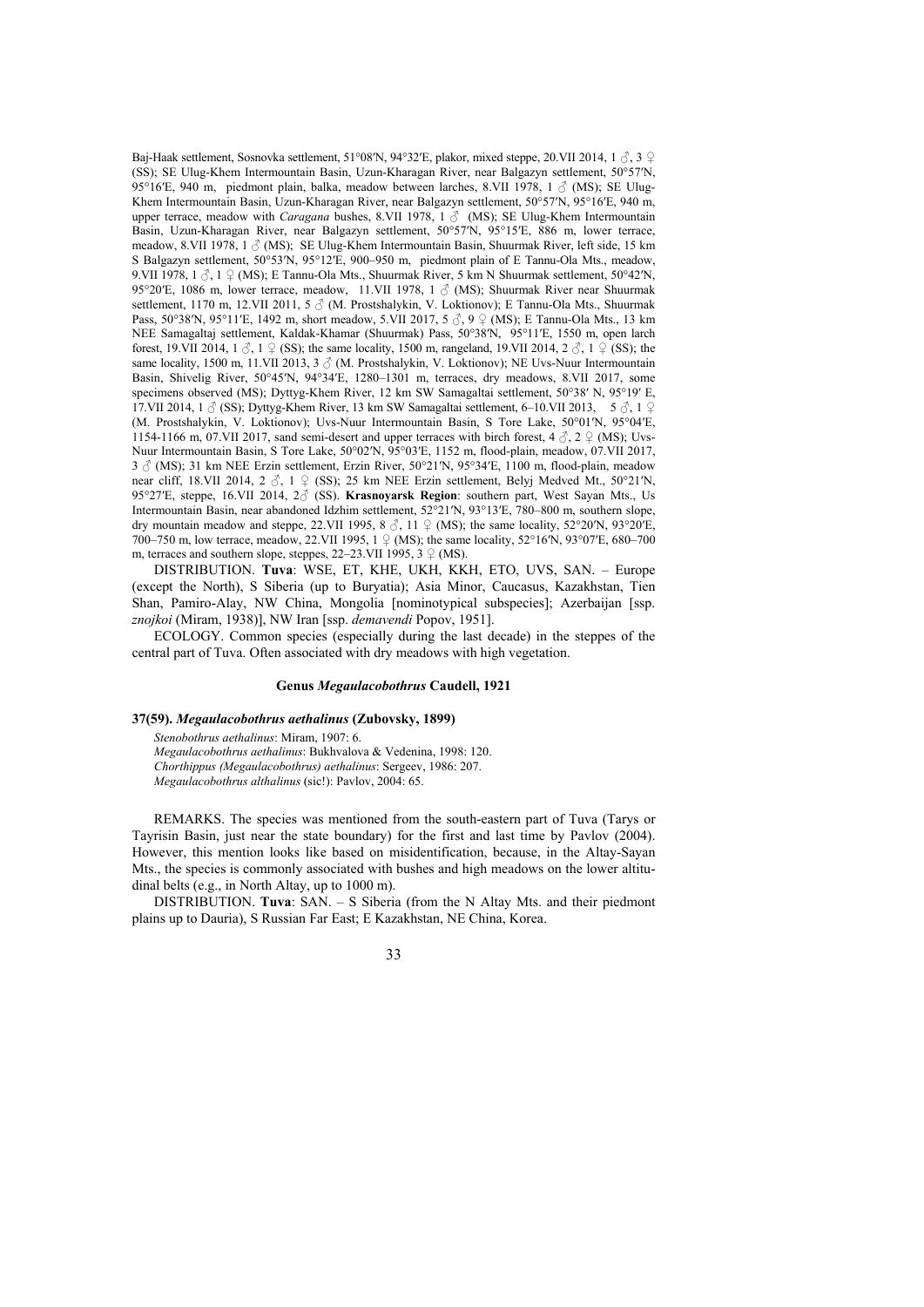# **Genus** *Glyptobothrus* **Chopard, 1951**

GENERAL REMARKS. This genus includes the so-called species group or complex "*biguttulus–brunneus–mollis*". Morphology of all species is very variable. As a result, many different species, subspecies, forms, and varieties have been decribed in the 19–20th centuries. Actually, in many cases, limits of their traits' variations are overlapped. Only an analysis of acoustic signals and organization of strudulatory apparatus often allows to distinguish the species and other forms. However, acoustic data are limited and, besides, many specimens, especially used in some old publications, are inaccessible or ruined. This means we could not check many records concerning, for instance, the distribution of *Glyptobothrus brunneus* (Thunberg) in the East Palaearctic

## *Glyptobothrus brunneus* **(Thunberg, 1815)**

REMARKS. Chogsomzhav (1972) mentioned this species for the Mongolian part of Uvs-Nuur Basin. This mention may be based on misidentification, because there are no exact data about distribution of the species in the eastern part of Palaearctic.

### **38(60).** *Glyptobothrus biguttulus* **(Linnaeus, 1758)**

*Stenobothrus biguttulus*: Miram, 1907: 6.

MATERIAL. **Tuva**: Turan-Uyuk Intermountain Basin, Begreda River, 51°59ʹN, 94°18ʹE, 830–845 m, southern slope and piedmont plain, semi-deserts, 12.VIII 2018,  $2 \text{ } \textcircled{}$ ,  $5 \text{ } \textcircled{}$  (MS); the same place, 829 m, terrace, meadow, 12.VIII 2018,  $1 \beta$ ,  $2 \beta$  (MS); E Tuva, Academician Obruchev Range, southern slope, Koptu (Khapto) River, 51°50ʹN, 95°25ʹE, 1132–1135 m, terrace and flood-plains, meadows, 11.VIII 2018, 10 ♂, 11 ♀ (MS). **Krasnoyarsk Region**: southern part, West Sayan Mts., Us Intermountain Basin, near abandoned Idzhim settlement, 52°16′N, 93°07′E, 680–700 m, terraces and southern slope, steppes, 22– 23.VII 1995, 29 ♂, 24 ♀ (MS). **Khakassia**: W Sayan Mts., Bolshoj On River, 51°52′N, 89°48′E, 1200 m, upper terrace, opening, old gravel quarry, 15.VIII 2016, 15  $\circled$ , 8  $\circledcirc$ , 1 larva (MS).

DISTRIBUTION. **Tuva**: WSE, ET. – Widely distributed in the Palaearctic Region, but all data concerning its distribution should be checked, because some of them may belong to other members of this species complex, e.g. *G. porphyroperus* (Vorontsovsky) and *G. maritimus* (Mistshenko). The species is mentioned for the Mongolian part of Uvs-Nuur Basin (Chogsomzhav, 1972).

#### **39(61).** *Glyptobothrus porphyropterus* **(Vorontsovsky, 1928)**

*Stauroderus mollis* var. *porphyroptera:* Vorontsovsky, 1928a: 12, 1928b: 35. *Chorthippus porphyropterus porphyropterus*: Benediktov, 1999: 42–44. *Chorthippus porphyropterus*: Benediktov, 2005: 124. *Glyptobothrus porphyropterus:* Sergeev & Baturina, 2017: 241. *Chorthippus bicolor* (part): Berezhkov, 1951: 18. *Chorthippus biguttulus* (part): Sergeev *et al*., 1995: 96–98; Benediktov, 1997: 118. *Chorthippus brunneus*: Benediktov, 1997: 117. *Chorthippus yersini*: Bukhvalova: 1993b: 63.

MATERIAL. **Tuva**: W Sayan Mts., Alash Plateau, Ak-Sug River, 51°24ʹN, 90°27ʹE, 1079–1085 m, southern slope, stony semi-desert, 13.VIII 2016, 3  $\beta$ , 1  $\circ$  (MS); W Sayan Mts., Alash Plateau, Ak-Sug River, 51°25′N, 91°04′E, 800–810 m, southern slope and upper terrace, semi-deserts, 13.VII 2016, 1 ♀ (MS); W Sayan Mts., Alash Plateau, Ak-Sug River, 51°25ʹN, 91°04ʹE, 810 m, lower terrace and upper flood-plain, meadows, 13.VIII 2016, 2  $\circled$ , 2  $\circledcirc$  (MS); W Sayan Mts., Alash Plateau, Ak-Sug River, 51°31′N,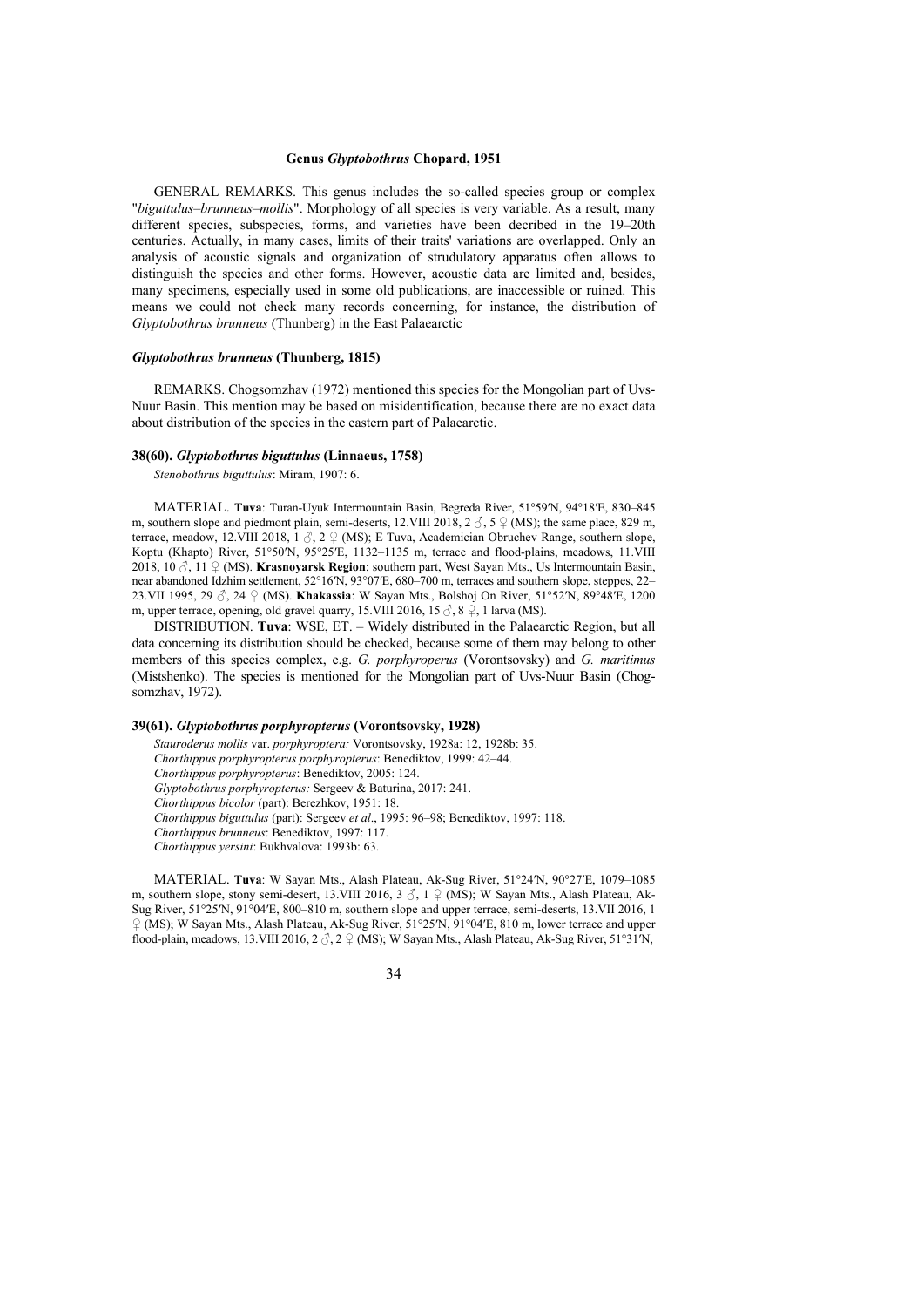90°12′E, 1275 m, southern slope, steppe, 14.VIII 2016, 4  $\Im$ , 4  $\Im$  (MS); W Sayan Mts., Alash Plateau, Ak-Sug River, 51°30′N, 90°12′E, 1250–1252 m, lower terrace and upper flood-plain, meadows, pebbles, 14.VIII 2016, 3 ♂, 3 ♀ (MS); W Sayan Mts., Alash Plateau, Ak-Sug River, 51°42ʹN, 89°58ʹE, 1760– 1767 m, southern slope and upper terrace, 15.VIII 2016, 1  $\beta$  (MS); Turan-Uyuk Intermountain Basin, Begreda River, 51°59′N, 94°18′E, 830–845 m, southern slope and piedmont plain, semi-deserts, 12.VIII 2018, 2  $\Im$ , 2  $\Im$  (MS); E Tuva, Academician Obruchev Range, southern slope, Koptu (Khapto) River, 51°57′N, 95°33′E, 1945 m, alpine meadow, 10.VIII 2018, 1  $\circ$  (MS); E Tuva, Academician Obruchev Range, southern slope, Koptu (Khapto) River, 51°52ʹN, 95°26ʹE, 1230 m, terrace, meadow, 10.VIII 2018, 3 ♂, 2 ♀ (MS); E Tuva, Academician Obruchev Range, southern slope, Koptu (Khapto) River, 51°44′N, 95°26′E, 1006 m, southern slope, stony steppe, 11.VIII 2018, 3  $\delta$ , 5  $\circ$  (MS); E Tuva, Academician Obruchev Range, southern slope, Koptu (Khapto) River, 51°37ʹN, 95°21ʹE, 788–843 m, southern slope and upper terraces, steppes, 11.VIII 2018,  $1 \nsubseteq (MS)$ ; 14 km SW Shagonar City, Shagonar River, 51°27′N, 92°45′E, 583 m, lower terrace, meadow between bushes, 17-18.VI 2017, 5  $\Im$ , 3  $\Im$ (MS); 14 km SW Shagonar City, Shagonar River, 51°28′N, 92°44′E, 615–629 m, slopes and piedmont plain, semi-deserts, 21, 23.VI 2017, 40  $\delta$ , 15  $\frac{1}{2}$  (MS); 14 km SW Shagonar City, Shagonar River, 51°28′N, 92°44′E, 610 m, steppe with *Stipa*, 23.VI 2017, 7 ♂, 2 ♀ (MS); 14 km SW Shagonar City, Shagonar River, 51°28′N, 92°45′E, 585–600 m, semi-desert and dry steppe, 25–26.VI 2017,  $\overline{8}$ ,  $\overline{3}$ ,  $\overline{9}$ , 13 larvae (MS); 32 km SW Kyzyl City, Elegest River, 51°29ʹN, 94°10ʹE, steppe, 22.VII 2014, 2 ♀ (SS); 25 km SW Kyzyl City, Ulug River, 51°36′N, 94°09′E, 600–605 m, lower terrace, steppe, 7.VIII 1978, 9 3, 3 ♀, 14 larvae (MS); Ulug-Khem Intermountain Basin, 25 km SW Kyzyl City, Ulug River, 51°34ʹN, 94°10ʹE, 800–900 m, southern slope and piedmont plain, semi-deserts *Nanophyton grubovi*, 22.VII 2003, 3  $\Im$ , 4  $\Im$  (MS); Ulug-Khem Intermountain Basin, 25 km SW Kyzyl City, Ulug River, 51°35′N, 94°09ʹE, 630–830 m, mountain slopes and piedmont plain, semi-deserts *Nanophyton grubovi*, 19.VII 1995, some specimens observed (MS); Ulug-Khem Intermountain Basin, 8 km N Cheder Lake, 51°32ʹN, 95°21′E, 750–760 m, steppes, 12.VIII 1962, 1  $\circ$  (IS); Kaa (Malyj Yenissei) River, right side, near Boyarovka settlement, 51°32′N, 95°21′E, 703 m, plain, dry steppe, 12.VIII 2018, 6 ♂, 3 ♀ (MS); 6 km SE Baj-Haak settlement, Sosnovka settlement, 51°08ʹN, 94°32ʹE, bottom of balka, wet meadow, 21.VII 2014, 1 ♀ (SS); 6 km SE Baj-Haak settlement, Sosnovka settlement, 51°08ʹN, 94°32ʹE, slope of balka with steppe, 20.VII 2014, 3  $\circ$  (SS); 6 km SE Baj-Haak settlement, Sosnovka settlement, 51°08′N, 94°32′E, plakor, mixed steppe, 21.VII 2014, 1  $\circled{S}$ , 1  $\circled{S}$  (SS); W Tannu-Ola Mts., 9 km N Khandagajty settlement, 50°51′N, 92°04′E, 1700–1900 m, mountain steppes, 19.VIII 1985, 4 3, 3 ♀ (MS); W Tannu-Ola Mts., 9 km N Khandagajty settlement, 50°50′N, 92°05′E, 1637 m, mountain steppes, 19.VIII 1985, 16  $\Im$ , 13  $\Im$ (MS); W Tannu-Ola Mts., NW Khandagajty settlement, near Solchur settlement, 50°46ʹN, 92°01ʹE, 1150–1200 m, agricultural fields including abandoned and plots along canal and roads, 21. VIII 1978, 13  $\circled$ , 28 ♀ (MS); W Tannu-Ola Mts., 5 km N Khandagajty settlement, 50°47ʹN, 92°03ʹE, 1193 m, piedmont plain, lower terrace of stream, meadow, 21.VIII 1985, 10  $\circ$ , 8  $\circ$  (MS); W Tannu-Ola Mts., 5 km N Khandagajty settlement, 50°47ʹN, 92°05ʹE, 1200–1250 m, piedmont plain, lower part, stony steppes with *Caragana* and dry meadow, 21.VIII 1985, 14  $\Diamond$ , 16  $\Diamond$  (MS); W Tannu-Ola Mts., 5 km N Khandagajty settlement, 50°48′N, 92°04′E, 1336 m, foothills on piedmont plain, stony steppe, 21.VIII 1985, 2  $\circ$ , 3  $\circ$ (MS); W Tannu-Ola Mts., 5 km N Khandagajty settlement, 50°50ʹN, 92°05ʹE, 1500-1550 m, piedmont plain, upper part, steppe, 21.VIII 1985, 10  $\tilde{\beta}$ , 14  $\varphi$  (MS); W Tannu-Ola Mts., 4 km E Khandagajty settlement, 50°45′N, 92°09′E, 1150-1200 m, southern slope and piedmont plain, stony semi-desert with *Nanophyton grubovii*, 24.VIII 1985, 1 ♂, 3 ♀ (MS); W Tannu-Ola Mts., 4 km E Khandagajty settlement, Mugur River, 50°44′N, 92°08′E, 1100-1150 m, low terrace and upper flood-plain, meadows, 24.VIII 1978, 2  $\Im$ , 5  $\Im$  (MS); W Tannu-Ola Mts., near Khandagajty settlement, 50°44′N, 92°09′E, 1140 m, northern slope, stony semi-desert, 24.VIII 1985, 3  $\Im$ , 4  $\Im$  (MS); W Tannu-Ola Mts., near Khandagajty settlement, 50°43′N, 92°04′E, 1170–1200 m, piedmont plain, desert with *Nanophyton grubovii*, 24.VIII 1985, 1  $\circ$  (MS); W Tannu-Ola Mts., near Khandagajty settlement, 50°43′N, 92°03′E, 1200–1250 m, piedmont plain and northern slope, semi-desert with *Caragana* bushes, 24.VIII 1985, 2  $\beta$ , 4  $\beta$  (MS); W Tannu-Ola Mts., 5 km N Khandagajty settlement, 50°48ʹN, 92°05ʹE, 1300–1350 m, piedmont plain, stony steppes with *Caragana*, 16.VIII 1985, 10 ♂, 10 ♀ (MS); W Tannu-Ola Mts., 5 km N Khandagajty settlement, 50°47′N, 92°02′E, 1225 m, piedmont plain, lower part, low terrace and flood-plain of stream, ruderal vegetation and meadow, 16.VIII 1985, 14  $\Im$ , 5  $\Im$  (MS); W Tannu-Ola Mts., 5 km N Khandagajty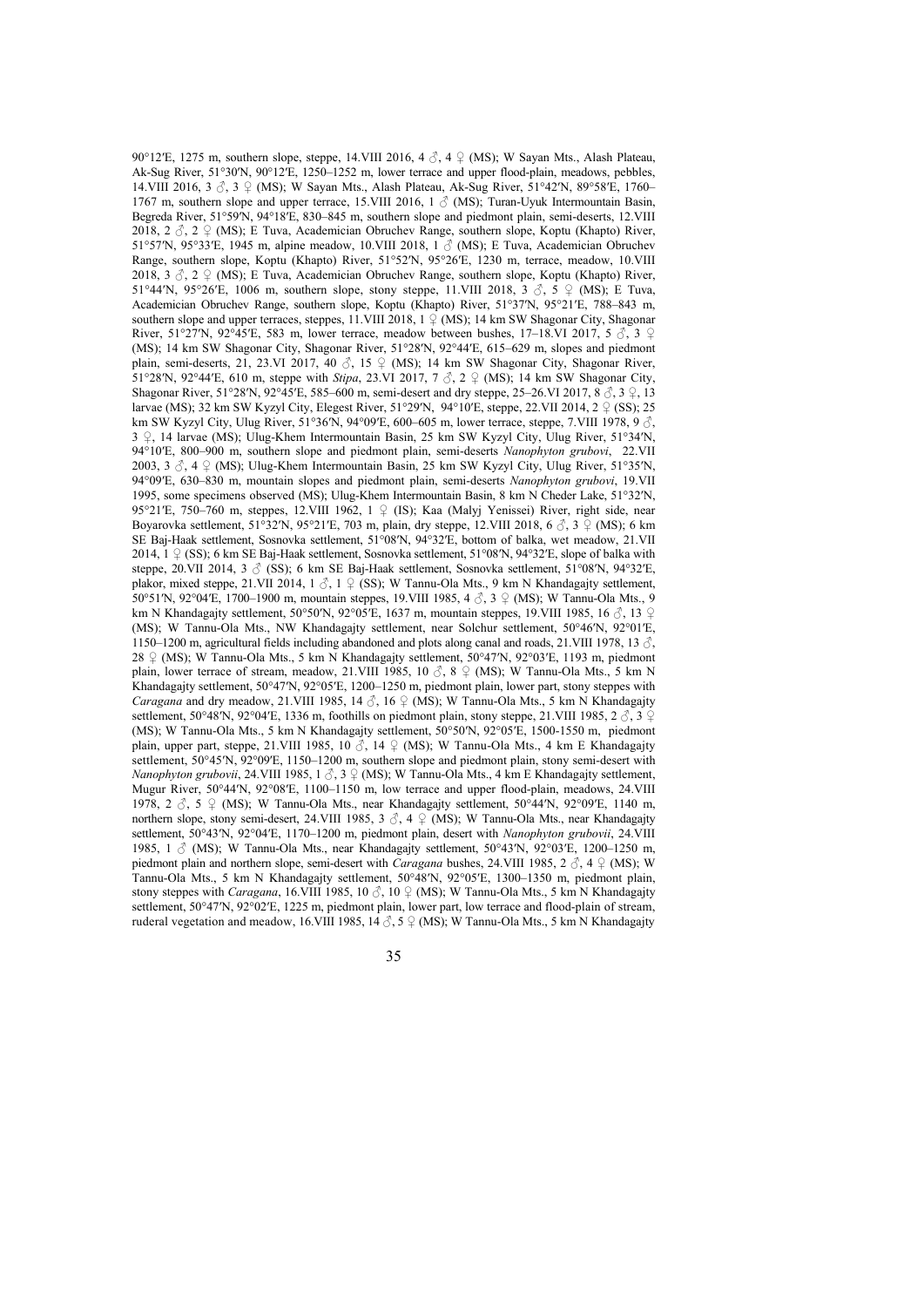settlement, 50°47ʹN, 92°02ʹE, 1225 m, piedmont plain, stony steppes with *Caragana*, 18.VIII 1985, 16  $\circ$ , 13  $\circ$  (MS); E Tannu-Ola Mts., Shivelig River, 50°45′N, 94°34′E, 1330–1340 m, terraces, steppe and short meadow between shrubs and *Larix* trees, 17.VII 1978, 12  $\delta$ , 7  $\circ$  (MS); the same locality, upper terrace, short meadow, 12.VIII 1978, 9  $\circ$ , 14  $\circ$  (MS); the same locality, lower terrace, steppe, 12.VIII 1978, 12  $\Im$ , 21  $\Im$  (MS); the same locality, upper terrace, steppe, 12.VIII 1978, 16  $\Im$ , 32  $\Im$  (MS); E Tannu-Ola Mts., Shuurmak River, 5 km N Shuurmak settlement, 50°42ʹN, 95°20ʹE, 1106 m, southern slope, mountain steppe, 11.VII 1978, 4 ♂, 22 larvae (MS); Shuurmak River near Shuurmak settlement, 50°38′N, 95°19′E, mixed meadow (cutted), 19.VII 2014, 5  $\delta$ , 32  $\circ$  (SS); N Uvs-Nuur Intermountain Basin, Iribitej River, 50°45′N, 93°09′E, 1030–1040 m, flood plains and terraces, dry meadows and steppes, 29.VII 1978, 7  $\Im$ , 13  $\Im$  (MS); N Uvs-Nuur Intermountain Basin, Iribitej River, 50°44′N, 93°08′E, 984 m, 29.VII 1978, lower flood-plain, pebbles and stone, scarce vegetation with *Salix* and *Nepeta*, 29.VII 1978, 3  $\Im$ , 1  $\Im$  (MS); the same locality, upper flood-plains, meadow, 29.VII 1978, 3  $\Im$  (MS); the same locality, lower terrace, meadow, 29.VII 1978, 1  $\Im$ , 3  $\Im$  (MS); N Uvs-Nuur Intermountain Basin, Iribitej River, 50°44′N, 93°08′E, 984 m, 29. VII 1978, upper terrace, stony semi-desert, 1  $\delta$ , 5  $\Omega$  (MS); N Uvs-Nuur Intermountain Basin, Iribitej River, 50°44′N, 93°08′E, 938 m, 30.VII 1978, lower terrace and flood-plains, steppe, 4  $\delta$ , 5  $\circ$  (MS); NE Uvs-Nuur Intermountain Basin, Shivelig River, 50°43′N, 94°33′E, 1200–1300 m, lower terrace, meadow 15.VII 1978, 6  $\beta$ , 83 larvae (MS); NE Uvs-Nuur Intermountain Basin, Shivelig River, 50°43ʹN, 94°33ʹE, 1215 m, lower flood-plain, pebbles and stone with scarce vegetation, 11.VIII 1978, 5  $\beta$ , 6  $\beta$ , 1 larva (MS); the same locality, lower terrace, wet meadow, 11.VIII 1978, 2  $\zeta$ , 3  $\Omega$  (MS); NE Uvs-Nuur Intermountain Basin, Shivelig River, 50°43′N. 94°33′E, 1215 m, lower terrace, dry steppe, 15.VII 1978, 1  $\circ$  (MS); the same locality and habitats, 11.VIII 1978, 8  $\Im$ , 9  $\Im$  (MS); NE Uvs-Nuur Intermountain Basin, Shivelig River, 50°39′N, 94°28′E, 990–995 m, flood-plain and terraces, dry steppes with *Caragana*, 18.VII 1978, 3 ♂, 1 ♀, 2 larvae (MS); the same locality and habitats, 10.VIII 1978, 8  $\Im$ , 9  $\Im$  (MS); NE Uvs-Nuur Intermountain Basin, Shivelig River, 50°43ʹN, 94°33ʹE, 1200–1300 m, southern slopes and piedmont plain, steppes with *Caragana*, 24.VII 2003, 7  $\Im$ , 4  $\Im$ , 4 larvae (MS); NE Uvs-Nuur Intermountain Basin, Shivelig River, 50°43′N, 94°33′E, 1259 m, piedmont plain, dry steppe with *Caragana*, 8.VII 2017, 9 ♂, 1 ♀, 35 larvae (MS); Uvs-Nuur Intermountain Basin, Tes River, 50°33ʹN, 94°31ʹE, 932–934 m, terraces, steppes, 14.VII 1978, 11  $\Im$ , 1  $\Im$  (MS); Dyttyg-Khem River, 12 km SW Samagaltai settlement, 50°38′ N, 95°19′ E, 17.VII 2014, 3  $\Diamond$ , 2  $\Diamond$  (SS); Dyttyg-Khem River, 13 km SW Samagaltai settlement, 8–10.VII 2013, 2  $\Diamond$ , 1  $\Diamond$  (M. Prostshalykin, V. Loktionov); Uvs-Nuur Intermountain Basin,7 km S Erzin settlement, Tes River, 50°11′N, 95°12′E, 1097 m, flood-plains, meadows, 21.VII 1978, 1  $\varphi$  (MS); Uvs-Nuur Intermountain Basin,7 km S Erzin settlement, Tes River, 50°11ʹN, 95°12ʹE, 1097 m, lower terrace and upper floodplains, dry meadows and steppes, 22.VII 1978, 1  $\delta$ , 2  $\circ$  (MS); Uvs-Nuur Intermountain Basin,7 km S Erzin settlement, Tes River, 50°11′N, 95°12′E, 1097 m, lower terrace, steppes, 23.VII 1978, 3  $\delta$ , 2  $\Omega$ (MS); Uvs-Nuur Intermountain Basin, 10 km S Erzin settlement, Tsuger-Els, 50°10ʹN, 95°11ʹE, 1154 m, sandy semi-desert, 23.VII 1978, 1 Å, 2 ♀ (MS); Uvs-Nuur Intermountain Basin, E Shara-Nuur, Yamalyg farwell rocks, 50°14′N, 94°45′E, 1150 m, piedmont plain, dry steppe, 6.VII 2017, numerous specimens observed (MS); Uvs-Nuur Intermountain Basin, near Shara Lake, 50°14ʹN, 94°31ʹE, 894 m, flood-plains of lake and small stream, short meadows with halophytes, 6.VII 2017, 2  $\circ$  (MS); Uvs-Nuur Intermountain Basin, near Shara Lake, 50°13ʹN, 94°32ʹE, 902–904 m, plain and upper terrace, sands, semi-desert and grassland with *Achnatherum*, 6.VII 2017, 5 ♀ (MS); 7 km SW Erzin settlement, Tes River, 50°12′N, 95°08′E, 13.VII 2014, 3  $\Im$ , 3  $\Im$  (SS); 25 km SW Erzin settlement, Tes River, 50°05′N, 95°21′E, 14–15.VII 2014, `3 ♂, 5 ♀ (SS); 27 km SSW Erzin settlement, Tore Lake, 50°01′N, 95°03′E, 1150 m, sands, grasses and *Caragana*, 11.VII 2014, 5 ♂, 3 ♀ (SS); Tore Lake, 50°06ʹN, 95°06ʹE, 1100 m, steppe, steppe, 12.VII 2014, 2  $\Im$ , 1  $\Im$  (SS); Uvs-Nuur Intermountain Basin, S Tore Lake, 50°01′N, 95°04′E, 1154–1166 m, 07. VII 2017, sandy semi-desert and upper terraces with birch forest, 3  $\Im$ , 2  $\Im$ (MS); Uvs-Nuur Intermountain Basin, S Tore Lake, 50°02′N, 95°03′E, 1152 m, flood-plain, meadow, 07.VII 2017,  $1 \text{ A}$ ,  $1 \text{ C}$  (MS); Uvs-Nuur Intermountain Basin, S Tore Lake, 50°05′N, 95°09′E, 1174 m, sandy semi-desert with *Caragana bungei*, 7.VII 2017, 3 ♂, 2 ♀ (MS); 31 km NEE Erzin settlement, Erzin River, 50°21′N, 95°34′E, 1300 m, northern slope, balka with *Caragana*, 16.VII 2014, 6 ♂, 1 ♀ (SS); 31 km NEE Erzin settlement, Erzin River, 50°21ʹN, 95°34ʹE, 1100 m, flood-plain, meadow near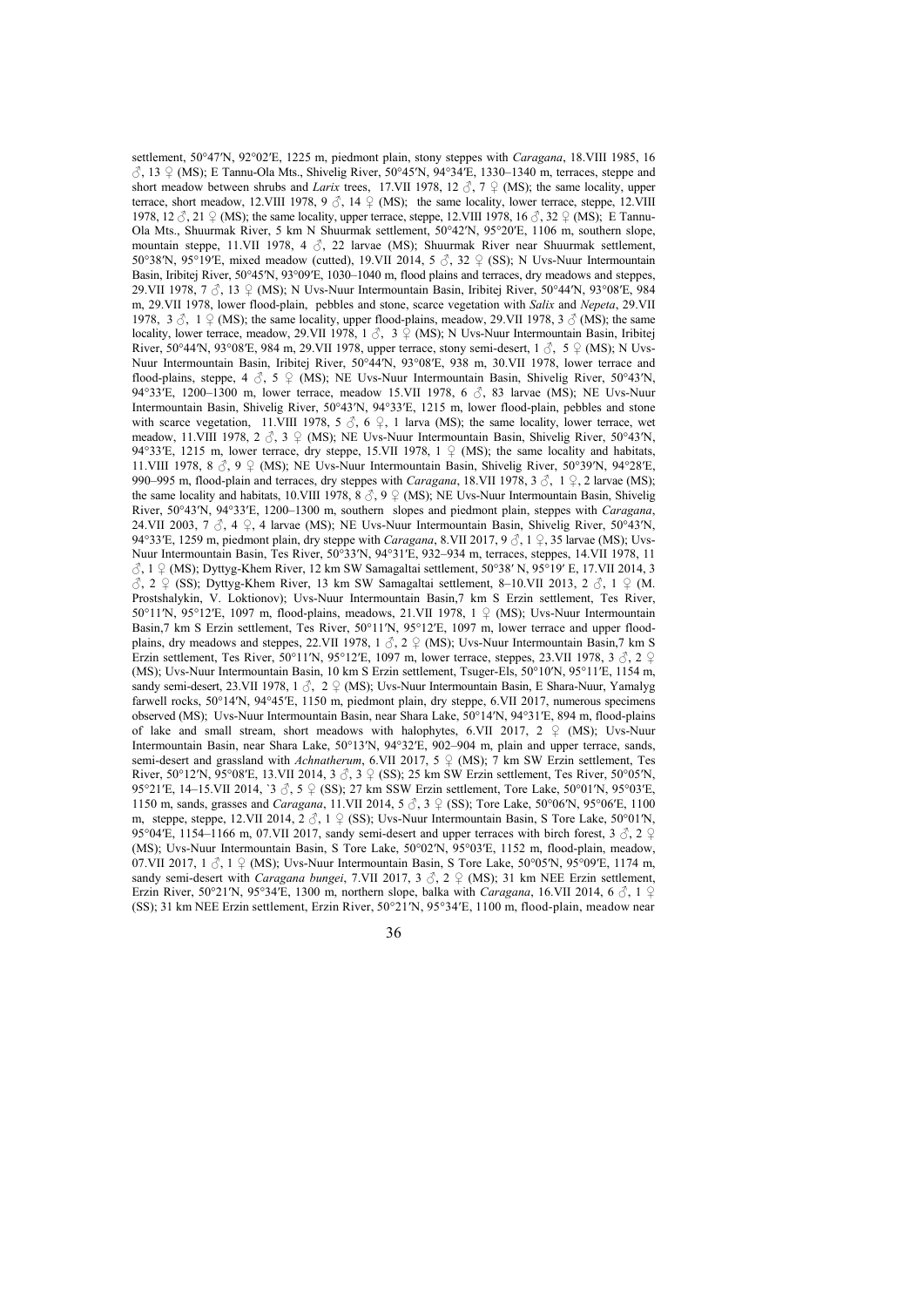cliff, 18.VII 2014, 1  $\beta$ , 2  $\beta$  (SS); 34 km NEE Erzin settlement, Erzin River, 50°22′N, 95°30′E, 1100 m, openings of larch forest, 16.VII 2014, 1  $\Im$ , 1  $\Im$  (SS); 25 km NEE Erzin settlement, Belyj Medved Mt., 50°21′N, 95°27′E, steppe, 16.VII 2014, 2 $\Diamond$ , 2  $\Diamond$  (SS).

REMARKS. Actually Vorontsovsky has described *Stauroderus mollis* var. *porphyroptera* in two associated and adjacent papers (Vorontsovsky, 1928a: 12, 1928b: 35) published simultaneously in the same issue of the journal. In the first one, he has characterized the main traits of this taxon and the locations, habitats and dates for its specimens. In the second paper, he has emphasized that this variety should be considered as a species *in statu nascendi.* Later Benediktov (1999: 42–44) revised this group, showed that this taxon should be qualified as a separate species and designated its lectotypes. The main nomencalture problem is derived from the original papers of Vorontsovsky, because, in the first one, he has described a number of colour varieties (i.e., forms of the infrasubspecific ranks) of several acridid species, but, in the second paper of this series, he has unambiguously and explicitly noted that some varieties (including *Stauroderus mollis* var. *porphyroptera*) should be qualified as forms of the subspecific or even specific ranks. This means accordingly the Article 45.6.4 of the International Code of Zoological Nomenclature (fourth edition) the rank of this variety is the subspecific one. Really almost all known records of *Glyptobothrus brunneus* and *G. biguttulus* from Tuva belong to this species.

DISTRIBUTION. **Tuva**: WSW, WSE, ET, KHE, UKH, KKH, WTO, ETO, UVS, SAN. – S Russia up to Tuva; N Kazakhstan, N Mongolia (Benediktov, 1999).

ECOLOGY. One of the most common and widely distributed grasshoppes in Tuva. The species prefers the dry meadows, different variants of the steppes and occupies almost all transfromed ecosystems with grass vegetation (openings, agricultural fields, abandoned fields, rangelands, lawns etc.).

### *Glyptobothrus maritimus* **(Mistshenko, 1951)**

REMARKS. This species may occur in the southern parts of Tuva, but all data concerning its distribution in S Siberia and some other regions should be checked carefully on the basis of an acoustic signal analysis.

DISTRIBUTION. S Russia; Kazakhstan, Tien Shan, Alay, Mongolia (?), NW, NE China (?).

### **40(62).** *Glyptobothrus mollis* **(Charpentier, 1825)**

*Chorthippus mollis*: Benediktov & Korsunovskaya, 1996: 67; Benediktov, 1997: 118.

MATERIAL. **Tuva**: W Sayan Mts., Kurtushibinskij Range, 52°16ʹ N, 93°41ʹ E, 1429 m, alpine meadows, 13.VIII 2018, 2  $\beta$ , 1  $\Omega$  (MS); E Tuva, Academician Obruchev Range, southern slope, Koptu (Khapto) River, 51°50′N, 95°25′E, 1132–1135 m, terrace and flood-plains, meadows, 11.VIII 2018, 1 $\beta$ (MS); E Tuva, Academician Obruchev Range, southern slope, Koptu (Khapto) River, 51°44ʹN, 95°26ʹE, 1006 m, southern slope, stony steppe, 11.VIII 2018, 4  $\hat{\beta}$ , 2  $\hat{\beta}$  (MS); E Tuva, Academician Obruchev Range, southern slope, Koptu (Khapto) River, 51°37′N, 95°21′E, 788–843 m, southern slope and upper terraces, steppes, 11.VIII 2018, 3  $\hat{\beta}$ , 3  $\hat{\varphi}$  (MS); E Tuva, Academician Obruchev Range, southern slope, Koptu (Khapto) River, 51°37ʹN, 95°21ʹE, 781–784 m, lower terrace and flood-plain, meadow, 11.VIII 2018, 1  $\varphi$  (MS); Ulug-Khem Intermountain Basin, 8 km N Cheder Lake, 51°32′N, 95°21′E, 750–760 m, steppes, 12.VIII 1962,  $1 \nsubseteq$  (IS); 20 km SW Erzin settlement, Kurgalchi farwell rocks (AB); 25 km SE Naryn settlement (AB). **Krasnoyarsk Region**: southern part, West Sayan Mts., Kazyrskyi Range, E Oyskoe Lake, 52°51′N, 93°16′E, 1470–1630 m, mountain tundra and alpine meadow, 13.VIII 2017, 1 $\beta$  (MS).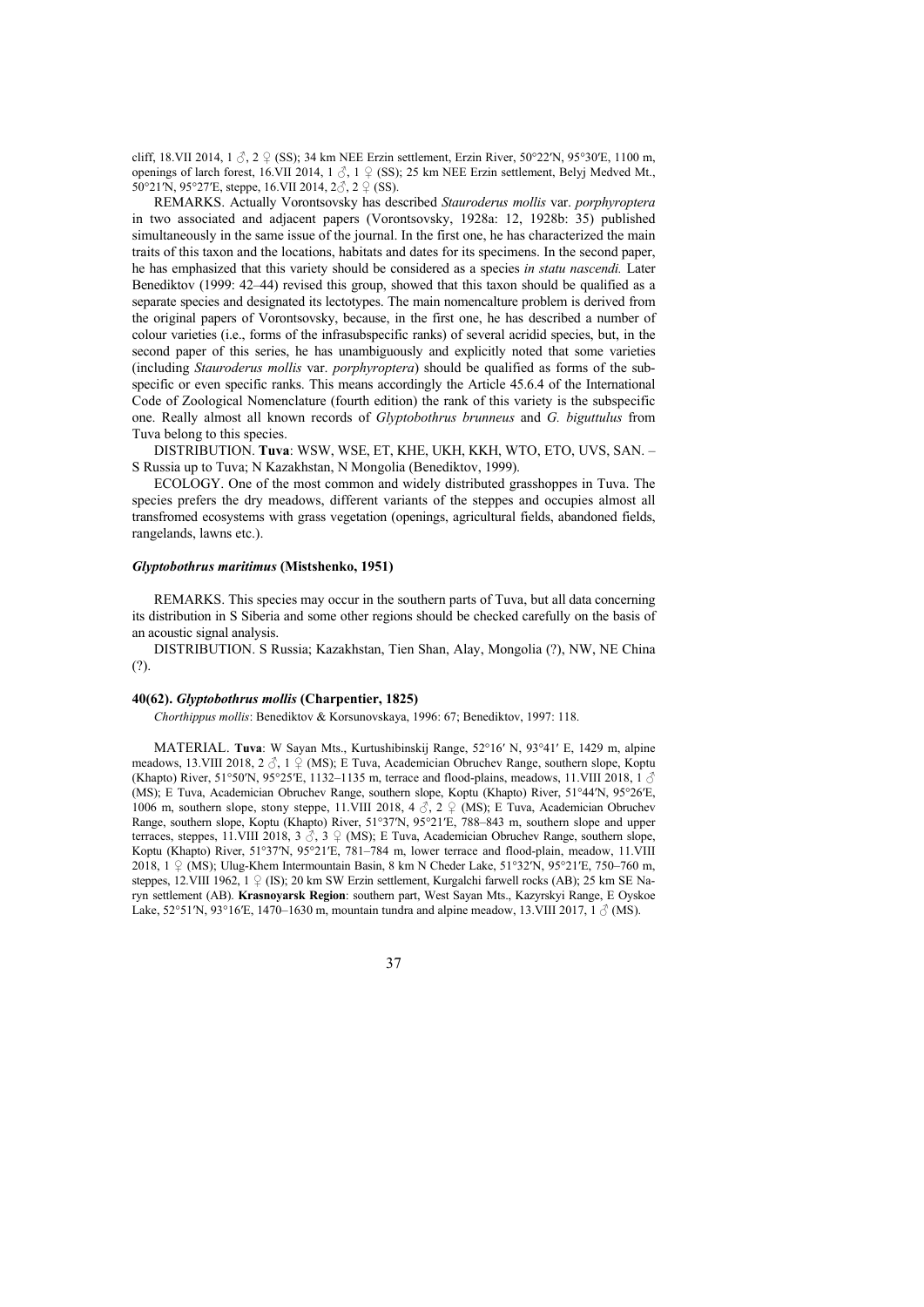DISTRIBUTION. **Tuva**: WSE, ET, UKH, UVS, SAN. – Europe (except the extreme North), Siberia (except the extreme North); Asia Minor, Caucasus, Kazakhstan, Middle Asia, N Iran.

ECOLOGY. This species is relatively rare in Tuva, but occupies almost the same habitats as *G. porphyropterus*.

#### **41(63).** *Glyptobothrus dubius* **(Zubovsky, 1898)**

*Chorthippus dubius*: Berezhkov, 1956: 120; Stebaev, 1964: 615; Ivanova, 1967: 132; Mistshenko, 1968: 492; Sergeev *et al*., 1995: 98; Benediktov, 1997: 117.

*Chorthippus* (*Glyptobothrus*) *dubius*: Sergeev, 1986: 207.

MATERIAL. **Tuva**: W Sayan Mts., Alash Plateau, Ak-Sug River, 51°24ʹN, 90°28ʹE, 1075–1077 m, terraces, steppe and meadow, 12.VIII 2016, 5  $\beta$ , 1  $\Omega$ , 5 larvae (MS); W Sayan Mts., Alash Plateau, Ak-Sug River,  $51^{\circ}24^{\prime}N$ ,  $90^{\circ}27^{\prime}E$ , 1079–1085 m, southern slope, stony semi-desert, 13.VIII 2016, 7  $\odot$ , 2  $\odot$ , 7 larvae (MS); W Sayan Mts., Alash Plateau, Ak-Sug River, 51°25ʹN, 91°04ʹE, 800–810 m, southern slope and upper terrace, semi-deserts, 13.VII 2016, 13 3, 3  $\circ$  (MS); W Sayan Mts., Alash Plateau, Ak-Sug River, 51°25′N, 91°04′E, 810 m, lower terrace and upper flood-plain, meadows, 13.VIII 2016, 7  $\Im$ , 5  $\Im$ , 25 larvae (MS); W Sayan Mts., Alash Plateau, Ak-Sug River, 51°31ʹN, 90°12ʹE, 1275 m, southern slope, steppe, 14.VIII 2016, 3  $\delta$ , 2  $\circ$  (MS); W Sayan Mts., Alash Plateau, Ak-Sug River, 51°30′N, 90°12′E, 1250–1252 m, lower terrace and upper flood-plain, meadows, pebbles, 14.VIII 2016, 1  $\circ$  (MS); Turan-Uyuk Intermountain Basin, Begreda River, 51°59ʹN, 94°18ʹE, 830–845 m, southern slope and piedmont plain, semi-deserts, 12.VIII 2018, 1 ♂ (MS); Academician Obruchev Range, Koptu (Khapto) Pass, 10.VI 2003, 1 ♂ (M. Zasypkina); E Tuva, Academician Obruchev Range, southern slope, Koptu (Khapto) River, 51°37′N, 95°21′E, 788–843 m, southern slope and upper terraces, steppes, 11.VIII 2018, 1  $\mathcal{J}$  (MS); Ulug-Khem Intermountain Basin, Elegest River, middle part, 51°22ʹN, 94°04ʹE, 695 m, upper terrace, dry steppe, 16.VI 2017, a specimen observed (MS); Kaa (Malyj Yenissei) River, right side, near Boyarovka settlement, 51°32′N, 95°21′E, 703 m, plain, dry steppe, 12.VIII 2018, 2 3, 1 larva (MS); W Tannu-Ola Mts., 5 km N Khandagajty settlement, 50°48ʹN, 92°05ʹE, 1300–1350 m, piedmont plain, stony steppes with *Caragana*, 16.VIII 1985, 1  $\beta$  (MS); W Tannu-Ola Mts., 5 km N Khandagajty settlement, 50°47′N. 92°02ʹE, 1225 m, piedmont plain, lower part, low terrace and flood-plain of stream, ruderal vegetation and meadow, 16.VIII 1985,  $1 \text{ } \textcircled{}$  (MS); W Tannu-Ola Mts., 5 km N Khandagajty settlement, 50°47′N, 92°02′E, 1225 m, piedmont plain, stony steppes with *Caragana*, 18.VIII 1985,  $1 \beta$  (MS); W Tannu-Ola Mts., 9 km N Khandagajty settlement, 50°51′N, 92°04′E, 1700–1900 m, mountain steppes, 19.VIII 1985, some specimens observed (MS); W Tannu-Ola Mts., NW Khandagajty settlement, near Solchur settlement, 50°46ʹN, 92°01ʹE, 1150–1200 m, agricultural fields including abandoned and plots along canal and roads, 21.VIII 1978, 1  $\circ$  (MS); W Tannu-Ola Mts., 5 km N Khandagajty settlement, 50°47′N, 92°03′E, 1193 m, piedmont plain, lower terrace of stream, meadow, 21.VIII 1985, 2  $\circ$  (MS); W Tannu-Ola Mts., 5 km N Khandagajty settlement, 50°47ʹN, 92°05ʹE, 1200–1250 m, piedmont plain, lower part, stony steppes with *Caragana* and dry meadow, 21.VIII 1985, 9 ♂ (MS); W Tannu-Ola Mts., 4 km E Khandagajty settlement, 50°45ʹN, 92°09ʹE, 1150–1200 m, southern slope and piedmont plain, stony semidesert with *Nanophyton grubovii*, 24.VIII 1985, 6  $\circ$  (MS); W Tannu-Ola Mts., near Khandagajty settlement, 50°44′N, 92°09′E, 1140 m, northern slope, stony semi-desert, 24.VIII 1985, 2  $\Im$ , 1  $\Im$  (MS); W Tannu-Ola Mts., near Khandagajty settlement, 50°43′N, 92°04′E, 1170–1200 m, piedmont plain, desert with *Nanophyton grubovii*, 24.VIII 1985, 1  $\beta$  (MS); W Tannu-Ola Mts., near Khandagajty settlement, 50°43′N, 92°03′E, 1200–1250 m, piedmont plain and northern slope, semi-desert with *Caragana* bushes, 24.VIII 1985, 3  $\circ$  (MS); E Tannu-Ola Mts., Shivelig River, 50°45′N, 94°34′E, 1330–1340 m, upper terrace, steppe, 12.VIII 1978, 3  $\circ$  (MS); N Uvs-Nuur Intermountain Basin, Iribitej River, 50°45′N, 93°09′E, 1030–1040 m, 29. VII 1978, upper terrace, dry meadow,  $1 \beta$ , 5 larvae (MS); N Uvs-Nuur Intermountain Basin, Iribitej River, 50°44′N, 93°08′E, 984 m, 29.VII 1978, lower flood-plain, pebbles and stone, scarce vegetation with *Salix* and *Nepeta*, 1 ♂ (MS); N Uvs-Nuur Intermountain Basin, Iribitej River, 50°44′N, 93°08′E, 984 m, 29.VII 1978, upper terrace, stony semi-desert,  $1 \text{ } \textcircled{ }$  (MS); NE Uvs-Nuur Intermountain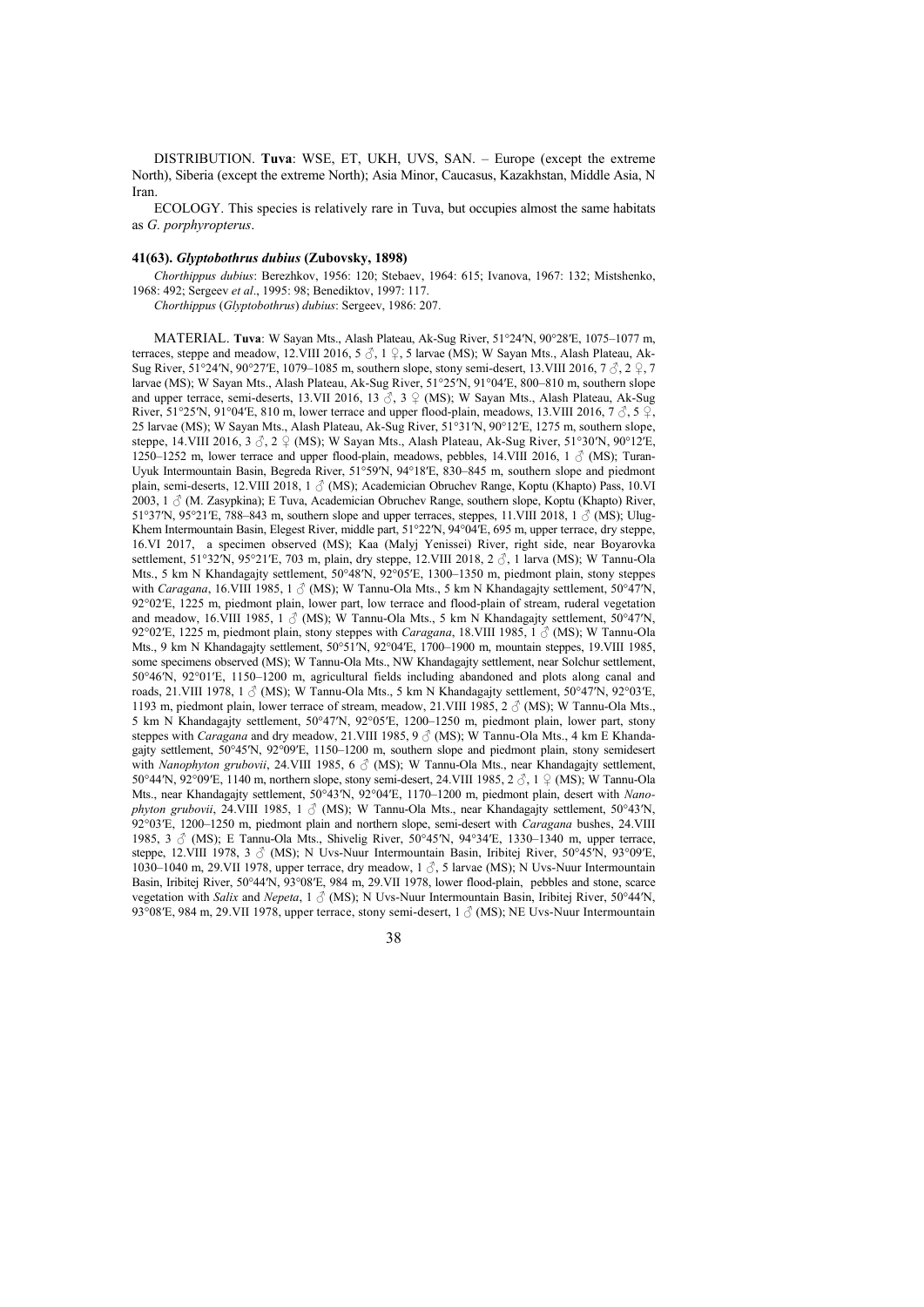Basin, Shivelig River, 50°39′N, 94°28′E, 990–995 m, flood-plain and terraces, dry steppes with *Caragana*, 10.VIII 1978, 5 ♂ (MS); NE Uvs-Nuur Intermountain Basin, Shivelig River, 50°43ʹN, 94°33ʹE, 1215 m, lower terrace, dry steppe, 11.VIII 1978, 26  $\Im$ , 7  $\Im$  (MS); the same locality, lower terrace, wet meadow, 11.VIII 1978, 1  $\circ$  (MS); NE Uvs-Nuur Intermountain Basin, Shivelig River, 50°43′N –  $50^{\circ}45^{\prime}$ N,  $94^{\circ}33^{\prime}E - 94^{\circ}34^{\prime}E$ , 1200–1650 m, mountain slopes, piedmont plains, terraces, dry meadows and steppes, often with bushes and stones, 24.VI–12.VIII 1978, >20 specimens, including larvae (T. Myagkaya, A. Lee); Uvs-Nuur Intermountain Basin, Tes River, 50°32ʹN, 94°31ʹE, 930–932 m, upper flood-plain and terraces, 11.VIII 1978, 4  $\circ$ , 1  $\circ$ , 68 larvae (MS).

DISTRIBUTION. **Tuva**: WSW, WSE, ET, KHE, UKH, KKH, WTO, ETO, UVS. – SE European Russia, S Siberia; Kazakhstan, Mongolia, NE, N, C China.

ECOLOGY. Usually associated with the dry steppes and semi-deserts. Adults commonly are in the end of July and August.

#### **Genus** *Schmidtiacris* **Storozhenko, 2002**

# **42(64).** *Schmidtiacris schmidti* **(Ikonnikov, 1913)**

*Chorthippus schmidti*: Sergeev, 1982: 45; Benediktov, 1997: 118; Bukhvalova & Vedenina, 1998: 122.

*Schmidtiacris schmidti*: Sergeev & Baturina, 2017: 241–242; Benediktov, 2006: 29; Tishechkin & Bukhvalova, 2009: 38.

MATERIAL. **Tuva**: W Sayan Mts., Alash Plateau, Ak-Sug River, 51°25ʹN, 91°04ʹE, 810 m, lower terrace and upper flood-plain, meadows, 13.VIII 2016,  $3 \nsubseteq (MS)$ ; ~ 20 km SW Shagonar City, near Aryg-Uziu, Ishti River, 20.VIII 1947, 1  $\circ$ ; 32 km SW Kyzyl City, Elegest River, 51°29′N, 94°10′E, grasses along willows near river, 22.VII 2014, 8  $\circled{3}$ , 9  $\circled{9}$  (SS).

DISTRIBUTION. **Tuva**: KHE, UKH. – Transbaikalia, S Russian Far East; Mongolia, NE China, Korea, Japan.

ECOLOGY. Very rare species associated with meadows along rivers of the central parts of Tuva.

### **CONCLUSIONS**

The analysis of all applicable data concerning the short-horned orthopterans of Tuva shows that there are at least members of 3 families of Caelifera, namely Tridactylidae (1 species), Tetrigidae (6), and Acrididae (more than 35 species). The last family (grasshoppers *per se*) is the most diverse taxon of Orthoptera in the Palaearctic Region. In Tuva, this group of grasshoppers includes members of four subfamilies: Melanoplinae (6 species from the tribe Podismini), Calliptaminae (1 species), Gomphocerinae (more than 28 species from the tribes Chrysochraontini, Arcypterini, Aulacobothrini, and Stenobothrini), and Locustinae (= Oedipodinae). The composition of the last subfamily and two tribes of Gomphocerinae (Gomphocerini and Parapleurini) will be discussed in the last part of the check-list. Seven species are recorded from the region for the first time, namely *Tetrix similans* (Bey-Bienko), *Zubovskya koeppeni* (Zubovsky), *Podismopsis poppiusi* (Miram), *P. jacuta* Miram, *Stenobothrus nigromaculatus* (Herrich-Schäfer), *S. carbonarius* (Eversmann), and *Omocestus petraeus* (Brisout de Barneville). Some of them are mainly distrubuted in the boreal part of Eurasia (Sergeev, 2011) and occur in the mountains of the northern terrotories of Tuva. Among them are *Zubovskya koeppeni*, *Podismopsis poppiusi*, *P. jacuta.* Several species are commonly associated with the steppes (*Stenobothrus nigromaculatus*, *S. carbonarius*, *Omocestus pet-*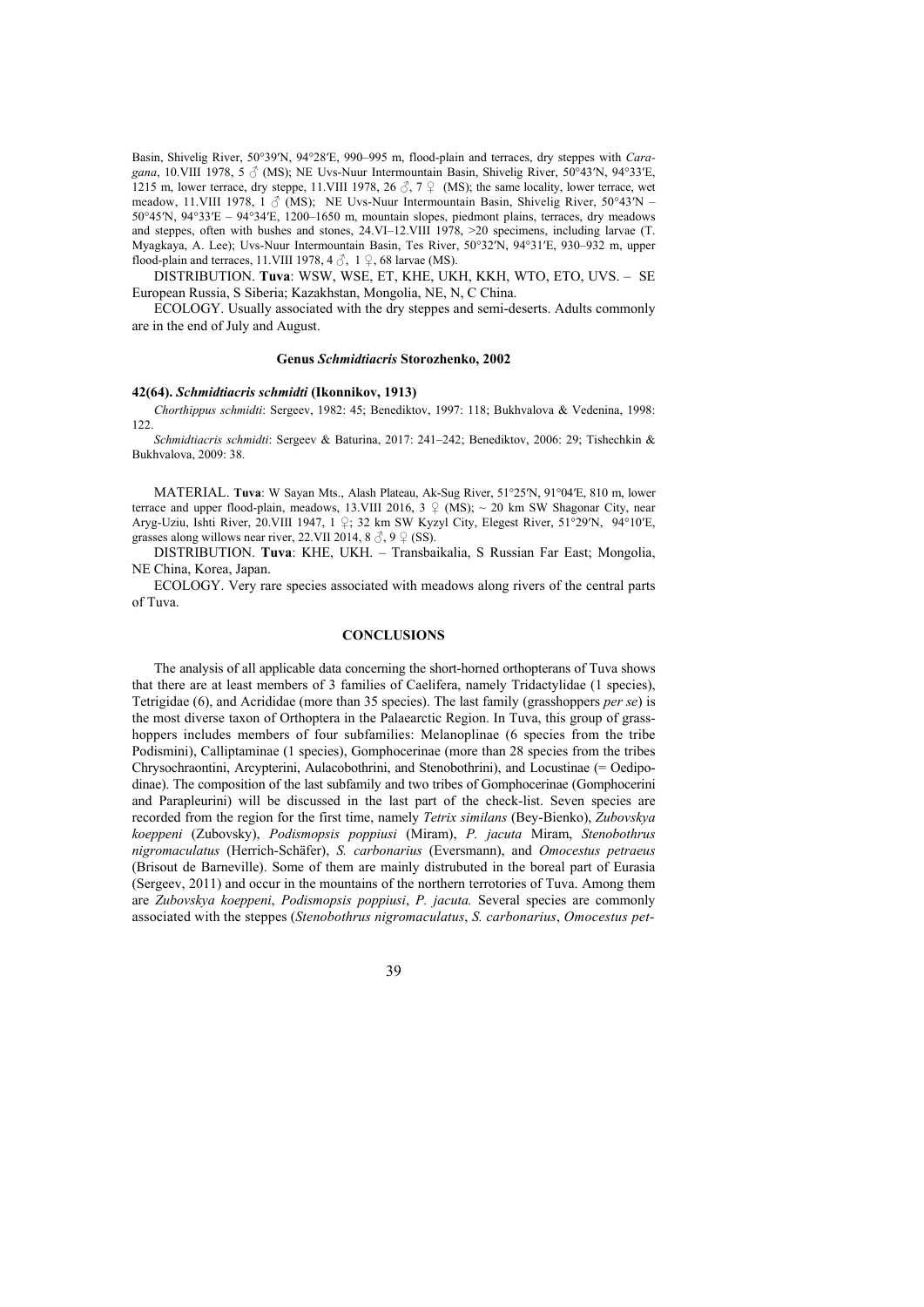*raeus*). Besides that, there are at least three species known from adjacent regions, such as the southern parts of the Republic of Khakassia and Krasnoyarsk Region and the Mongolian part of Uvs-Nuur Intermountain Basin. This means that *Arcyptera microptera* (Fischer de Waldheim) may be registered in the northern parts of Tuva. *Prumna polaris* (Miram) can be found in the high mountains of the north-eastern parts of Tuva. *Eclipophleps glacialis* Bey-Bienko may occur in the arid mountains of SW Tuva.

# **ACKNOWLEDGEMENTS**

The authors wish to express their sincere thanks to the late L.L. Mistshenko (St. Petersburg), the late I.V. Stebaev (Novosibirsk), the late V.V. Bugrovsky (Moscow), A.V. Gorochov (St. Petersburg) and V.V. Zaika (Kyzyl) for advices, cooperation and interactions and to all collectors of specimens. The authors are also indebted to all companions during their field trips to Tuva and adjacent areas.

These studies were made possible by the grant of the Russian Foundation for Basic Research No 16–04–00706. The work of MGS was partly supported by the Federal Fundamental Scientific Research Programme for 2013–2020 (No АААА-А16-116121410123-1) and by the grant of the OSF. This work was done by AAB in frame of Moscow University Project "Noah's Ark" and by  $R&D$  (No. AAAA-A16-116021660095-7) – taxonomic studies.

Some data used in the study were provided by the Institute of Systematics and Ecology of Animals, collection "Siberian Zoological Museum", developed within project 0311-2017- 0016.

#### **REFERENCES**

- Benediktov, A.A. 1997. Review of data concerning the Orthoptera fauna of Tuva. P. 117–120. In: *Sustainable development of minor indigenous peoples of Central Asia and the steppe ecosystems*, Slovo Publ., Kyzyl & Mosow. [In Russian]
- Benediktov, A.A. 1998. To the systematics of Palaearctic representatives of tribe Bryodemini (Orthoptera, Acrididae). *Entomological Review*, 78(5): 642–653.
- Benediktov, A.A. 1999. Little-known taxa of grasshoppers of the *Chorthippus biguttulus* group (Orthoptera, Acrididae, Gomphocerinae). *Moscow University Biological Sciences Bulletin,* 54(1): 41–45.
- Benediktov, A.A. 2005. Fauna and acoustic signals of the genus *Chorthippus* Fieb. (Orthoptera, Acrididae) from southern Siberia. *Proceedings of the Russian Entomological Society. St. Petersburg:* 76: 118–130. [In Russian]
- Benediktov, A.A. 2006. The interesting findings of Orthoptera (Insects) species in South Siberia and limiting factors for their possible expansion. P. 28–29. In: *Entolomologicheskije Issledovaniya v Severnoj Asii.* Novosibirsk. [In Russian]
- Benediktov, А.А. 2014. The new data of distribution of the pygmy grasshoppers *Tetrix tartara* s.l. (Orthoptera, Tetrigoidea, Tetrigidae) and its vibrational signals. *Russian Entomological Journal.* 23(1): 1–4.
- Benediktov, A.A. 2017. Grasshoppers of the genus *Podismopsis* (Orthoptera, Acrididae) in Altay and description of acoustic signals of *Podismopsis altaica* from cluster Mongun-Taiga of the State Nature Biosphere Reserve «Uvs-Nuur Basin». *Nature Conservation Research.* 2(Suppl. 2): 77–82. [In Russian]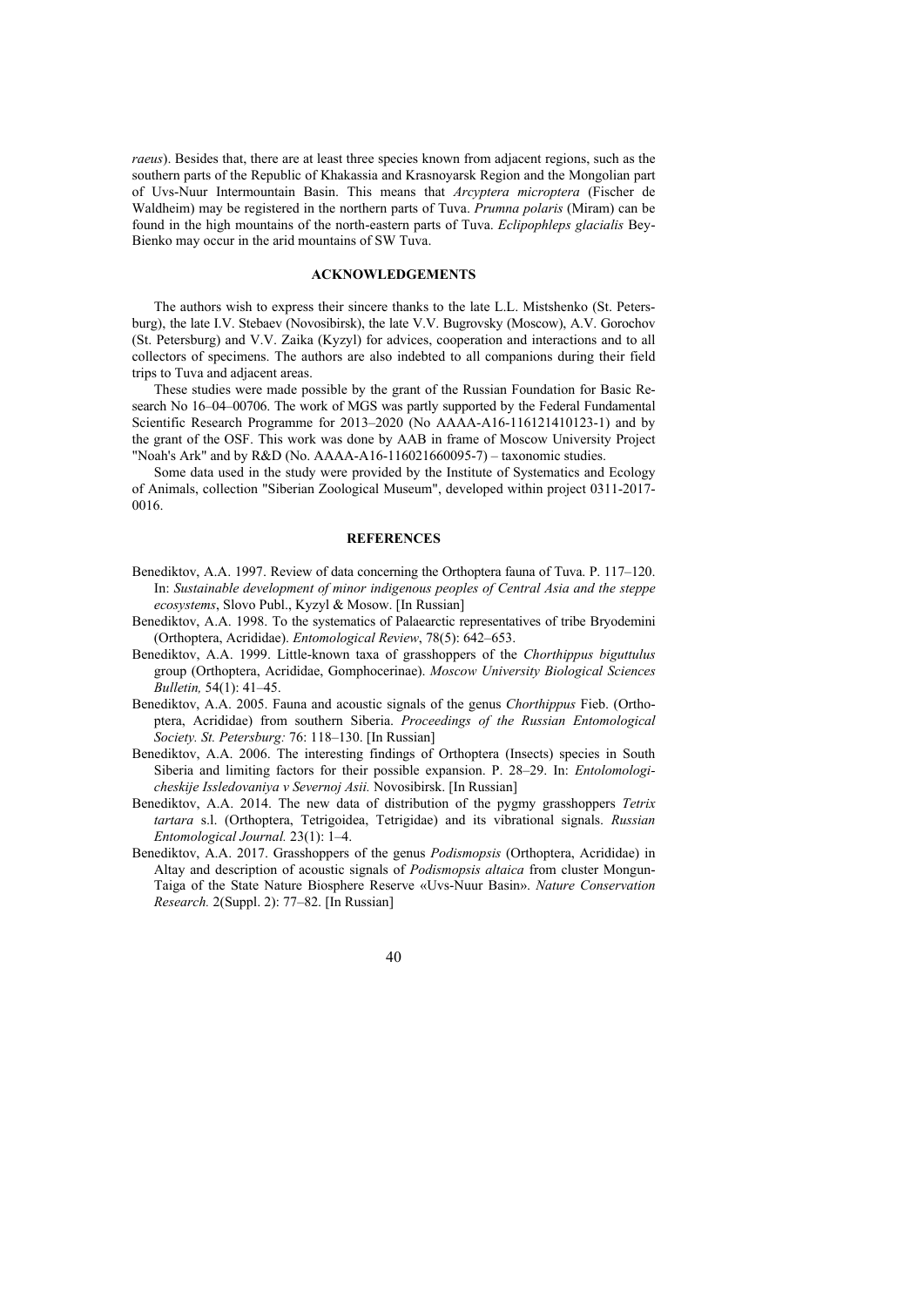- Benediktov, A.A. & Belyaev, O.A. 2019. New data on acoustic signals of *Stauroderus scalaris* (Orthoptera: Acrididae) from different local populations with note about its parasite from the genus *Blaesoxipha* (Diptera: Sarcophagidae). *Nature Conservation Research.* 4(1): 22–28.
- Benediktov, A.A. & Korsunovskaya, O.S. 1996. Short-horned Orthoptera (Caelifera), habitating in the tuvinian and Uvs-Nuur hollows. P. 67–70. In: Global monitoring and the Uvs-Nuur hollow: Proceedings of the IV International symposium on the results of the international biosphere monitoring program "The Uv-Nuur experiment" Ulaangom, 15– 18 August, 1995. Intellekt Publ., Мoscow. [In Russian]
- Berezhkov, R.P. 1951. Grasshoppers of the Tuva Region. *Izvestiya Zapadno-Sibirskogo filiala AN SSSR. Seriya biologicheskaya*, 4 (1): 17–23. [In Russian]
- Berezhkov, R.P. 1956. The grasshoppers of West Siberia. Tomsk University Publ. 174 p. [In Russian]
- Bey-Bienko, G. 1933. Records and description of some Orthoptera from USSR. *Boletín de la Sociedad Española de Historia Natural*, 33: 317–341.
- Bukhvalova, M.A. 1993. Acoustic signals and morphological peculiarities of some grasshoppers from the genus *Chorthippus*, the group *Ch. biguttulus* (Orthoptera, Acrididae) of Russia and adjacent territories. *Zoologicheskij Zhournal*, 72(5): 55–65. [In Russian]
- Bukhvalova, M. 2006. Partitioning of acoustic transmission channels in grasshopper communities. P. 199–205. In: Drosopoulos, S., Claridge, M.F. (eds.) *Insect Sounds and Communication.* Taylor & Francis, Boca Raton et al.
- Bukhvalova, M.A. & Vedenina, V.Yu. 1998. Contributions to the study of acoustic signals of grasshoppers (Orthoptera: Acrididae: Gomphocerinae) of Russia and adjacent countries. 1. New recordings of the calling songs of grasshoppers from Russia and adjacent countries. *Russian Entomological Journal,* 7: 109–125.
- Bukhvalova, M.A. & Zhantiev, R.D. 1993. Acoustic signals in grasshopper (Orthoptera, Acrididae, Gomphocerinae) communities. *Zoologicheskij Zhournal*, 72(9): 47–62. [In Russian]
- Childebaev, M.K. & Storozhenko, S.Yu. 2001. An annotated list of brachycerous orthopterous insects (Orthoptera: Caelifera) occurring in Kazakhstan. *Tethys Entomological Research,* 3: 5–48.
- Chogsomzhav, L. 1972. Acridoidea and Tettigonioidea of the Mongolian People's Republic. *Nasekomje Mongolii*, 1: 151–198. [In Russian]
- Dovnar-Zapolskij, D.P. 1933(1932). Zur Kenntnis der paläarktischen Podimini (Vorläufige Mitteilung). *Travaux de l'Institut Zoologique de l'Académie des Sciences de l'URSS*. 1: 253–268.
- Günther, K.K. 1980. Katalog der Caelifera-Unterordnung Tridactylodea (Insecta). *Deutsche Entomologische Zeitschrift,* 27(N 1–3): 149–178.
- Günther, K.K. 1991. Die Tridactylidengattung *Buntridactylus* Günther, 1979, eischliessen der Neotypus-Bestimmung für *Tridactylus paradoxus* Latreille, 1802 (Orthoptera, Tridactylidae). *Deutsche Entomologische Zeitschrift,* 38(N 1–3): 35–78.
- Ikonnikov, N. 1911. Zur Kenntnis Acridiodeen Sibiriens. *Annuaire du Musée Zoologique de l'Académie des Sciences,* 16: 242–270.
- Ivanova, I.V. 1967. On the fauna of Orthoptera of the southern part of the Krasnojarsk Region, Central Siberia. *Entomologicheskoe Obozrenie*, 46(1): 127–138. [In Russian]
- Kazakova, I.G. & Sergeev, M.G. 1993. Regularities of distribution of Orthoptera populations in natural and anthropogenic areas of mountain depressions in Southern Siberia. *Entomological Review*, 72(4): 70–80.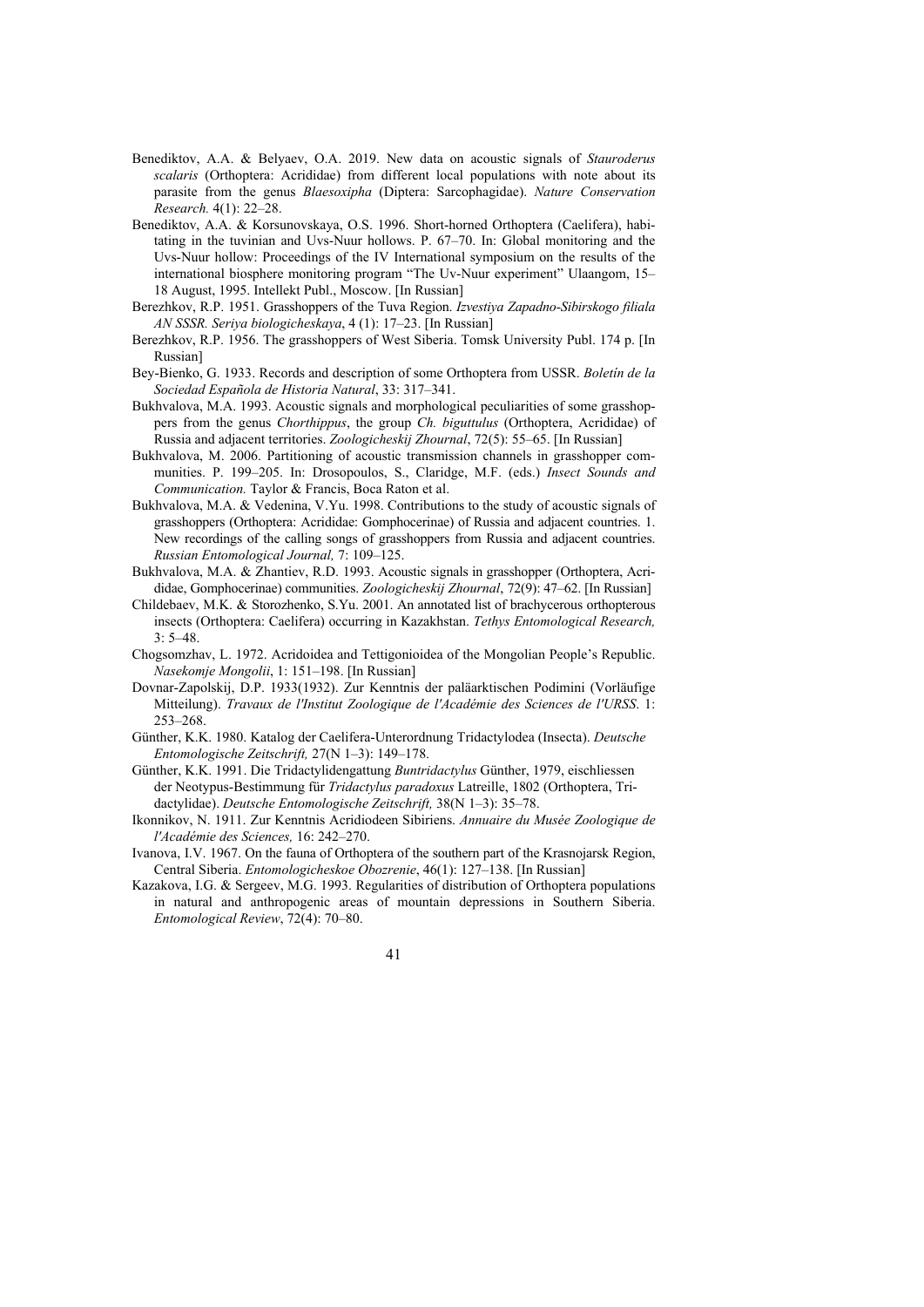- Kazakova, I.G. & Sergeev, M.H. 1997. The problem of delimitation of grasshopper populations. *Sibirskij Ekologicheskij Zhournal,* 4(3): 315–321. [In Russian]
- Li, X.J., Li, B.P. & Yin, X.C. 2015. A review of the genus *Zubovskya* Dovnar-Zapolskij, 1932 (Orthptera: Catantopidae, Conophyminae). *Entomologica Fennica*, 26: 110–116.
- Ma, Y., Li, H. & Kang, L. 1991.*The grassland insects of Inner Mongolia.* Tianze Eldonejo, Beijing. 467 pp. [In Chinese].
- Miram, E. 1907. Zur Orthopteren-Fauna Russlands. *Öfversigt af Finska Vetenskaps-Societetens Förhandlingar*, 49(6): 1–9.
- Miram, E. 1931. Beitrag zur Kenntnis der Orthopterenfauna der nördlichen Polarzone mir Berücksichtigung der Dermapteren und Blattodeen. *Zoologischer Anzeiger,* 97(1/2): 37– 46.
- Mistshenko, L.L. 1968. Orthopteroid insects (Orthopteroidea) collected by the entomological expedition of the Zoological Institute of Academy Sciences of USSR in the Mongolian People's Republic in 1967. *Entomologicheskoe Obozrenie*, 47(3): 482–498. [In Russian]
- Mistshenko, L.L. 1974. Revision of the genus *Primnoa* F.-W. (Orthoptera, Acrididae, Catantopinae). *Horae Societatis Entomologicae Unionis Soveticae*, 57: 7–37.
- Pavlov, V.V. 2004. A comparative analysis of acridid (Insecta, Orthoptera, Acrididae) assemblages of the upper altitudinal belts of South-Western and South-Eastern Tuva. P. 65. In: *Sibirskaya Zoologicheskaya Conferencia: Proceedings*. Novosibirsk. [In Russian]
- Podgornaya, L.I. 1983. *Orthopteran insects of the family Tetrigidae of the USSR fauna.* Nauka Publ., Leningrad. 96 pp. [In Russian]
- Sergeev, M.G. 1982. New records of Orthoptera in Siberia and their possible zoogeographical consequence. Part. 1. P. 43–46. In: Zolotarenko, G.S. (Ed.). *Beneficial and Pest Insects of Siberia.* Nauka Publ., Novosibirsk. [In Russian]
- Sergeev, M.G. 1985. New records of Orthoptera in Siberia and their possible zoogeographical consequence. Part. 2. P. 47–49. In: Zolotarenko, G.S. (Ed.). *Arthropods of Siberia and the Far East*. Nauka Publ., Novosibirsk. [In Russian]
- Sergeev, M.G. 1986. *Distribution patterns of Orthoptera in North Asia.* Nauka Publ., Novosibirsk. 236 pp. [In Russian]
- Sergeev, M.G. 1987. The first record of the grasshopper *Eclipophleps glacialis* Bey-Bienko for the USSR fauna. *Vestnik zoologii,* 6: 82. [In Russian]
- Sergeev, M.G. 1991. New records of Orthoptera in Siberia and their possible zoogeographical significance. *Entomological Review*, 70(4): 120–122.
- Sergeev, M.G. 2011. Distribution patterns of grasshoppers and their kin in the boreal zone. *Psyche,* 2011, Article ID 324130, 9 pages.
- Sergeev, M.G. 2016. Orthopteran assemblages in the arid mountains of extra-tropic Eurasia. *Euroasian Entomological Journal,* 15(6): 505–513. [In Russian]
- Sergeev, M.G. 2017. The Migratory locust *Locusta migratoria* (Linnaeus, 1758) (Orthoptera: Acrididae) near the species range boundary: South Siberia as the region of potential outbreaks. *Euroasian Entomological Journal,* 16: 407–415. [In Russian]
- Sergeev, M.G. & Baturina, N.S. 2017. Diversity, altitudinal distribution and assemblages of Orthoptera in North-Western Tuva (the Ak-Sug River Basin), Russia. *Euroasian Entomological Journal,* 16: 239–246. [In Russian]
- Sergeev, M.G., Kopaneva, L.M., Rubtsov, I.A., Antipanova, E.M., Bugrov, A.G. *et al.* 1995. *Siberian grasshopper (Aeropus sibiricus L.).* Nauka Publ., Novosibirsk, 176 pp. [In Russian]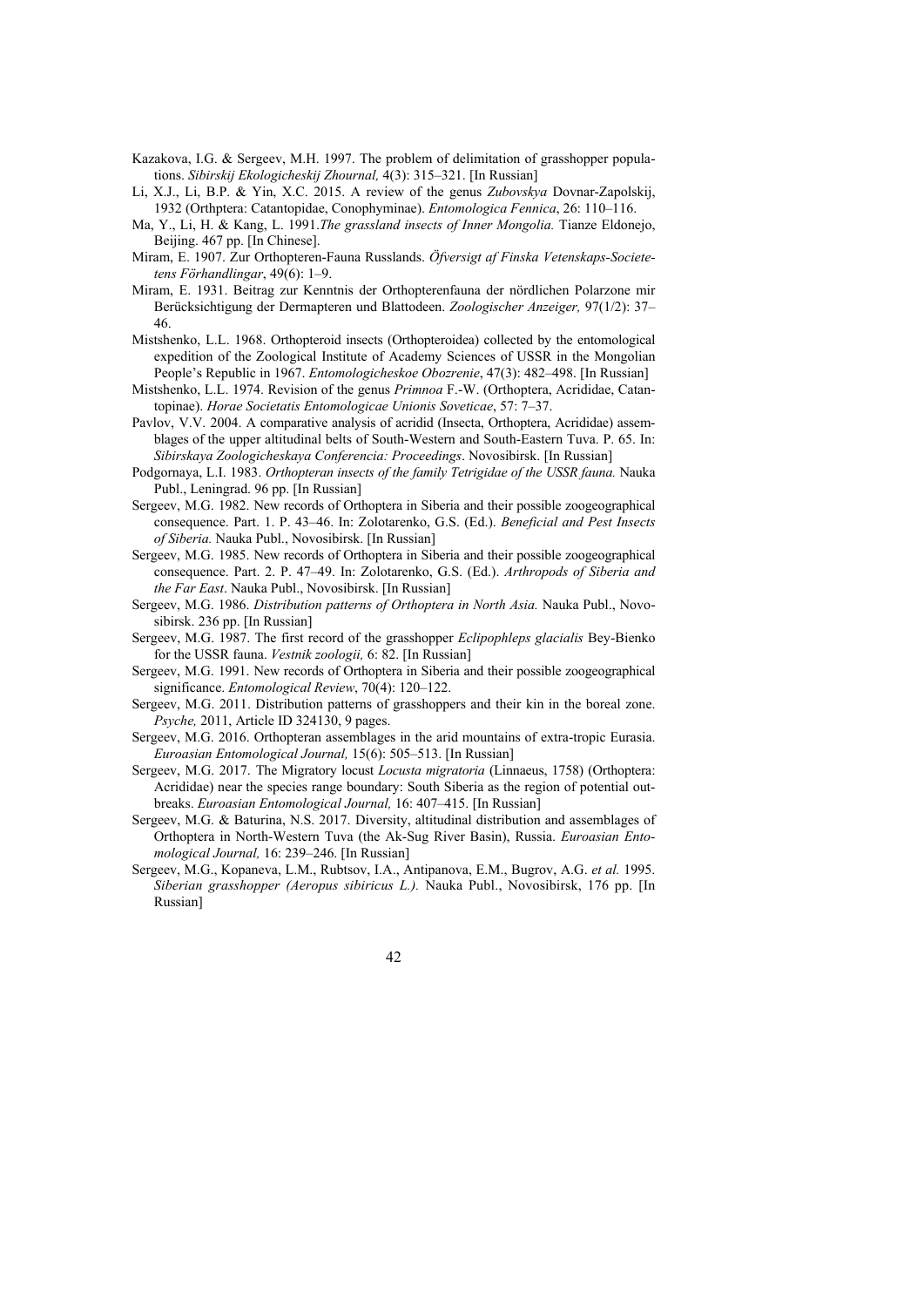- Sergeev, M.G., Storozhenko, S.Yu. & Benediktov, A.A. 2018. An annotated check-list of Orthoptera of Tuva and adjacent regions. Part 1. Suborder Ensifera. *Far Eastern Entomologist,* 372: 1–24. DOI: 10.25221/fee.372.1
- Sergeev, M.G. & Vanjkova, I.A. 2003. Zonal-landscape distribution of *Podima pedestris* L. (Orthoptera, Acrididae). *Euroasian Entomological Journal,* 2(3): 157–165. [In Russian]
- Stebaev, I.V. 1964. New data on the fauna of Orthoptera from the Tuva Autonomous Republic and their zoogeographical significance. *Entomologicheskoe Obozrenie*, 43(3): 614–621. [In Russian]
- Stebaev, I.V. 1965. New species of the genus *Eremippus* Uv. (Orthoptera, Acrididae) from South Tuva. P. 53–58. In: *Novye i maloizvestnye vidt fauny Sibiri. Novosibirsk.* [In Russian]
- Storozhenko, S.Yu. 1985. New taxa of the genus *Stenobothrus* (Orthoptera, Acrididae) from the Far East of the USSR. *Zoologicheskij Zhournal*, 64(1): 144–148. [In Russian]
- Storozhenko, S.Yu. 1986. Revision of the genus *Zubovskya* Dov.-Zap. (Orthoptera, Acrididae). *Proceedings of the Zoological Institute*, Leningrad, 143: 47–58. [In Russian]
- Storozhenko, S.Yu. 2004. *Zubovskya mongolica* Storozhenko, 1986 is newly recorded species of grasshoppers (Orthoptera, Acrididae) from Russia. *Far Eastern Entomologist.* 135: 24.
- Storozhenko, S.Yu. 2016. First record of the pygmy mole crickets (Orthoptera: Tridactylidae) from the Tyva Republic and the Republic of Khakassia. *Far Eastern Entomologist,* 311: 23–24.
- Storozhenko, S.Yu., Ichikawa, A. & Uchida, M. 1994. Review of Orthoptera of the Eastern Palearctica. Genus *Tetrix* Latreille (Tetrigidae, Tetriginae). Part 2. *New Entomologist*, 43(3–4): 43–54.
- Storozhenko, S.Yu., Kim, T.W. & Jeon, M.J. 2015. *Monograph of Korean Orthoptera*. National Institute of Biological Resources, Incheon. 377 pp.
- Storozhenko, S.Yu. & Paik J.-Ch. 2007. *Orthoptera of Korea.* Dalnauka, Vladivostok. 231 pp.
- Sun, T., Liu, Z.Y., Qin, L.P. & Long, R.J. 2015. Grasshopper (Orthoptera: Acrididae) community composition in the rangeland of the northern slopes of the Qilian Mountains in Northwestern China. *Journal of Insect Science,* 15 (6): 1–7.
- Tishechkin, D.Yu. 2008. Calling songs of grasshoppers of the genus *Podismopsis* (Orthoptera: Acrididae: Gomphocerinae) and potentialities of use of acoustic characters for discrimination between species of the genus. *Russian Entomological Journal,* 17: 259–272.
- Tishechkin, D.Yu. & Bukhvalova, M.A. 2009. Acoustic communication in grasshopper communities (Orthoptera: Acrididae: Gomphocerinae): segregation of acoustic niches. *Russian Entomological Journal,* 18: 165–188.
- Uvarov, B.P. 1914. Contributions à la faune des Orthoptères de la province de Transbaïcalie. *Annuaire du Musée Zoologique de l'Académie Impériale des Sciences de St.-Pétersbourg*, 19: 167–172.
- Vedenina, V.Yu. & Bukhvalova, M.A. 2001. Contributions to the study of acoustic signals of grasshoppers (Orthoptera: Acrididae: Gomphocerinae) of Russia and adjacent countries. 2. Calling songs of widespread species recorded in different localities. *Russian Entomological Journal,* 10: 93–123.
- Vorontsovsky, P.A. 1928a (1927a). Data to knowledge of the Acridoidea fauna of Orenburg Region. *Izvestiya Orenburgskoi Stantsii Zastshity Rastenii,* 1: 5–25.
- Vorontsovsky, P.A. 1928b (1927b). About homologous series of colour variations of grasshoppers. *Izvestiya Orenburgskoi Stantsii Zastshity Rastenii,* 1: 27–39.